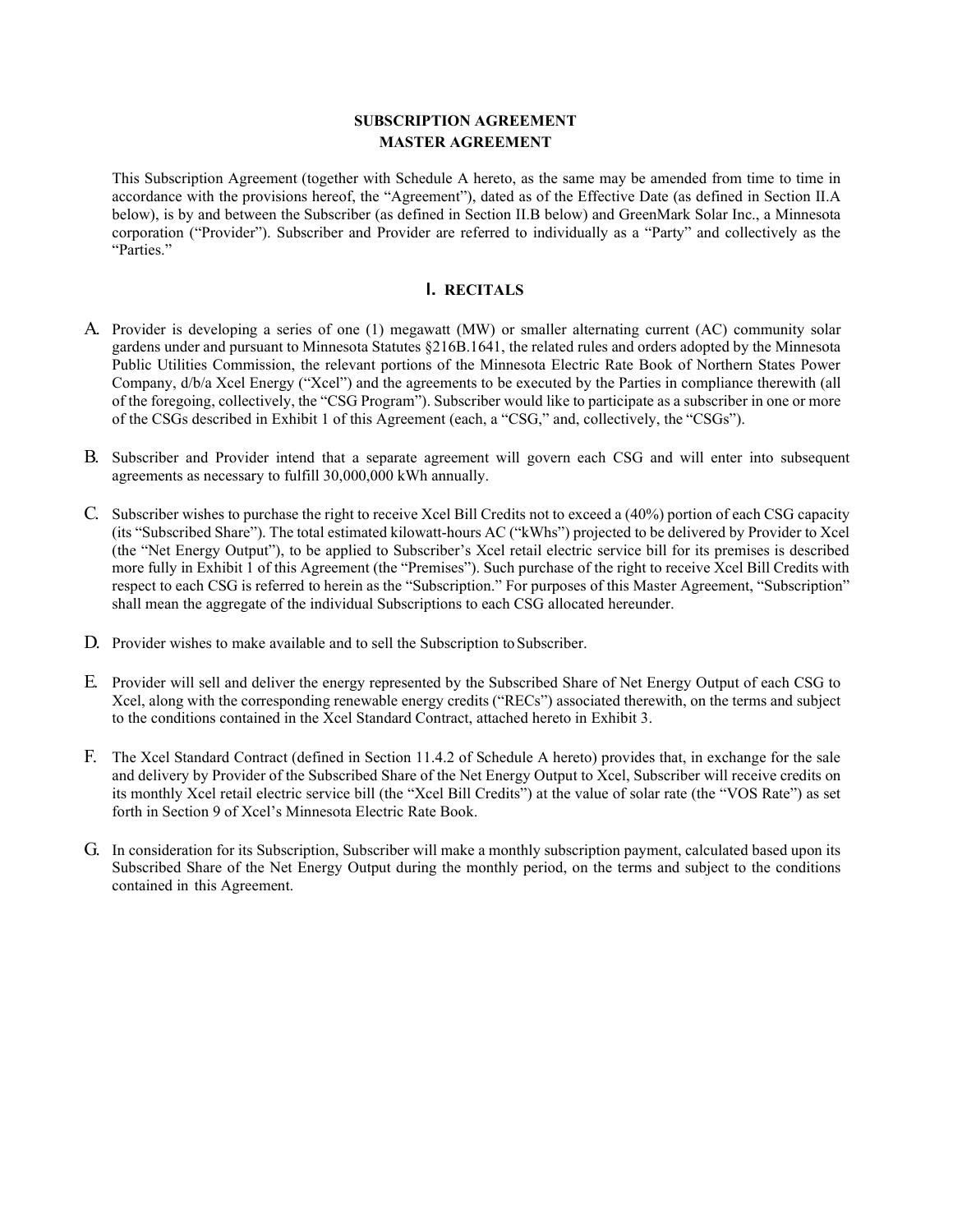In consideration of the mutual benefits to be derived from, and on the terms and subject to the conditions contained in, this Agreement, the Parties agree as follows:

# **II. SUBSCRIBER INFORMATION**

The information and defined terms contained in the table below form a part of this Agreement.

| $\mathsf{A}$  | "Effective Date" of this Agreement                   | January _____, 2022                                                                                                        |
|---------------|------------------------------------------------------|----------------------------------------------------------------------------------------------------------------------------|
| <sub>B</sub>  | Name of "Subscriber"                                 | Saint Paul Regional Water Services                                                                                         |
| $\mathcal{C}$ | Type of Entity and State of<br>Formation             | A component unit of the City of Saint<br>Paul Minnesota established pursuant to<br>Minnesota Special Laws of 1885, Chapter |
| D             | Subscriber's "Premises"<br><b>Xcel Meter Numbers</b> | Refer to Exhibit 1                                                                                                         |
| E             | "Subscribed Share"                                   | Refer to Exhibit 1                                                                                                         |
| F             | Mailing Address for Notices to<br>Subscriber         | Finance Manager/General Manager<br>Saint Paul Regional Water Services<br>1900 Rice Street<br>St. Paul, MN 55113            |
|               | <b>Email Address</b>                                 | Dolly.lee@ci.stpaul.mn.us<br>Patrick Shea@ci.stpaul.mn.us                                                                  |

# **III. STANDARD TERMS AND CONDITIONS**

The terms and conditions contained in Schedule A hereto are incorporated into this Agreement by reference.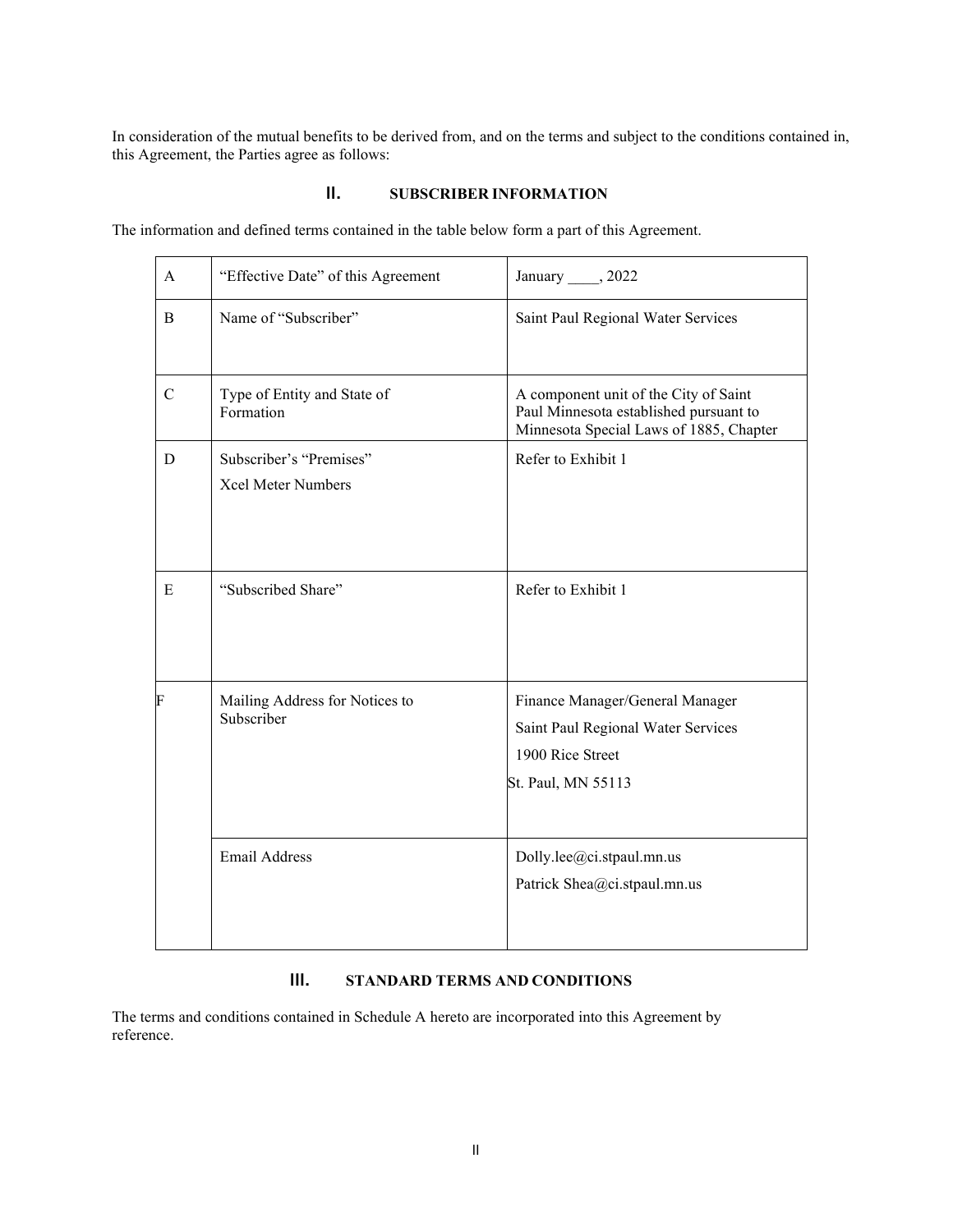**IN WITNESS WHEREOF**, the undersigned have executed this Agreement as of the day, month and year first mentioned above.

# **SUBSCRIBER:**

Saint Paul Regional Water Services

 $\_$  ,  $\_$  ,  $\_$  ,  $\_$  ,  $\_$  ,  $\_$  ,  $\_$  ,  $\_$  ,  $\_$  ,  $\_$  ,  $\_$  ,  $\_$  ,  $\_$  ,  $\_$  ,  $\_$ 

\_\_\_\_\_\_\_\_\_\_\_\_\_\_\_\_\_\_\_\_\_\_\_\_\_\_\_\_\_\_\_\_\_\_\_\_\_\_\_\_\_\_\_\_\_\_\_\_\_\_\_\_\_\_\_

By:

Its:

**PROVIDER:** GreenMark Solar Inc.

By: Julie Jorgensen

Its: CEO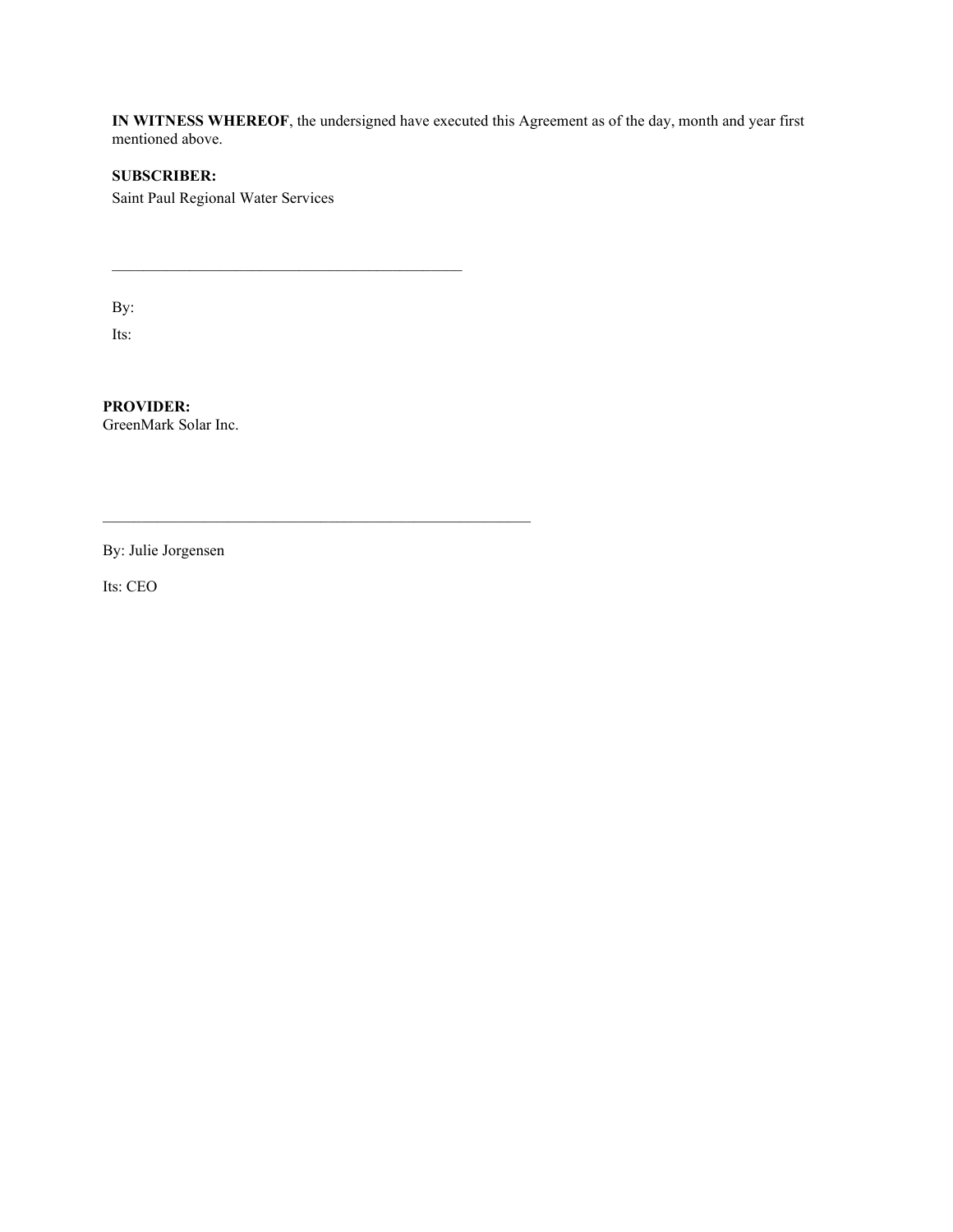## **SCHEDULE A TO SUBSCRIPTION AGREEMENT STANDARD TERMS AND CONDITIONS**

#### **1. INTERPRETATION AND DEFINED TERMS**

In interpreting this Agreement, capitalized terms and expressions shall have the meanings given them in the text (including the recitals above) in which they appear. All initially capitalized words and terms used in this Agreement and not defined herein shall have the respective meanings ascribed to them in the Xcel Standard Contract for Solar Rewards Community (the "Xcel Standard Contract"). Except where expressly stated otherwise, the headings of Sections are primarily for convenience, and the recitals are provided for context only, and in the event of a conflict between a heading or a recital and the provision of a Section, the language of the Section shall control in construing the provisions of this Agreement. References to any agreement, enactment, ordinance or regulation includes any amendment thereof or any replacement in whole or in part.

- **2. SALE AND PURCHASE OF SUBSCRIPTION; SALE AND DELIVERY OF ELECTRICITY TO XCEL**
- 2.1 Sale of Subscription to Subscriber. On the terms and subject to the conditions of this Agreement, the Provider shall make available and sell to Subscriber, and Subscriber shall purchase from Provider, the Subscription.
- 2.2 Subscription Payments. In consideration for each Subscription, Subscriber shall pay to Provider, for each calendar month during the Term of this Agreement (defined in Section 3.1 below), a monthly payment (the "Subscription Payment"), calculated using Provider's own meters and based upon its Subscribed Share of the Net Energy Output of each CSG during its Operating Term (defined in Section 3.1 below). The

payments shall be made at the times specified in Section 4.2. The amount due from Subscriber to Provider each month shall be calculated as the sum of the following for each CSG during each calendar month of its Operating Term (as defined in Section 3.1 below):

The "Energy Price" (defined below), multiplied by the Net Energy Output of the CSG, multiplied by the Subscribed Share.

For purposes hereof:

"Energy Price" shall mean the amount (in \$/kWh) listed on Exhibit 2 for the then current year.

- 2.3 Delivery of Energy by Provider to Xcel. During the Term of this Agreement, Provider shall sell and deliver to Xcel, the Subscribed Share of the Net Energy Output of each CSG during its Operating Term (defined in Section 3.1 below). The sole consideration for such sale and delivery of its Subscribed Share of the Net Energy Output of the CSGs shall be Subscriber's receipt of Xcel Bill Credits, which shall be governed by the terms of the CSG Program. All RECs associated with the Subscription shall be sold and transferred by Provider to Xcel.
- 2.4 Conditions to Payment and Delivery Obligations; Limited Obligations. Each Party's obligations hereunder as to each CSG shall be conditioned upon the execution of an Xcel Standard Contract for such CSG (and the delivery of a copy of the same to Subscriber) and the achievement of the Date of Commercial Operation of such CSG, and if for any reason one or more CSGs do not achieve their respective Date of Commercial Operation, neither Party shall have any responsibility or liability to the other with respect to any and all such CSGs. Provider shall be responsible for payment of all upfront development, engineering, and construction costs associated with the CSGs, and for all fees and deposits required from time to time by the CSG Program.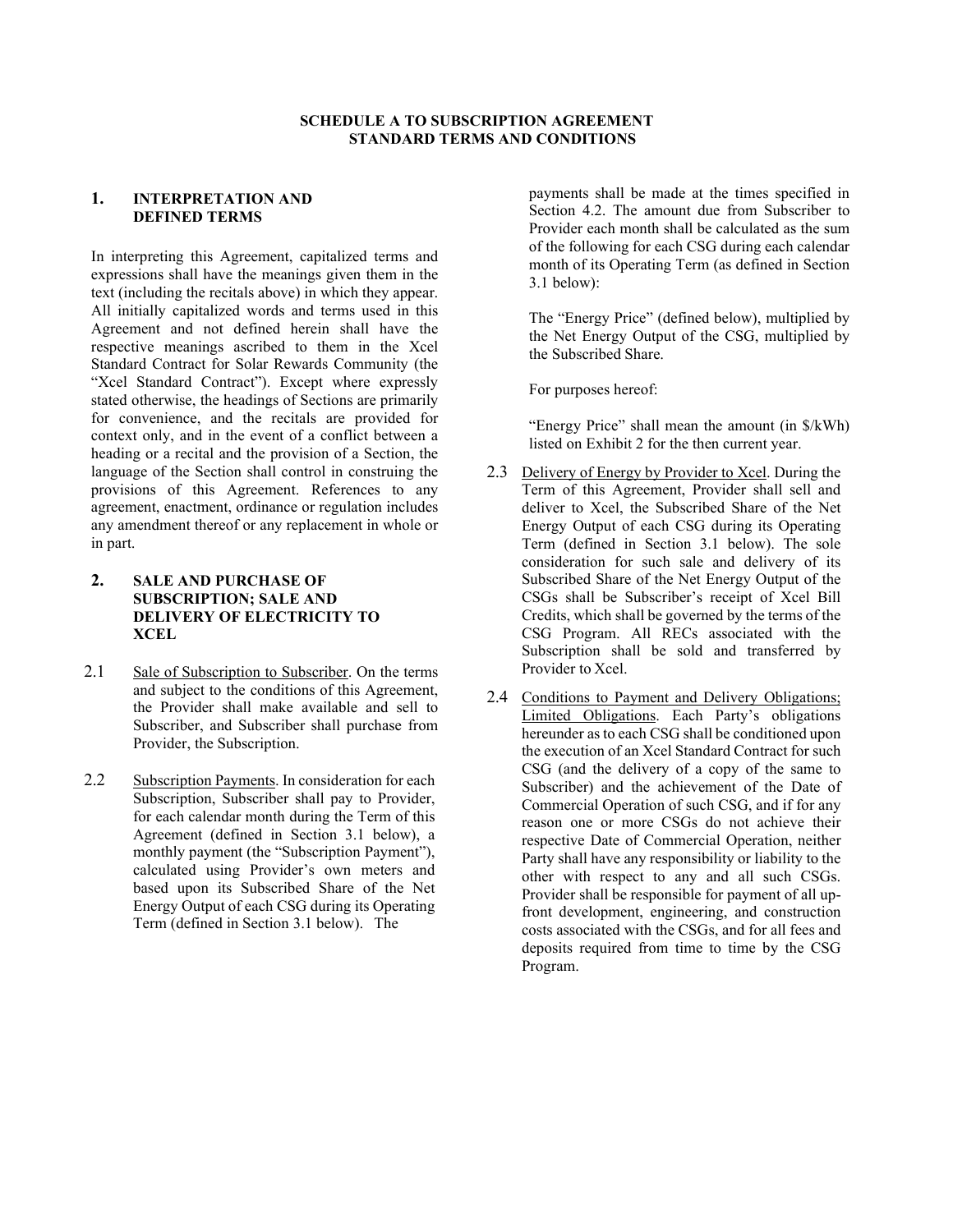## **3. TERM**

- 3.1 Term. The operating term for each CSG shall begin on the first day of the first full calendar month after which commercial operation is achieved by such CSG following completion of all interconnection requirements and processes (the "Date of Commercial Operation") and shall end on the 25th anniversary of the Date of Commercial Operation of such CSG (as to each CSG, the "Operating Term"). The term of this Agreement (the "Term") shall commence on the Effective Date and shall end on the last day of the Operating Term of the final CSG in service hereunder, or on the date of earlier termination provided for under Section 3.3, or upon the occurrence of an Event of Default in certain circumstances described in Section 7.3.1.
- 3.2 Notice of Commercial Operation of each CSG. Provider shall provide notice to Subscriber when each CSG achieves its Date of Commercial Operation.
- 3.3 Subscriber Termination Rights; No Prejudice. Subscriber shall have the right to terminate any portion of the Subscription that is not fulfilled with Projects that have achieved construction "notice to proceed" within 24 months of the date of this Agreement. Any termination of this Agreement shall be without prejudice to all rights and obligations of the Parties accrued under this Agreement prior to such termination, and shall be subject to the survival provisions of Section 11.11.

#### **4. PAYMENTS AND BILLING**

- 4.1 Monthly Invoices. Subscriber shall pay for each Subscription monthly, in arrears. Promptly after the end of each calendar month during the Term of this Agreement, Provider shall prepare and deliver to Subscriber an invoice, calculating the Subscription Payment in reasonable detail pursuant to Section 2.2.
- 4.2 Payment. Subscriber shall make each Subscription Payment by electronic payment in immediately available funds, to an account that is held and specified by Provider, within thirty (30) calendar days of receipt of each monthly invoice from Provider (the "Due Date").
- 4.3 Late Payments. Subscription Payments not made

by the Due Date shall accrue interest at the lesser of (i) the compounded rate of one percent (1%) per month, or (ii) the maximum interest rate permitted by law. Any such charges for interest shall be calculated by Subscriber and included with payment of the invoice without the need for an additional invoice for those amounts.

- 4.4 [Reserved].
- 4.5 Disputed Invoices. If Subscriber objects to all or a portion of an invoice, Subscriber shall, on or before the Due Date (a) pay the undisputed portion of the invoice, and (b) provide an itemized statement of its objections setting forth in reasonable detail the basis for its objections. If Subscriber does not object prior to the Due Date of a given invoice, Subscriber shall be obligated to pay the full amount of such invoice, but Subscriber may subsequently object to such invoice and, if such objection proves to be correct, receive a refund of the disputed amount. Provider may, if it discovers an error in billing, submit corrected invoices to Subscriber. Subscriber may not object to, and Provider may not submit a correction to, any invoice more than six (6) months after the date on which such invoice is rendered. The provisions of Section 9 shall govern disputed portions of invoices. The right to object to or correct an invoice, shall, subject to the time limitation provided in this Section 4.4, survive the expiration or termination of this Agreement.

## **5. OPERATIONS AND MAINTENANCE; RECORDS; METERING**

5.1 Operating Costs; Compliance with Laws and Regulations. Provider shall own, operate and maintain the CSGs at no cost or expense to Subscriber, other than the Subscription Payments and other amounts specifically described in Section 4.3. Provider and Subscriber shall comply with all applicable laws and regulations, and the CSG Program requirements, during the construction and operation of the CSGs.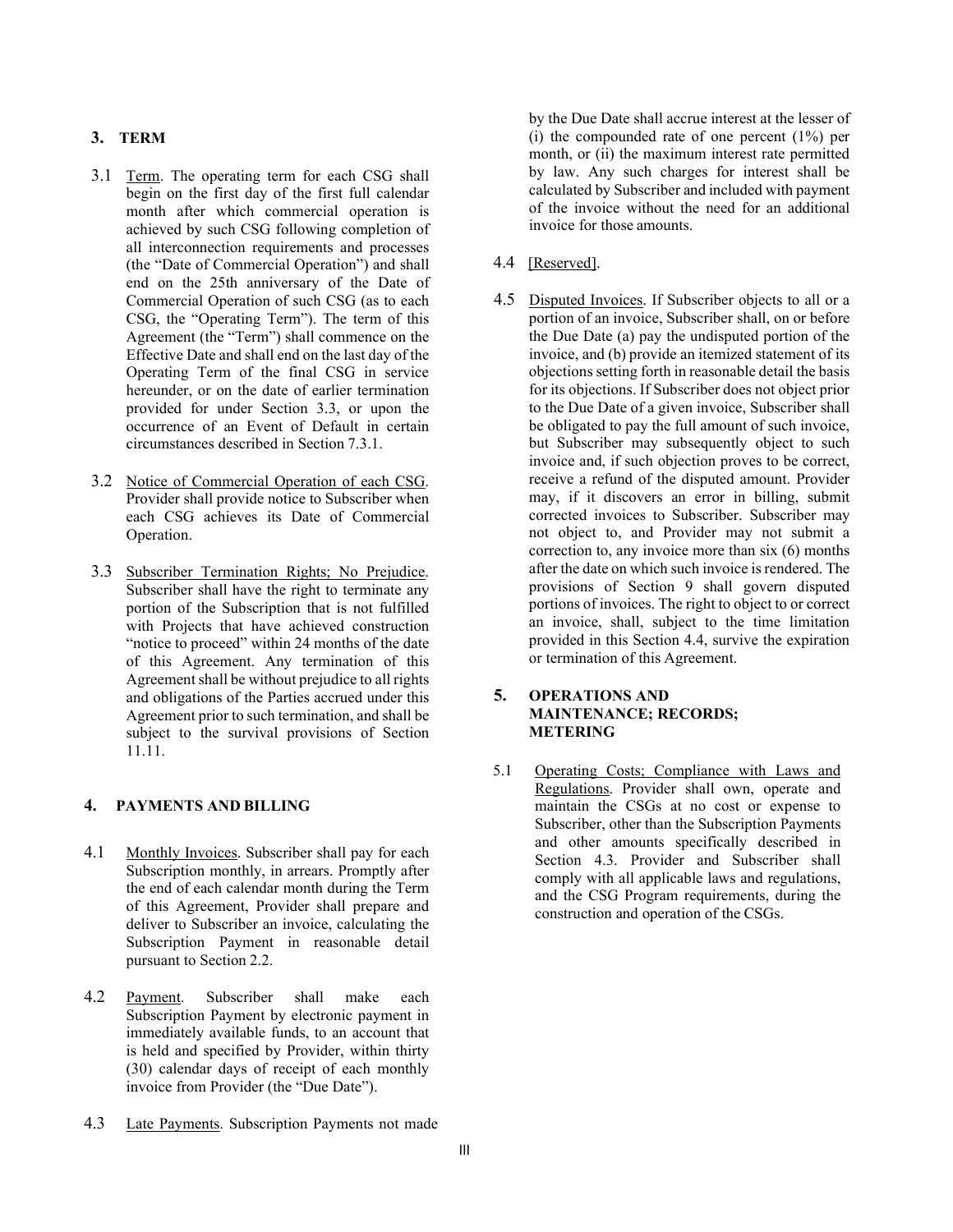- 5.2 Operating Standards. Provider shall maintain the CSGs in good working order at all times during the Operating Term and shall operate the CSGs in a manner reasonably intended to maximize the amount of Xcel Bill Credits allocable to Subscriber, consistent with good custom and practice for operation of utility generation facilities.
- 5.3 O&M Provider; Billing Agent*.* Provider may, with notice to Subscriber, appoint one or more operation and maintenance Providers to operate and maintain one or more of the CSGs, and/or appoint one or more billing agents to administer the billing and Subscription Payments under this Agreement. Such appointment shall not relieve Provider of any liability, obligation, or responsibility resulting from a breach of this Agreement.
- 5.4 Inspection and Records. Each Party shall keep complete and accurate records and other data required by each of them for the purposes of proper administration of this Agreement. Either Party shall have the right, upon reasonable prior notice to the other Party, to examine or to make copies of the records and data of the other Party relating to the proper administration of this Agreement, at any time during normal office hours during the period such records and data are required to be maintained. All such records or data shall be maintained for a minimum of 60 calendar months after their creation, and for any additional length of time required by law or by regulatory agencies with jurisdiction over the Parties. All such records and data shall be subject to the confidentiality obligations herein unless otherwise agreed by the Parties.
- 5.5 Metering. Xcel shall own, operate and maintain the metering system used to acquire the measurements for each CSG from which Subscription Payments and Xcel Bill Credits are calculated as further described in the Xcel Standard Contract. In the event of a discrepancy at any time between the meter and Provider's meter in recording the Net Energy Output, Xcel's meter shall control for purposes of calculating the Net Energy Output under this Agreement. Any discrepancy shall be reconciled when discovered in an adjustment reflected in the next invoice to Subscriber.
- 5.6 Local Provider. Provider is located in Minnesota and is owned by Minnesotans. Provider seeks to

use local labor and content in its CSGs, where commercially practicable.

## **6. REPRESENTATIONS AND WARRANTIES OF THE PARTIES**

6.1 Mutual Representations and Warranties. Each Party represents and warrants to the other that:

> 6.1.1 It is duly formed, validly existing and in good standing under the laws of its state of formation, is qualified to do business in Minnesota and has complied with all applicable laws;

> 6.1.2 It has full power to carry on business and to enter into, legally bind itself by, and perform its obligations under this Agreement;

> 6.1.3 This Agreement has been duly authorized and delivered by and on behalf of such Party and, upon execution and delivery, is a legal, valid and binding agreement of such Party, enforceable against such Party in accordance with its terms;

> 6.1.4 The execution, delivery, and performance of this Agreement by such Party do not, and will not, constitute a violation of any legal or contractual constraint validly applied to such Party;

> 6.1.5 There are, to the best of such Party's knowledge, no existing or threatened legal, litigation, contractual, or financial matters of any kind that could reasonably be expected to affect materially either its ability to perform its obligations under this Agreement or the enforceability of this Agreement; and

6.1.7 Such Party has reviewed all securities, tax and other laws applicable to it and neither party makes any representation or warranty concerning the implications of state or federal law, order, regulation or other governmental action associated with the other Party's execution and performance of this Agreement.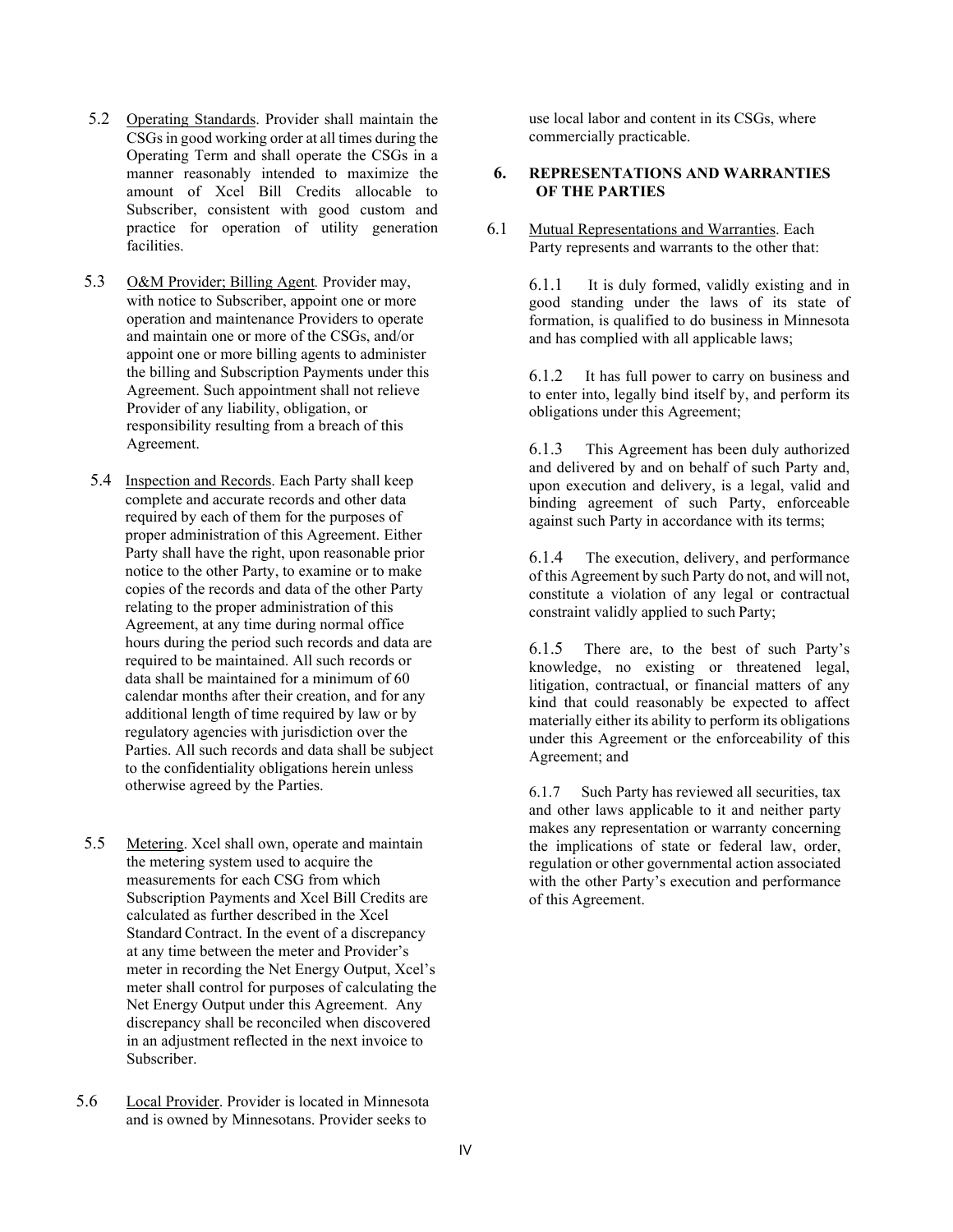6.2 Representations of Subscriber. In addition to the representations above, Subscriber represents and warrants that:

> 6.2.1 Subscriber has provided to Provider complete and correct records of its electric usage at the Premises for the previous 24 months and the Subscriptions provided herein, when added to any other subscriptions or distributed generation tied to the Premises, does not exceed one hundred and twenty percent (120%) of Subscriber's electric energy usage at the Premises for the previous 24 months.

6.2.2 Subscriber shall not install or procure any distributed generation resource(s) serving Subscriber's Premises (including other Community Solar Garden allocations or subscriptions), other than the Subscriptions with Provider, which resources, when combined with the Subscriptions with Provider, exceed one hundred and twenty percent (120%) of Subscriber's electric energy usage at the Premises for the previous 24 months.

6.2.3 The financial statements Subscriber has provided to Provider (if applicable) present fairly in all material respects the financial condition and results of operations of Subscriber.

6.2.4 All of Subscriber's Premises are located in Xcel's service territory, in the county in Minnesota set forth in Section II.D, and receive electric service from Xcel.

6.2.5 Provider has disclosed, to the satisfaction of Subscriber, the future projected costs and benefits of the Subscription, and the nameplate capacity and forecasted generation and other information relating to the CSGs, and Subscriber has reviewed and understands the terms and conditions of the Xcel Standard Contract and the CSG Program, to its satisfaction. Subscriber further acknowledges that Subscriber's net cost of electricity may or may not be reduced as a result of entering to this Agreement.

6.2.6 Subscriber is not exempt from the Solar Energy Standard under Minnesota Statutes, § 216B.1691, subd. 2(f)d.

6.2.7 Subscriber is a legal entity with total assets in excess of five million dollars

(\$5,000,000), is the sole party in interest agreeing to purchase the Subscription, and is acquiring the Subscription for its own account, and not with a view to the resale or other distribution thereof, in whole or in part. Subscriber agrees that it will not transfer, sell or otherwise dispose of Subscriber's Subscription in any manner in violation of the applicable securities laws.

6.3 Further Covenants of Provider. Provider shall:

6.3.1. Obtain, prior to the Commercial Operation Date of each CSG, and maintain, all licenses, permits and any other required documents to construct and operate the CSGs;

6.3.2. Perform its obligations under the applicable Xcel Standard Contract and otherwise ensure that the CSGs and associated subscriptions comply with all provisions of the CSG Program and other applicable tariffs and rules; and

6.3.3 Promptly notify Subscriber if it becomes aware of any significant damage to or loss of the use of any CSG that could reasonably be expected to adversely affect the CSG and its operation.

## **7. DEFAULTS AND REMEDIES**

7.1 Defaults. Either Party may give a notice of default under this Agreement (a "Notice of Default") upon the occurrence of any of the following events, unless caused by a breach of this Agreement by the Party giving the notice of default (each such event, a "Default"):

> 7.1.1 Failure by the other Party to make any required payment under this Agreement within 10 days of being provided notice that payment is past due;

> 7.1.2 Failure by the other Party to perform any material obligation hereunder (for the avoidance of doubt, termination of the Xcel Standard Contract by Xcel (and approved by the Minnesota Public Utilities Commission) due to Provider's default thereunder will be considered an event of Default with respect to the affected CSG hereunder);

> 7.1.3 Any representation or warranty of the other Party contained in Section 6.1 or 6.2 is materially false or misleading; or

> 7.1.4 The occurrence of any of the following events: (a) passage of a resolution by the shareholders of the other Party for the winding up of such Party; (b) admission in writing by the other Party of its inability generally to pay its debts as they become due; (c) appointment of a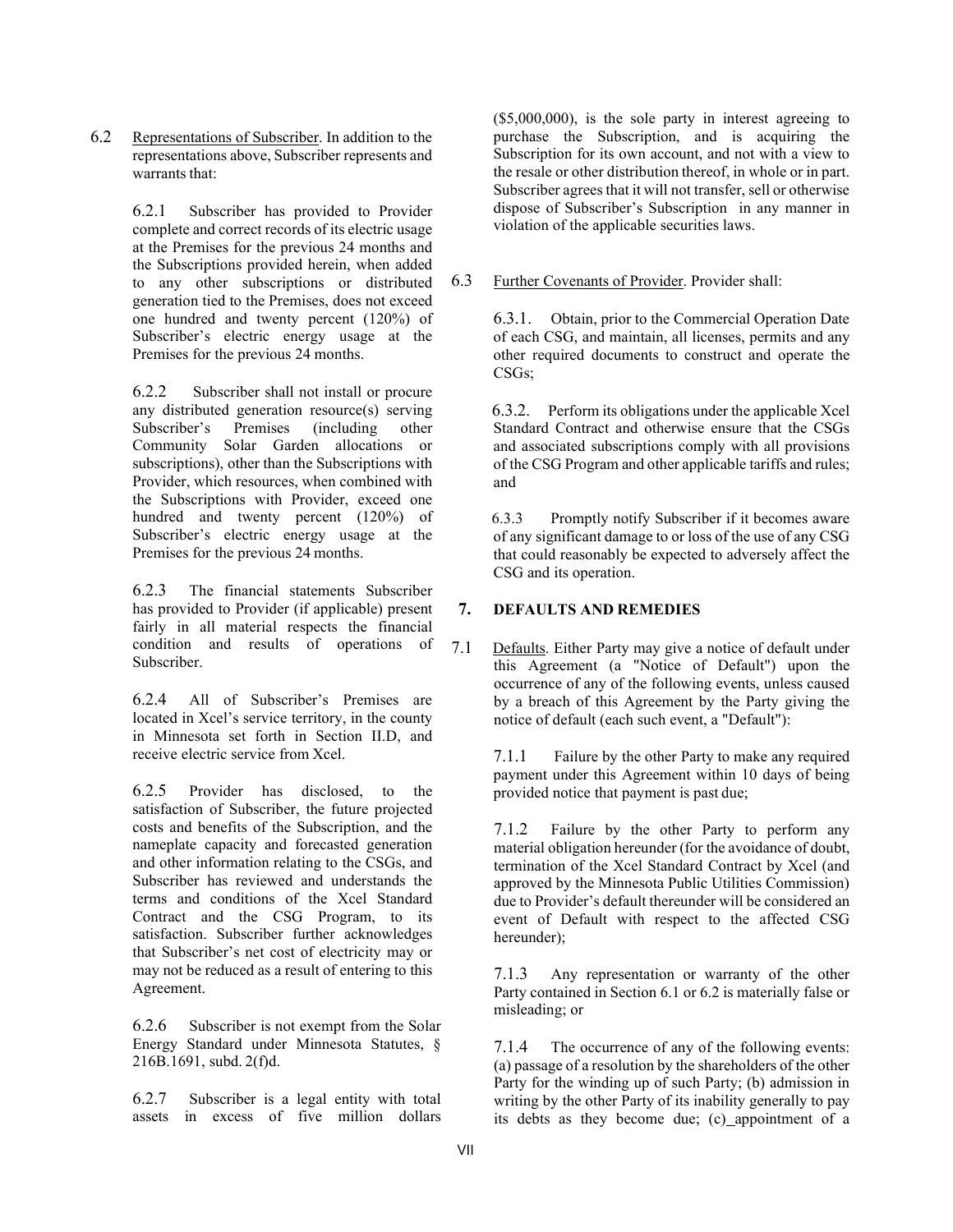liquidator in a proceeding for the winding up of the other Party after notice to such other Party and 8. due hearing; or (d) a court order to wind up the other Party.

7.2 Notice and Cure. A Notice of Default shall specify in reasonable detail the Default giving rise to the Notice of Default. In the case of a Default set forth in Sections 7.1.1, the defaulting Party shall have ten (10) business days from the date the Notice of Default is delivered to cure the Default. In the case of a Default defined in Sections 7.1.2 and 7.1.3, the defaulting Party shall have thirty (30) business days (non-holiday weekdays) within which to cure the Default, provided that in the event a party is diligently pursuing but has not been able to cure within such 30 days, the cure period will be extend up to an additional (60) business days provided such cure continues to be diligently pursued.

#### 7.3 Rights and Remedies Upon a Default or Event of Default.

7.3.1 If a Default by a Party has occurred and is continuing and has not been cured within the period following the Notice of Default specified in Section 7.2, the other Party may, subject to the provisions of Section 11.10, declare that an event of default ("Event of Default") has occurred, and, upon declaration of such Event of Default, the Party declaring the Event of Default, in its sole discretion, may take any or all of the following 8.4 actions: (a) terminate this Agreement by delivering written notice to the other Party; (b) proceed to protect and enforce its rights and to recover any damages to which it may be entitled, including all costs and expenses reasonably incurred in the exercise of its remedies; and (c) at its election, take such steps as are reasonably necessary to cure the Default before so proceeding.

7.3.2 These rights and remedies shall not be exclusive but, to the extent permitted by law, shall be cumulative and in addition to all other rights and remedies existing at law, in equity or otherwise. The Parties may exercise each right and remedy afforded by this Agreement or by law from time to time and as often as reasonably deemed expedient by the Party exercising such right. No delay by, or omission of, a Party to exercise any right or remedy arising upon any Default or Event of Default of the other Party shall impair any such right or remedy or constitute a waiver of such event or an acquiescence thereto.

## **8. CONFIDENTIALITY**

- 8.1 The Parties recognize that the careful protection and nondisclosure of Confidential Information (as defined below) by the Party receiving Confidential Information ("Receiving Party") from the Party disclosing Confidential Information ("Disclosing Party") is of importance to both Parties.
- 8.2 The terms "Receiving Party" and "Disclosing Party" includes their respective officers, directors, employees and representatives (each individually a "Representative" of and collectively, the "Representatives" of a Party).
- 8.3 During the Term of this Agreement, and for a period of two years following termination of this Agreement in accordance with its terms, Receiving Party agrees to:

(a) hold the Disclosing Party's Confidential Information in confidence and take all reasonable precautions to protect such Confidential Information including, without limitation, all precautions that Receiving Party employs with respect to its own confidential and proprietary materials, but in no event less than reasonable care;

(b) not to make any use whatsoever at any time of the Disclosing Party's Confidential Information except in connection with its performance under this Agreement; and (iii) not to copy, decompile, disassemble or reverse engineer any of the Disclosing Party's Confidential Information.

8.4 For purposes of this Agreement, "Confidential Information" means any and all information, whether in oral, written, graphic or electronic form, provided by the Disclosing Party to the Receiving Party, including but not limited to, ideas, plans, drawings, works of authorship (including, without limitation, contract term sheets, drafts and final agreements), knowhow, processes, formulae related to the current, future, and proposed products and services of Disclosing Party,<br>engineering, financial information, procurement engineering, financial information, procurement requirements, customer lists, pricing, investors, employees, business and contractual relationships, business forecasts, sales and merchandising, marketing plans, information the Disclosing Party provides regarding third parties, any third party proprietary information rightfully held and disclosed by the Disclosing Party, information that, by its nature or circumstances surrounding its disclosure, should be reasonably regarded as confidential, or any document that refers or relates to Confidential Information.

8.5 Confidential Information does not include information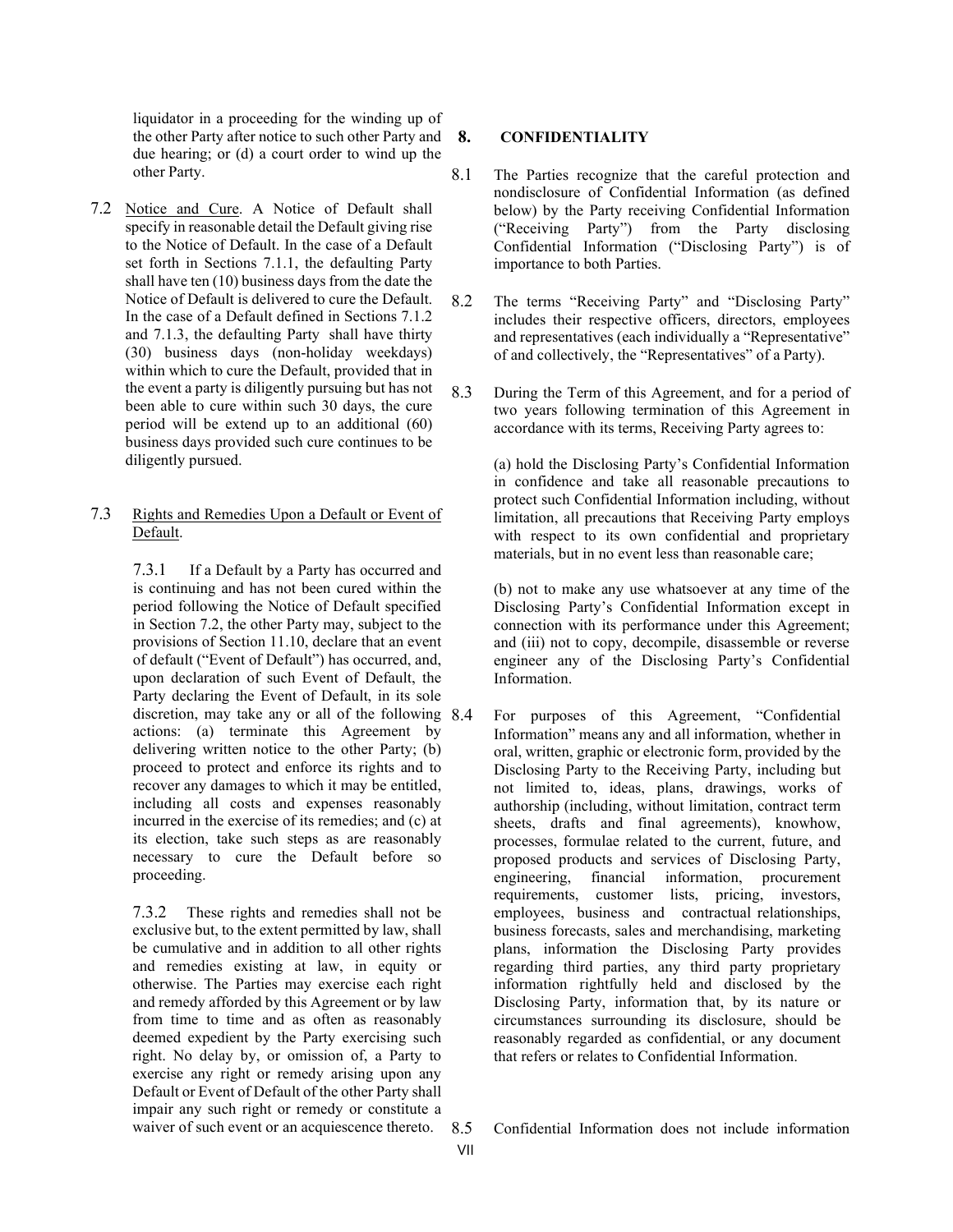which can be shown by the Receiving Party as: (a) already known or in its possession without an obligation of confidentiality to the Disclosing Party prior to the date the parties began discussions; (b) hereafter rightfully furnished to the Receiving Party by a third party without a breach known by the Receiving Party of any legal or contractual obligation owed to the Disclosing Party; (c) information that is or becomes publicly available without breach of this Agreement; or 9.2 (d) independently developed by the Receiving Party without reliance on the Confidential Information as evidenced by competent written records of the Receiving Party.

- 8.6 Notwithstanding the requirements of Sections 8.1 through 8.5, the Parties recognize that Subscriber is a political subdivision of the State of Minnesota, and is therefore bound by the requirements of the Minnesota Government Data Practices Act, Minnesota Statutes Chapter 13, as amended (the "MGDPA"). Accordingly, to the extent that the MGDPA requires disclosure of any data possessed by Subscriber, the Parties recognize and agree that the requirements of the MGDPA will control, and that meeting those requirements will not represent a violation of this Agreement.
- 8.7 If disclosure of Confidential Information is required by judicial or other governmental or regulatory requirement, Receiving Party will: (a) promptly notify Disclosing Party; (b) not make the disclosure without first allowing Disclosing Party the opportunity to oppose the action at the Disclosing Party's sole expense; (c) reasonably cooperate with Disclosing Party in opposing and limiting the scope of the disclosure; (d) continue to protect Confidential Information not otherwise made public by the court or governmental body; and (e) be released from its obligations under this Agreement to the extent, but only to the extent, of the compelled disclosure.

## **9. RESOLUTION OF DISPUTES**

9.1 Mutual Discussions; Mediation. If any dispute or difference of any kind whatsoever (a "Dispute") arises between the Parties in connection with, or arising out of, this Agreement (other than a dispute relating to an Event of Default under Section 7.1.3), the Parties, within 30 days after written notice of the Dispute is delivered by one Party to the other, shall attempt to settle such Dispute in the first instance by mutual

discussions, promptly, equitably, and in a good faith manner. Either Party may request informal mediation of the Dispute during such 30-day notice period, and the other Party shall cooperate in good faith with such request, for a total discussion and mediation period of 90 days. If such discussion or mediation is not successful in resolving the Dispute, then each Party may thereafter pursue such remedies as are available to it.

Continued Performance. During the pendency of any discussion or mediation: (a) Provider shall continue to perform its obligations under this Agreement, including, without limitation, its obligation to produce the Net Energy Output and deliver the Subscribed Share to Xcel; (b) Subscriber shall continue to perform its obligations under this Agreement, including, without limitation, continuing to pay all amounts when due, in accordance with Section 4; and (c) neither Party shall exercise any other remedies hereunder arising by virtue of the matters in dispute.

# **10. NOTICES**

10.1 Procedure for Giving Notice. All invoices, notices or other communications (collectively, "Notices") to be given or made hereunder (including, but not limited to, account information for payments) shall be in writing, shall be addressed to the attention of the person indicated in Section 10.2 below, and shall either be (a) delivered personally, (b) mailed by first-class, registered or certified mail, return receipt requested, postage prepaid, (c) delivered by a recognized overnight or personal delivery service, (d) transmitted by facsimile (such transmission to be effective on the day of receipt if received prior to 5:00 pm local time on a business day or in any other case as of the next business day following the day of transmittal), or (e) transmitted by email if receipt of such transmission by email is specifically acknowledged by the recipient (automatic responses not being sufficient for acknowledgement). Notices given by email or fax shall be confirmed by a written copy of the notice delivered or sent as prescribed in this Section. The failure to so confirm shall not vitiate actual notice.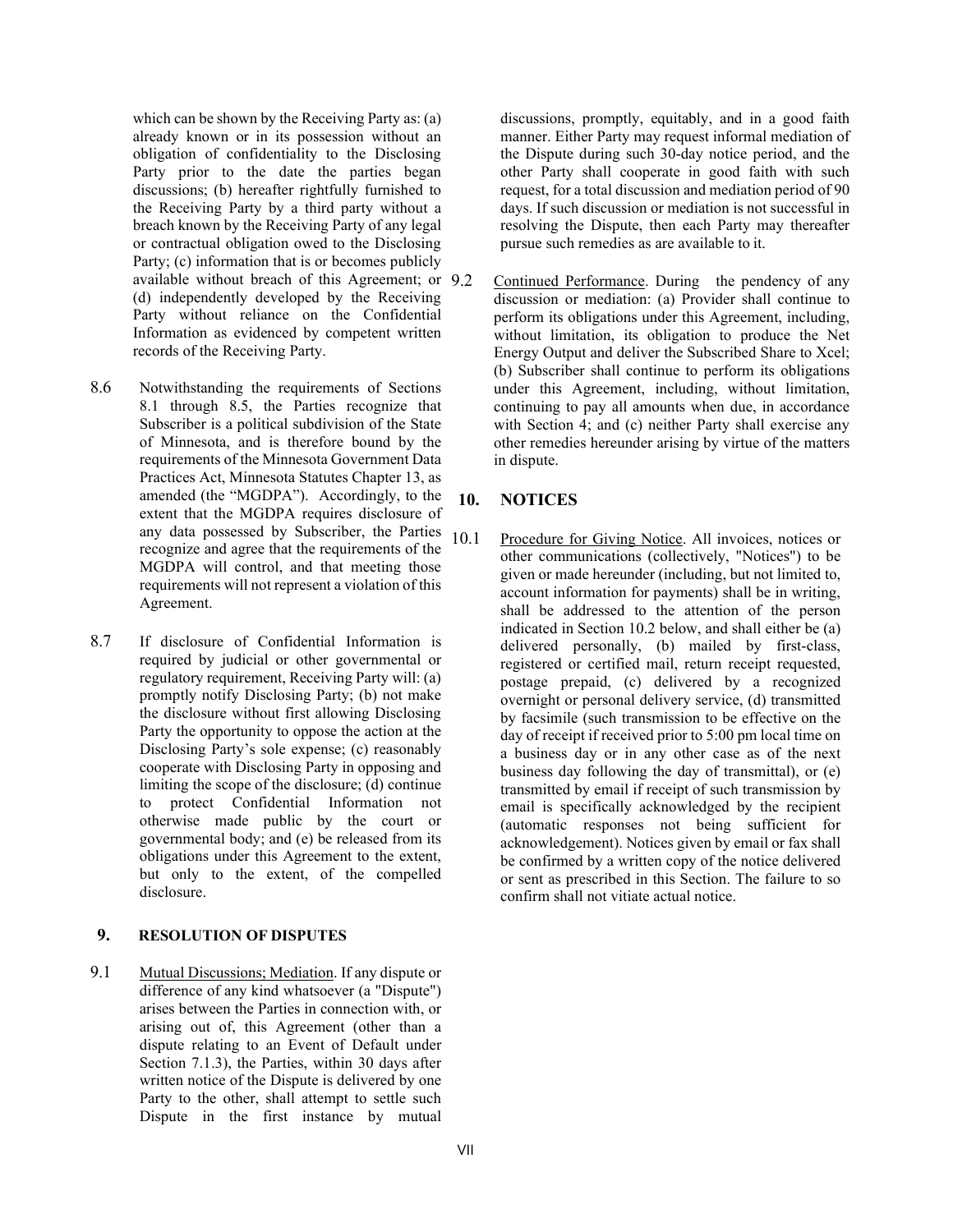10.2 Addresses for Notices. The addresses for Notices to the Parties shall be, in the case of Subscriber, as set forth in Section II.F of this Agreement, and, in the case of Provider, to

> GreenMark Solar Inc. 4630 Quebec Avenue N. Minneapolis, MN 55428 Attn: Julie Jorgensen, CEO e-mail: [juliejorgensen@greenmarksolar.com](mailto:juliejorgensen@greenmarksolar.com) Tel.: (952) 250-2253

With a copy to: New Energy Equity LLC 2530 Riva Road Suite 200 Annapolis, MD 21401 Attn: VP, Operations, e-mail: [lgillis@newenergyequity.com](mailto:lgillis@newenergyequity.com) Tel.: (443) 267-5012

A Party may modify its address information by notice provided as prescribed in this Section. The information shown above and in Section II.F shall be deemed correct unless and until modified as provided herein.

10.3 Effectiveness of Notice. Notices under this Agreement shall be effective only upon actual delivery or receipt thereof.

# **11. MISCELLANEOUS**

- 11.1 Amendments and Waivers in Writing. This Agreement may be amended and its provisions and the effects thereof waived only by a writing executed by the Parties, and no subsequent conduct of any Party or course of dealings between the Parties shall effect or be deemed to effect any such amendment or waiver.
- 11.2 Relocation by Subscriber; Other Changes; Assignment by Subscriber. If Subscriber relocates any of the Premises to a location within Xcel's Minnesota service territory and in the same county as the CSGs or a county contiguous to the county in which the CSGs are located (or changes its billing account in any way as to the Premises), Subscriber will give notice to Provider in writing at least 60 days prior to such change and the Parties shall cooperate in good faith to update any Subscriber information to maintain the Subscription. If Subscriber decides to cease to be an Xcel customer ("Cessation"), at the Premises and has no other premises in the same county as the CSGs or a county contiguous to the CSGs and within Xcel's service territory, Subscriber shall

provide prompt written notice of such decision. In the event of a Cessation, upon receipt of notice of such Cessation, Provider shall work with Subscriber and use commercially reasonable efforts to identify a substitute subscriber that is a Minnesota Xcel customer, with premises in the same or contiguous county as the CSGs, which qualifies to become a subscriber under the terms of the CSG Program. Any proposed new subscription shall be for the remaining term of this Agreement, and without consideration to Subscriber, and Provider's obligations in the event of such a proposed new subscriber shall be limited to making commercially reasonable efforts to (a) evaluate the creditworthiness and acceptability of the proposed new subscriber, (b) negotiate and enter into a subscription agreement with and facilitate completion of all other documentation and notices required from the new subscriber under the CSG Program, and (c) if applicable, seek the consent of the Financing Parties to such transfer. Provider shall make the determination as to the suitability of the proposed new subscriber in its sole discretion. Subscriber's obligations under this Agreement shall terminate, subject to the survival provisions of Section 11.11, in the event of a Cessation, only if (a) Subscriber has met all outstanding obligations hereunder, and (b) a new subscription agreement is executed by Provider and a new subscriber that is approved by Provider as meeting the requirements above (such approval not to be unreasonably withheld), for the full Subscribed Share affected by the Cessation on substantially the same terms and conditions as this Agreement and in compliance with the CSG Program. Such termination shall be effective on the effective date of the new subscription agreement.

In the event of a Cessation where no new subscription agreement is executed with a new subscriber, Subscriber may terminate this Agreement by providing no less than 90 days' prior written notice (the "Early Termination Notice"), and such termination shall become effective only upon (a) Subscriber paying in full all obligations accruing prior to the date of the Early Termination Notice and (b) Subscriber paying the Termination Fee, as defined below. "Termination Fee" means the present value of the Estimated Remaining Payments (as measured from the date of the Early Termination Notice) minus the present value of the amount Provider would be forecasted to receive from Xcel for Unsubscribed Energy (inclusive of any REC value attributed to Unsubscribed Energy) sales, through the remainder of the Operating Term, as verified by an independent third party mutually agreed to by the Parties. The present value discount rate to be applied is six percent (6%). Notwithstanding the above, Provider has an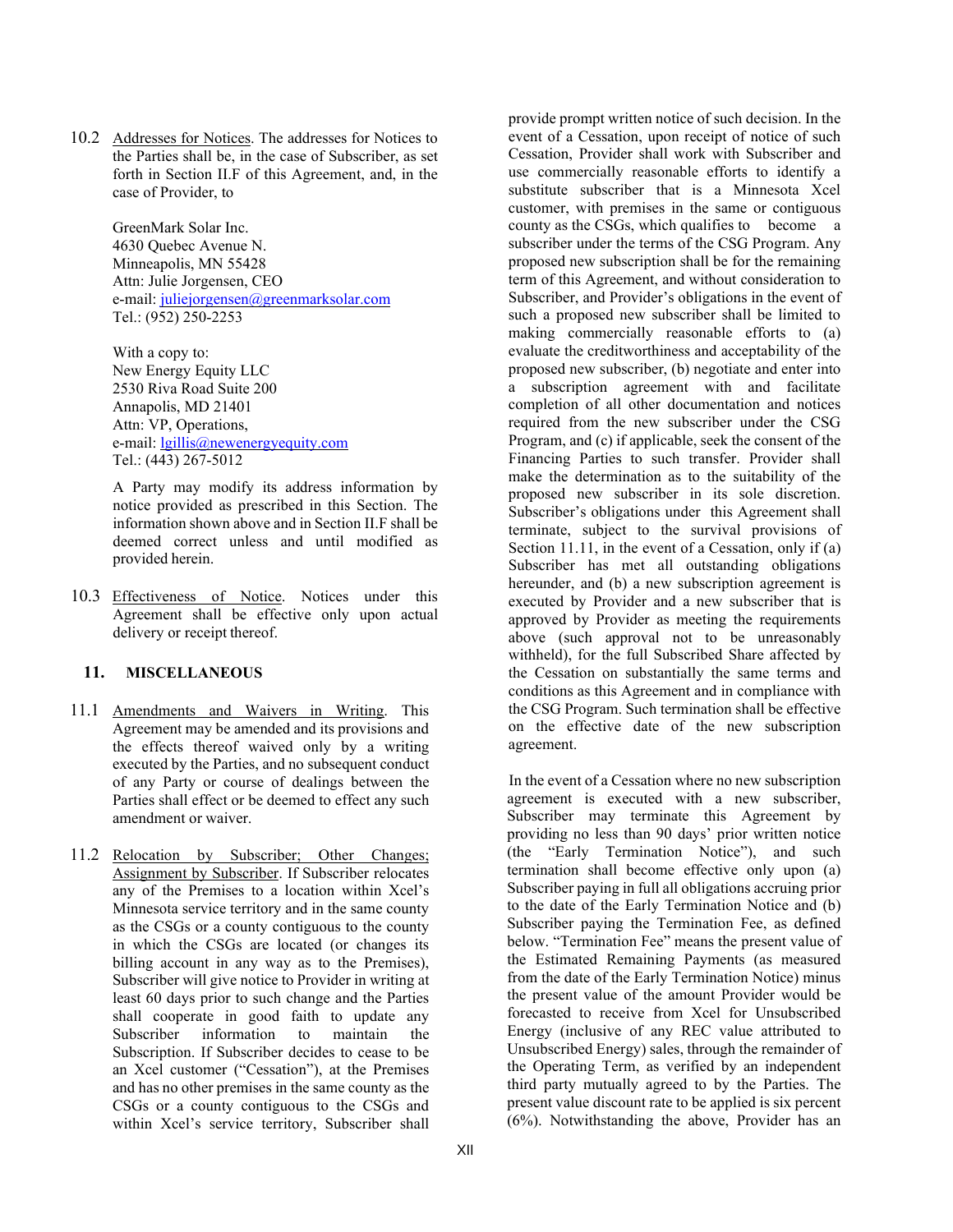obligation to take commercially reasonable action to mitigate the Termination Fee, which is intended to represent Provider's actual damages upon early termination in the event of a Cessation In the event that Provider at any time signs a new subscription agreement for all or a portion of the CSG affected by the Cessation and early termination, Subscriber will be relieved of or refunded the portion of the Termination Fee applicable to Subscriber's Subscribed Share that is newly subscribed for by such replacement subscriber, to the extent the energy price and other terms of the new subscription agreement mitigate the damages otherwise accruing due to the Cessation and early termination. Subscriber shall not assign this Agreement or any of its rights, duties, or obligations (other than to Financing Parties) without the Provider's consent, such consent not to be unreasonably withheld, delayed, or conditioned.

- 11.3 Assignment. Provider may assign any or all of its interests and obligations in this Agreement upon notice to Subscriber of such assignment. Any assignee shall be subject to the terms and conditions of this Agreement unless otherwise agreed to in writing by Subscriber. Subscriber shall not assign this Agreement without the prior written consent of Provider, such consent not to be unreasonably withheld. For the avoidance of doubt, the withholding of consent on the basis of the creditworthiness of such assignee shall not be deemed unreasonable.
- 11.4 Limited Agency; Cooperation and Further Assurances; Nature of Relationship. Subscriber appoints Provider as its authorized agent with full power and authority to provide to third parties the information required by the CSG Program, and will, upon the request of Provider, execute an authorization allowing Xcel to release information to Provider that is reasonably required to administer this Agreement under the CSG Program. Subscriber will, as to each CSG, execute or re-execute a Subscriber Agency Agreement and Consent Form in the form provided in the CSG Program (which is attached as Exhibit 4 hereto), all upon the request of Provider.

11.4.1 Prior to the Date of Commercial Operation of each CSG, Provider shall provide all information to Subscriber required by the CSG Program, including the information specified in Section 6(s) of the "Standard Contract for Solar\*Rewards Community Solar," which is publicly available in the Minnesota Electric Rate Book of Northern States Power Company (the "Xcel Standard Contract") (which is

attached as Exhibit 3 hereto), proof of insurance, and a description of the maintenance plan for each CSG, and Subscriber, upon request, will execute an acknowledgement of such disclosure. Subscriber will cooperate with Provider and provide in a timely manner any information requested by the Minnesota Public Utilities Commission, the Minnesota Department of Commerce, the Minnesota Office of the Attorney General, or other state, county, local or federal agencies or other governing authorities with jurisdiction over the CSGs (collectively, "Governmental Authorities"), or reasonably requested by Xcel and consistent with applicable laws and regulations.

11.4.2The parties will cooperate in the implementation and performance of this Agreement, and shall act reasonably and in accordance with the principles of good faith and fair dealing. In the event one or more of the Financing Parties (as defined in Section 11.10) require changes to this Agreement or related documents in connection with any financing of one or more CSGs, the Parties agree to negotiate the required changes in good faith.

11.4.3 Other than the limited agency relationship created by Section 11.4.1 and the Subscriber Agency Agreement, the parties acknowledge and agree that their respective rights and obligations under this Agreement are contractual in nature. Each Party acknowledges and agrees that this Agreement and any other document executed under the CSG Program by either Party do not impose fiduciary obligations on the other Party.

11.4.4 Subscriber acknowledges that (a) Provider is not an electric utility or public service company or similar entity that has a duty to provide service, is subject to rate regulation, or is otherwise subject to regulation by any governmental authority other than the CSG Program as a result of Provider's obligations or performance under this Agreement, (b) Xcel will continue, during the term of this Agreement, to serve as Subscriber's electric utility, and Provider does not assume any obligations of a utility or public service company to supply Subscriber's electric requirements, and (c) Subscriber does not have any direct legal or equitable interest in the CSGs or the capacity and energy from such CSGs, other than the right to receive the Xcel Bill Credits.

11.4.5 Subscriber acknowledges and agrees that the Xcel Standard Contract is solely between Provider and Xcel. The Xcel Standard Contract requires that Provider (as opposed to Xcel) shall be responsible for answering all questions from Subscriber regarding its participation in the CSGs. Subscriber acknowledges, however, that Xcel is responsible for resolving disputes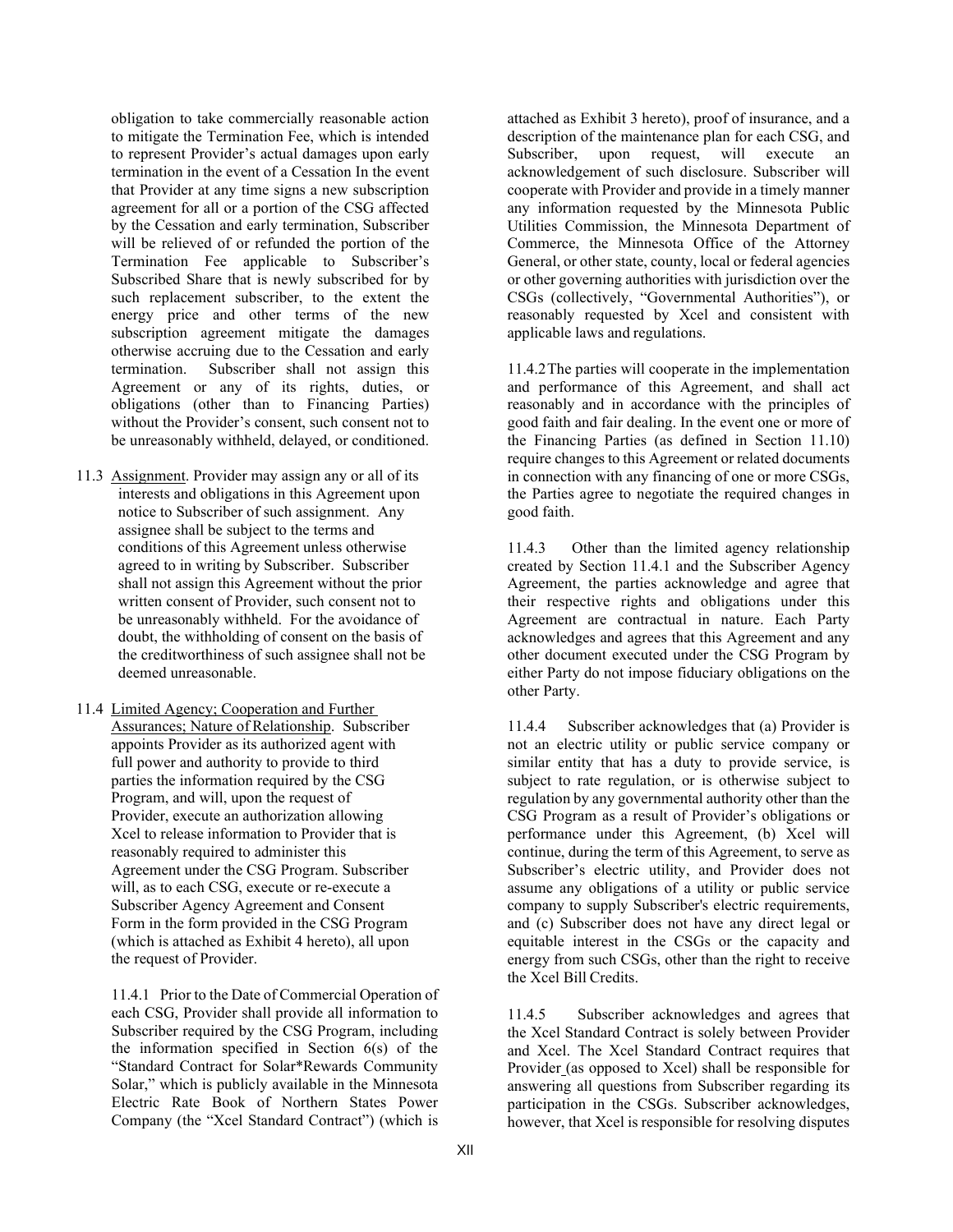with Subscriber regarding the Xcel Bill Credits and the calculation thereof.

11.4.6 Notwithstanding the confidentiality provisions contained in Section 8, Provider may use Subscriber's name and the fact of its participation in the CSGs, for reporting purposes to Governmental Authorities and for purposes of compliance with the CSG Program. Provider may use Subscriber's name and the fact of its participation in the CSGs for marketing purposes, subject to advance notice and approval by Subscriber. Provider retains all rights to sponsorship and marketing opportunities associated with the CSGs.

- 11.5 Insurance. Provider shall be required to carry the insurance policies outlined in Exhibit 5 for the entire Term.
- 11.6 Force Majeure. In this Agreement, "Force Majeure" means any event, circumstances, or combination of events or circumstances, occurring after the date of this Agreement, including a change in law or regulation, beyond the reasonable control of Provider, and which Provider could not reasonably have avoided and is not due to Provider's fault or negligence, that materially and adversely affects the ability of Provider to perform its obligations under this Agreement. The Parties acknowledge that Force Majeure relief could extend to circumstances created by the ongoing COVID-19 pandemic to the extent the specific impact to the Project or Provider was not known as of the Effective Date. In the event of a Force Majeure that renders Provider wholly or partially unable to perform its obligations under this Agreement, performance will be suspended (wholly or partially, as applicable) for the duration of the Force Majeure event, provided that prompt notice and a reasonable effort to overcome the event shall be undertaken. For the avoidance of doubt, inability to make payments due hereunder shall not be considered an event of Force Majeure or otherwise be given Force Majeure relief. A Force Majeure event under the Xcel Standard Contract or the Interconnection Agreement for a CSG shall constitute a Force Majeure event hereunder. Provider may terminate this Agreement in the case of an extended Force Majeure Event lasting one hundred and eighty days in the aggregate or longer.
- 11.7 Limitation on Liability; No Guarantee on Output. The parties agree that each will be solely liable for its own acts and omissions, and those of its agents, employees and representatives. This provision in no way intended to constitute a waiver of and hereby expressly reserves to each party any immunities available to either party under Minn.

Stat, Chapter 466, et. al, or any other state, federal or local law. Subscriber acknowledges and agrees that Provider does not warrant or guarantee the amount of Net Energy Output to be produced by the CSGs for any period, and that no amount will be paid by Provider for any under-performance of, or failure to deliver energy to the production meter of, any CSG. Subscriber's sole compensation for failure of any CSG to reach the Date of Commercial Operation or generate Net Electrical Output at the levels forecasted by Provider shall be limited to the corresponding adjustment to the Subscription Payments, which are calculated based upon the actual Net Electrical Output of the CSGs, as provided for in detail in Section 2.2 hereof.

- 11.8 Governing Law. This Agreement shall be governed by and construed in accordance with the laws of the State of Minnesota, without regard to conflicts of law provisions.
- 11.9 No Third-Party Beneficiaries. Except as specifically provided in Section 11.10, this Agreement is intended solely for the benefit of the Parties, and nothing in this Agreement shall be construed to create any duty to, standard of care with reference to, any liability to, or any right of suit or action in, any person (including, without limitation, Xcel) not a Party to this Agreement.
- 11.10 Collateral Assignment and Financing.

11.10.1 Subscriber acknowledges and agrees that Provider may mortgage, pledge, grant security interests, assign, or otherwise encumber its interests in this Agreement to any persons providing financing for one or more CSGs (each, a "Financing Party" and, collectively, the "Financing Parties"), and that Provider and each Financing Party may from time to time refinance one or more of the CSGs. Subscriber acknowledges that in connection with such transactions, Provider and its successors may secure Provider's obligations by, among other collateral, an assignment of its right, title and interest in and to this Agreement, in order to facilitate such sale, conveyance, or financing.

11.10.2 Each Financing Party to which Provider has collaterally assigned any of its rights hereunder shall be entitled to exercise, in the place and stead of Provider, any and all rights and remedies of Provider hereunder in accordance with the terms of this Agreement.

11.10.3 Each Financing Party shall have the right, but not the obligation, to pay all sums due to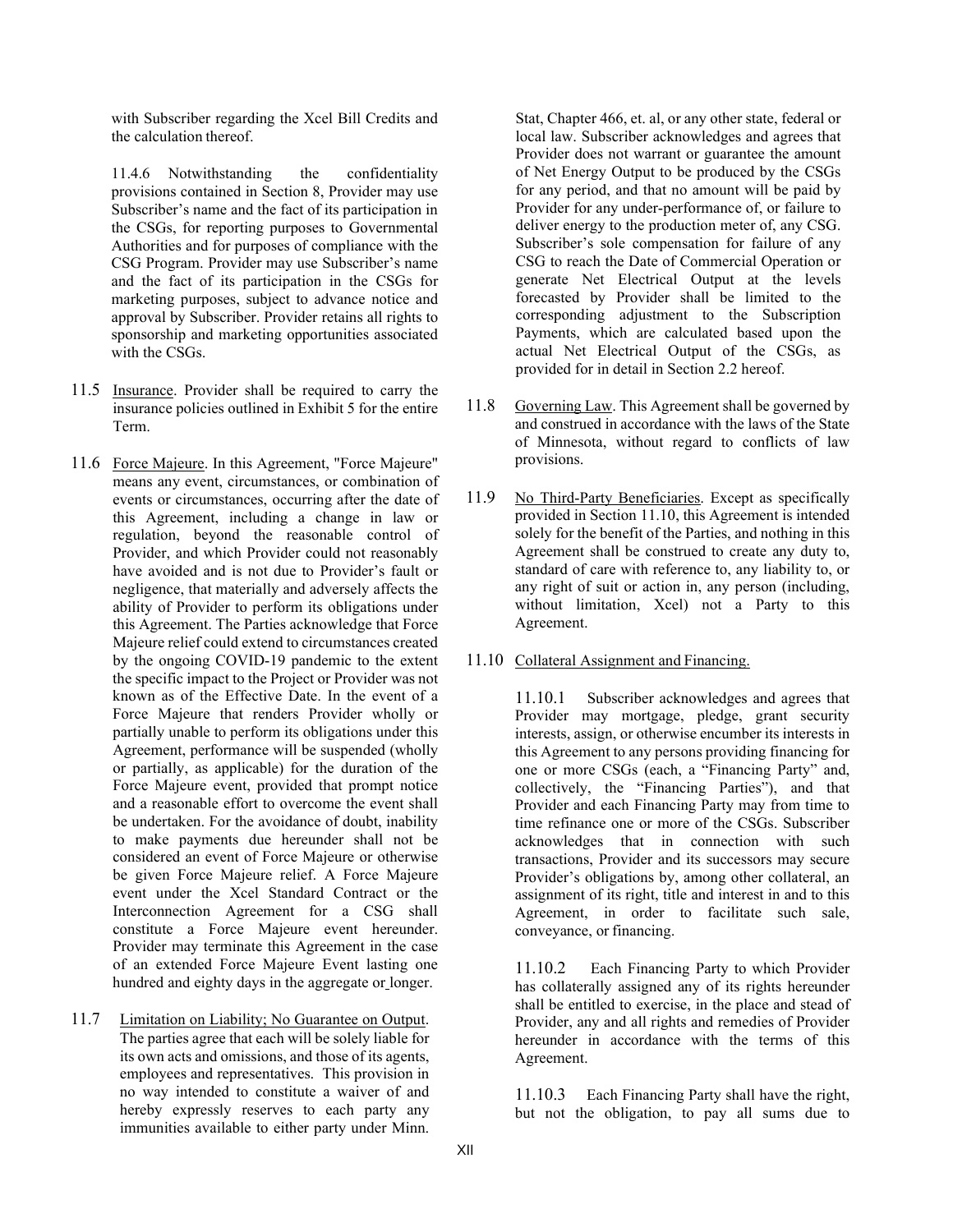Subscriber under this Agreement and to perform any other act, duty or obligation required of Provider hereunder, or cause to be cured any Default or Event of Default of Provider hereunder in the time and manner provided by the terms of this Agreement. Nothing herein requires any Financing Party to cure any Default or Event of Default of Provider under this Agreement or (unless the Financing Party has succeeded to Provider's interests under this Agreement) to perform any act, duty or obligation of Provider under this Agreement, but Subscriber hereby grants each Financing Party the option to do so.

11.10.4 Subscriber agrees not to exercise any right to terminate or suspend this Agreement unless (a) it shall have given each Financing Party prior written notice of its intent to terminate or suspend, specifying the Event of Default giving rise to such right, and (b) no Financing Party shall have caused to be cured the Event of Default within thirty (30) days after such notice or (if longer) the periods provided for in this Agreement; provided that if such Event of Default reasonably cannot be cured by a Financing Party within such period and a Financing Party commences and continuously pursues cure of such Event of Default within such period, such period for cure will be extended for a reasonable period of time under the circumstances, such period not to exceed an additional ninety (90) days. The Parties' respective obligations will otherwise remain in effect during any cure period.

11.10.5 Subscriber agrees and acknowledges that each Financing Party shall be a third party beneficiary of the provisions of this Section 11.10.

11.10.6 If there is an assignment of this Agreement associated with financing, the Subscriber agrees to negotiate in good faith and execute documents explicitly consenting to such assignment.

11.11 Survival. Notwithstanding anything to the contrary contained in this Agreement, the rights and obligations set forth in Sections 5.3, 8, 9, 11.5, 11.7 and this Section 11.11 shall survive the termination of this Agreement.

11.12 Severability. If any non-material part of this Agreement is held to be unenforceable, the rest of the Agreement will continue in effect. If a material provision is determined to be unenforceable and the Party that would have benefited from the provision does not waive its unenforceability, then the Parties shall negotiate in good faith to amend the Agreement to restore to the Party that was the beneficiary of

such unenforceable provision the benefits of such provision. If the Parties are unable to agree upon an amendment that restores the Party's benefits, the matter shall be resolved under Section 9 in order to restore to the Party that was the beneficiary of the unenforceable provision the economic benefits of such provision.

- 11.13 Entire Agreement. This Agreement, together with this Schedule A and the exhibits, constitutes the entire agreement in respect of its subject matter, and supersedes any agreements, understandings, and representations (written or oral) previously given or made and not expressly included herein.
- 11.14 Taxes. Each Party will be responsible for its respective taxes measured by net income or net worth that arise from the transactions under this Agreement.
- 11.15 Counterparts. This Agreement may be executed in counterparts, which, when taken together, shall constitute one and the same instrument.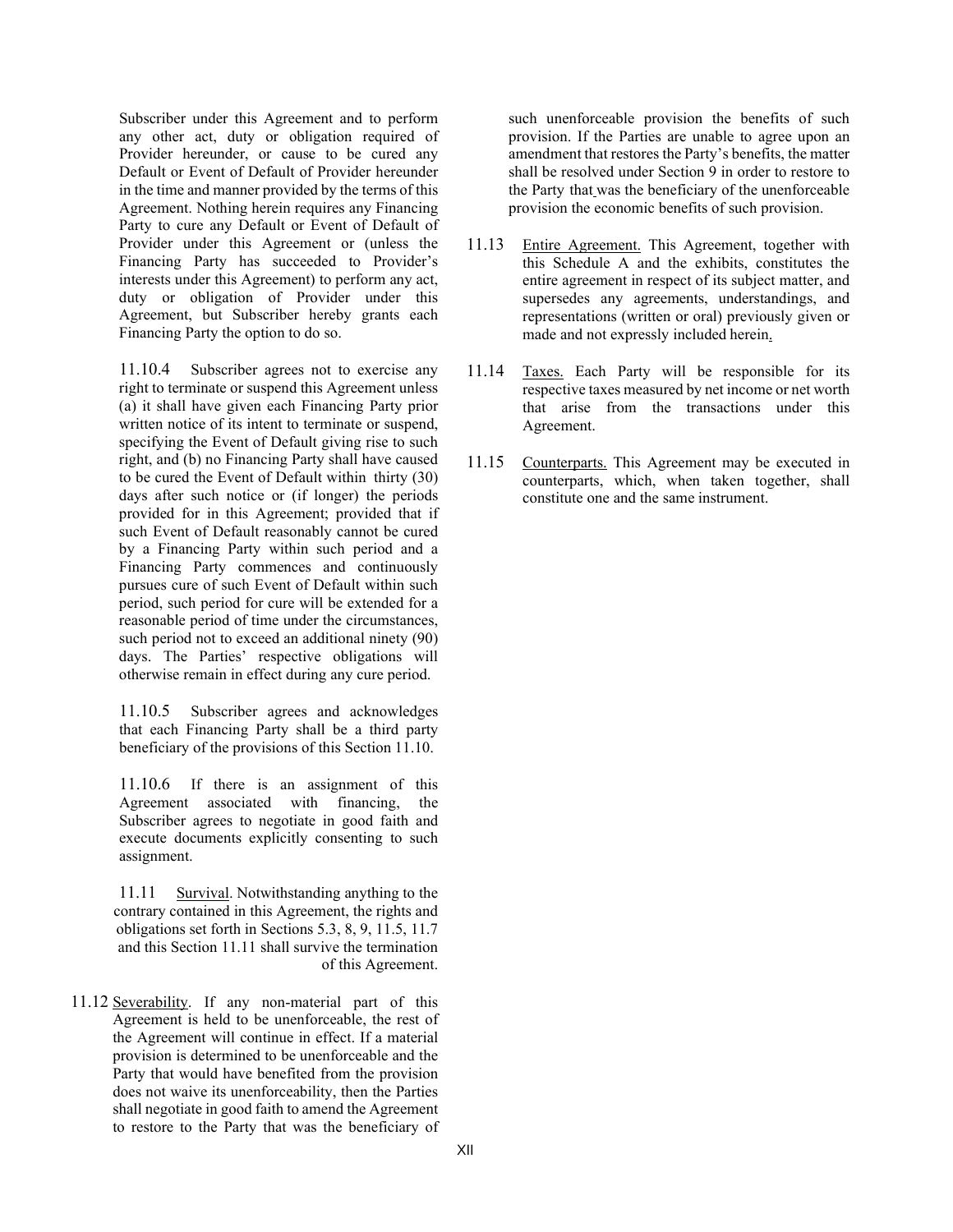#### Exhibit 1: SUBSCRIBER AND PROJECT INFORMATION

## **[Table to be populated with Project Specifics as Gardens are assigned]**

| <b>Subscriber Name:</b>                   |                                                                                                                                                                                             |
|-------------------------------------------|---------------------------------------------------------------------------------------------------------------------------------------------------------------------------------------------|
| Agreement Rate: <sup>1</sup>              | UTILITY VALUE OF SOLAR BILL CREDIT BASED ON 2020 VINTAGE (CREDITED BY UTILITY TO SUBSCRIBER) INCLUDING<br>UTILITY'S ESCALLATION FACTOR AS APPLIED BY UTILITY APPLICABLE TO THE 2020 VINTAGE |
|                                           |                                                                                                                                                                                             |
| <b>Annual Agreement</b>                   | Included in Agreement Rate formula based on                                                                                                                                                 |
| Rate Escalation: <sup>2</sup>             | Fixed Guaranteed Discount of \$0.009 off Utility Value of Solar Bill Credit Rate for 2020                                                                                                   |
| Subscriber's                              | <b>Up to 40%</b>                                                                                                                                                                            |
| Subscription Size: <sup>3</sup>           |                                                                                                                                                                                             |
| <b>Preliminary Design DC Name</b>         |                                                                                                                                                                                             |
| Plate Capacity: <sup>4</sup>              |                                                                                                                                                                                             |
| <b>Estimated Production:</b> <sup>5</sup> |                                                                                                                                                                                             |
| <b>Site Name:</b>                         |                                                                                                                                                                                             |
| <b>SRC Number:</b>                        |                                                                                                                                                                                             |
| <b>Site Location:</b>                     |                                                                                                                                                                                             |
| <b>Est. Commercial Operation Date:</b>    |                                                                                                                                                                                             |

| <b>Subscriber's Utility Accounts:</b> |         |         |                               |  |
|---------------------------------------|---------|---------|-------------------------------|--|
|                                       | Account | Premise | <b>Physical Meter Address</b> |  |
|                                       |         |         |                               |  |
|                                       |         |         |                               |  |
|                                       |         |         |                               |  |
|                                       |         |         |                               |  |

<span id="page-13-0"></span><sup>&</sup>lt;sup>1</sup> Stated in dollars per kilowatt-hours (\$/kWh).

<span id="page-13-1"></span><sup>&</sup>lt;sup>2</sup> Escalation, if any, is on an annual, compounding basis, adjusted on the anniversary of the first billing month under this Agreement.

<span id="page-13-2"></span><sup>3</sup> Stated in % of total DC Name Plate Capacity.

<span id="page-13-3"></span><sup>4</sup> Stated in kilowatts (kWdc) and based on Preliminary Design of Site.

<span id="page-13-4"></span><sup>&</sup>lt;sup>5</sup> Stated in kilowatt-hours (kWh), for year 1, and based on Subscriber's Subscription Size.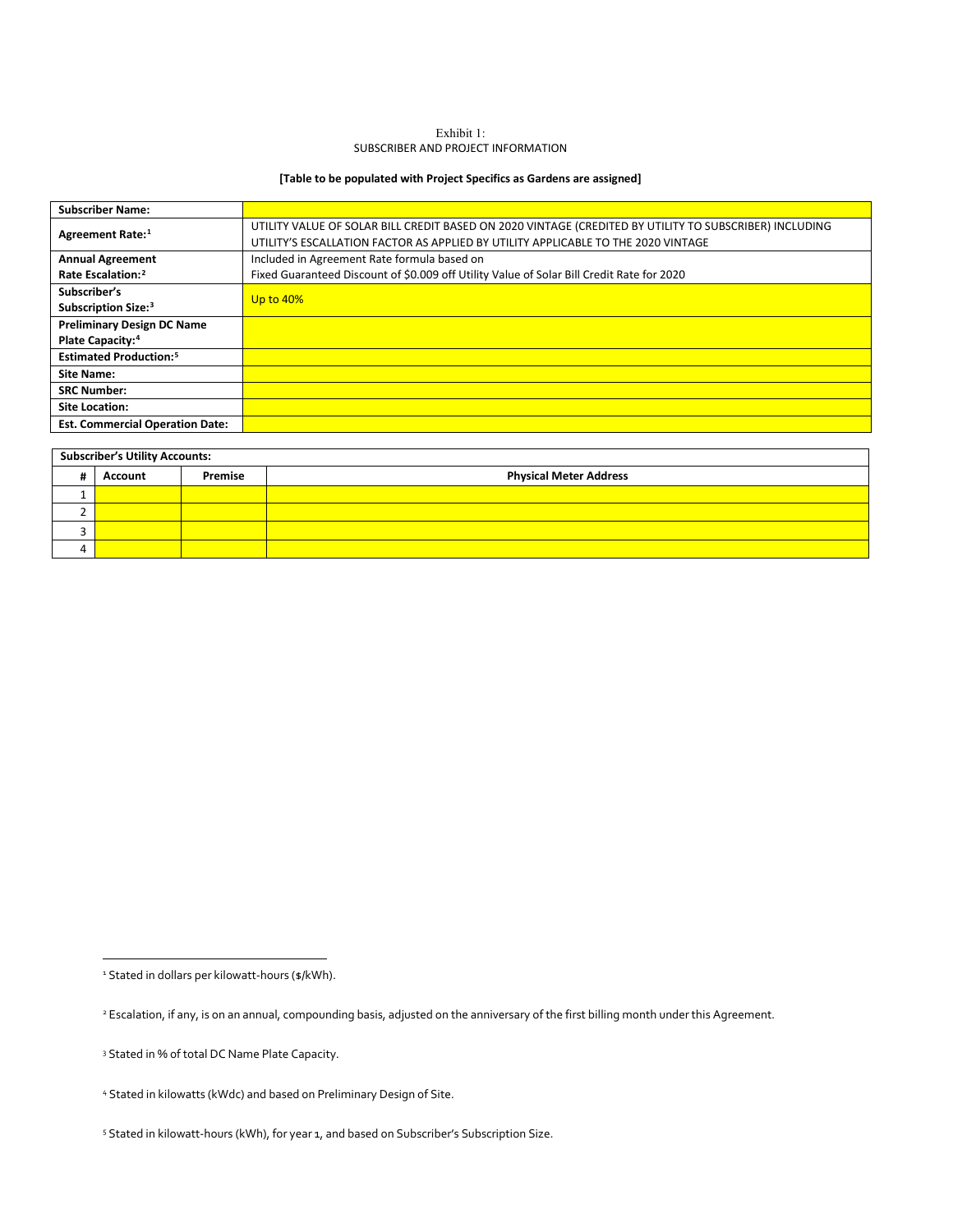#### Exhibit 2: Energy Price

#### ENERGY PRICE = UTILITY VALUE OF SOLAR BILL CREDIT BASED ON THE PUBLISHED 2020 VINTAGE (CREDITED BY UTILITY TO SUBSCRIBER) INCLUDING UTILITY'S ANNUAL ESCALATION FACTOR AS APPLIED BY UTILITY TO THE 2020 VINTAGE **-** \$0.009/kWh

#### INIITAL ENERGY PRICE: \$0.08500

## GUARANTEED DISCOUNT FOR ENTIRE TERM: (PUBLISHED 2020 RATE) Minus \$0.009/KWH

#### EXAMPLE PRICING:

| <b>Contract Year</b> | 2020 Value of Solar Bill Credit Rate | Solar Energy Price (\$/kWh) |
|----------------------|--------------------------------------|-----------------------------|
| $\mathbf{1}$         | \$0.0940                             | \$0.08500                   |
| $\sqrt{2}$           | \$0.0961                             | \$0.08710                   |
| 3                    | \$0.0983                             | \$0.08930                   |
| $\overline{4}$       | \$0.1005                             | \$0.09150                   |
| 5                    | \$0.1027                             | \$0.09370                   |
| 6                    | \$0.1050                             | \$0.09600                   |
| 7                    | \$0.1073                             | \$0.09830                   |
| $8\phantom{.0}$      | \$0.1097                             | \$0.10070                   |
| 9                    | \$0.1122                             | \$0.10320                   |
| 10                   | \$0.1147                             | \$0.10570                   |
| 11                   | \$0.1172                             | \$0.10820                   |
| $12\,$               | \$0.1198                             | \$0.11080                   |
| 13                   | \$0.1225                             | \$0.11350                   |
| 14                   | \$0.1252                             | \$0.11620                   |
| 15                   | \$0.1280                             | \$0.11900                   |
| 16                   | \$0.1309                             | \$0.12190                   |
| 17                   | \$0.1338                             | \$0.12480                   |
| 18                   | \$0.1368                             | \$0.12780                   |
| 19                   | \$0.1398                             | \$0.13080                   |
| 20                   | \$0.1430                             | \$0.13400                   |
| 21                   | \$0.1461                             | \$0.13710                   |
| 22                   | \$0.1494                             | \$0.14040                   |
| 23                   | \$0.1527                             | \$0.14370                   |
| 24                   | \$0.1561                             | \$0.14710                   |
| 25                   | \$0.1596                             | \$0.15060                   |
|                      |                                      |                             |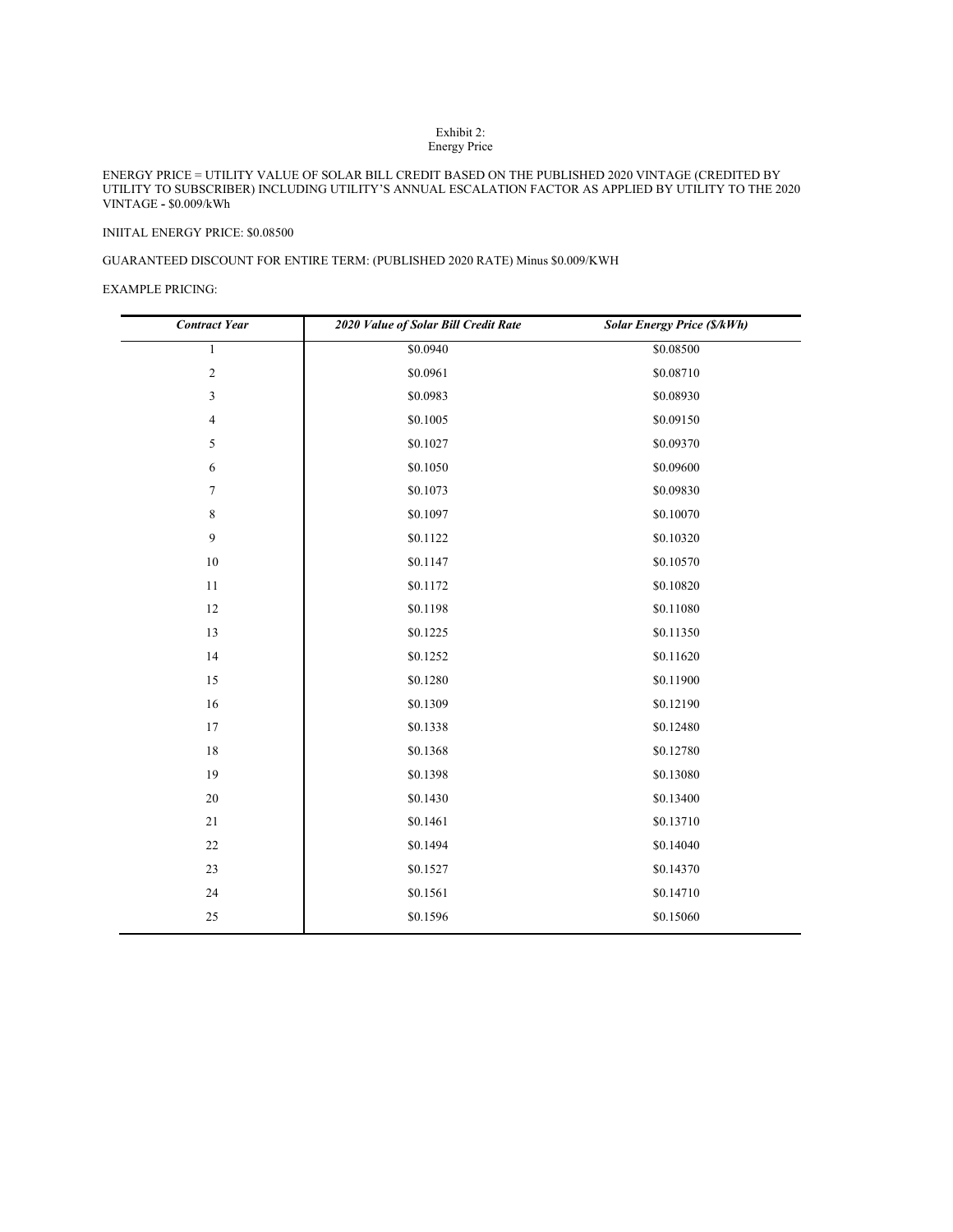Exhibit 3: "SOLAR\*REWARDS" CONTRACT

[See Separate PDF]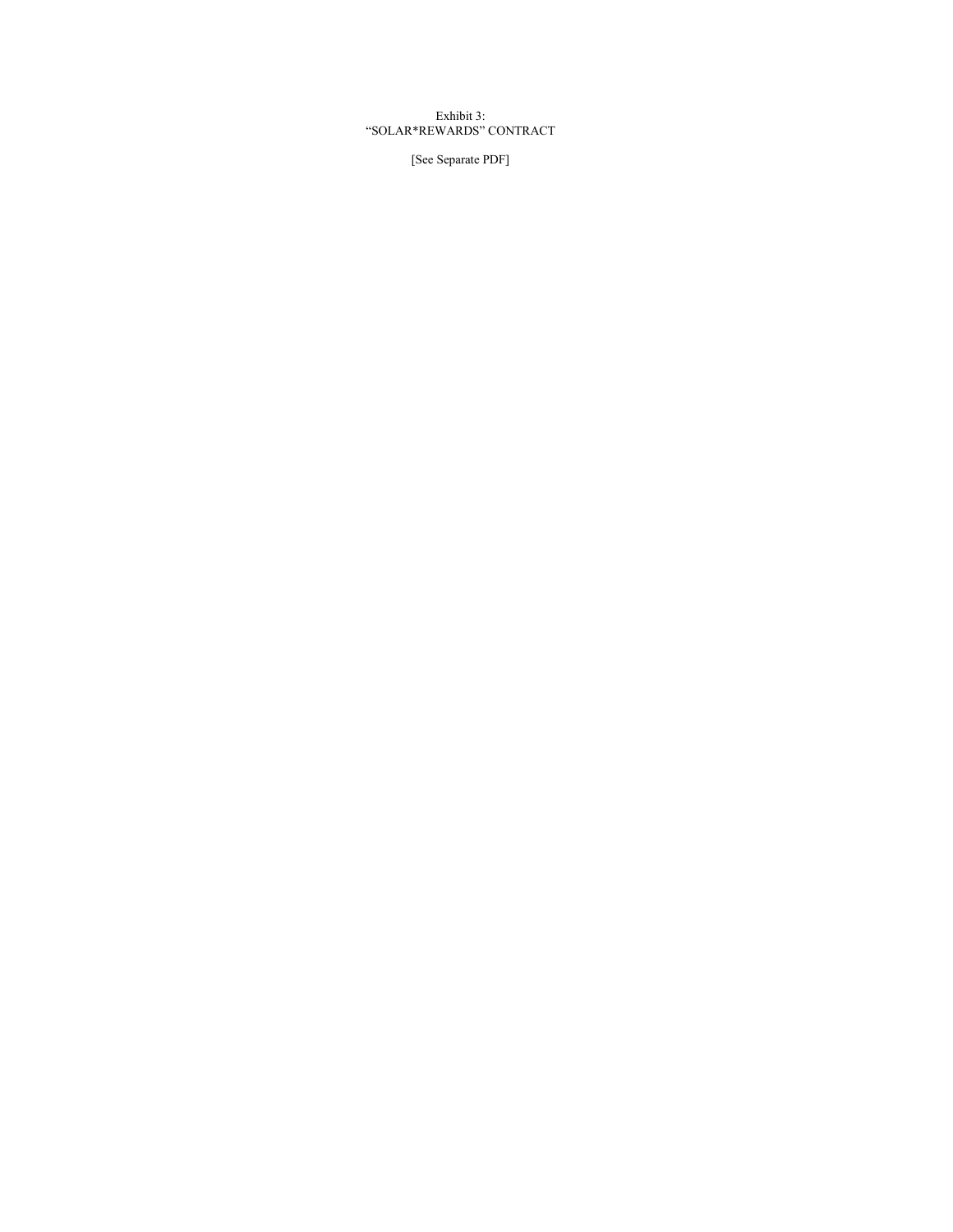# **STANDARD CONTRACT FOR SOLAR\*REWARDS COMMUNITY**

Section No. 9 1st Revised Sheet No. 69

## **STANDARD CONTRACT FOR SOLAR\*REWARDS COMMUNITY**

THIS CONTRACT is entered into \_\_\_\_\_\_ , 20 , by Northern States Power Company, a Minnesota corporation and wholly owned subsidiary of Xcel Energy Inc., (hereafter called "Company") and **and and and and** *\_\_\_\_\_\_\_\_\_\_\_\_\_\_\_\_\_\_\_\_\_\_\_\_\_\_\_\_\_\_\_\_* **(hereafter called** "Community Solar Garden Operator"). Together, the Company and Community Solar Garden Operator are the Parties.

## **RECITALS**

The Community Solar Garden Operator is the operator of a Community Solar Garden with an established or planned solar photovoltaic electric generating facility with a nameplate capacity of \_\_\_\_\_ kilowatts of alternating current (AC), on property located at

\_\_\_\_\_\_\_\_\_\_\_\_\_\_\_\_\_\_\_\_\_\_\_\_\_\_\_\_\_\_\_\_\_\_\_\_\_\_\_\_\_\_\_\_\_\_\_\_\_\_\_\_\_\_\_\_\_\_\_\_\_\_\_\_\_\_\_\_("Community Solar Garden"). The Community Solar Garden is a facility that generates electricity by means of a ground mounted or roof mounted solar photovoltaic device(s) whereby a Subscriber to the Community Solar Garden receives a Bill Credit for the electricity generated in proportion to the size of the Subscription.

The Community Solar Garden Operator is prepared to generate electricity in parallel with the Company.

## **DEFINITIONS**

"Bill Credit" shall mean the dollar amount paid by the Company to each Subscriber as a credit on the Subscriber's retail electric service bill to compensate the Subscriber for its beneficial share of solar photovoltaic electricity produced by the Community Solar Garden and delivered to the Company from the Community Solar Garden.

"Bill Credit Rate" shall mean the then current applicable Bill Credit Rate as found in the Company's rate book applicable to the Solar\*Rewards Community Program. The Bill Credit Type is either the "Standard" Bill Credit, "Enhanced" Bill Credit, or T a Value of Solar (VOS) Bill Credit Rate as found at the applicable sheet in the rate book. The Standard Bill Credit is based C on the applicable retail rate, which shall be the full retail rate, including the energy charge, demand charge, customer charge and applicable riders, for the customer class applicable to the Subscriber receiving the credit, and shall not reflect compensation for RECs. The "Enhanced" Bill Credit found at that sheet in the rate book is the sum of the Standard Bill Credit and the REC price and is the applicable Bill Credit Rate only where the Community Solar Garden Operator has made an election under Section 14.iii of this Contract to transfer the solar RECs to the Company. The REC prices embedded within the Enhanced Bill Credit are fixed for the duration of the term of this Contract and are fixed at the REC price in place at the time the Community Solar Garden has filed a completed application. Accordingly, the Standard and Enhanced Bill Credit rates will change over the term of this Contract and the Bill Credit Rate will be based on the thencurrent Standard or Enhanced Bill Credit as provided for in this Contract, but the REC value embedded within the Enhanced Bill Credit will not change during the Contract term. Once a Standard or Enhanced Bill Credit applies, that Bill Credit Type applies for the term of the Contract.

|                                                                   |                | (Continued on Sheet No. 9-69.1) |                        |                |
|-------------------------------------------------------------------|----------------|---------------------------------|------------------------|----------------|
| Date Filed:                                                       | $12 - 01 - 16$ | By: Christopher B. Clark        | <b>Effective Date:</b> | $09 - 06 - 16$ |
| President, Northern States Power Company, a Minnesota corporation |                |                                 |                        |                |
| Docket No.                                                        | E002/M-13-867  |                                 | Order Date:            | 09-06-16       |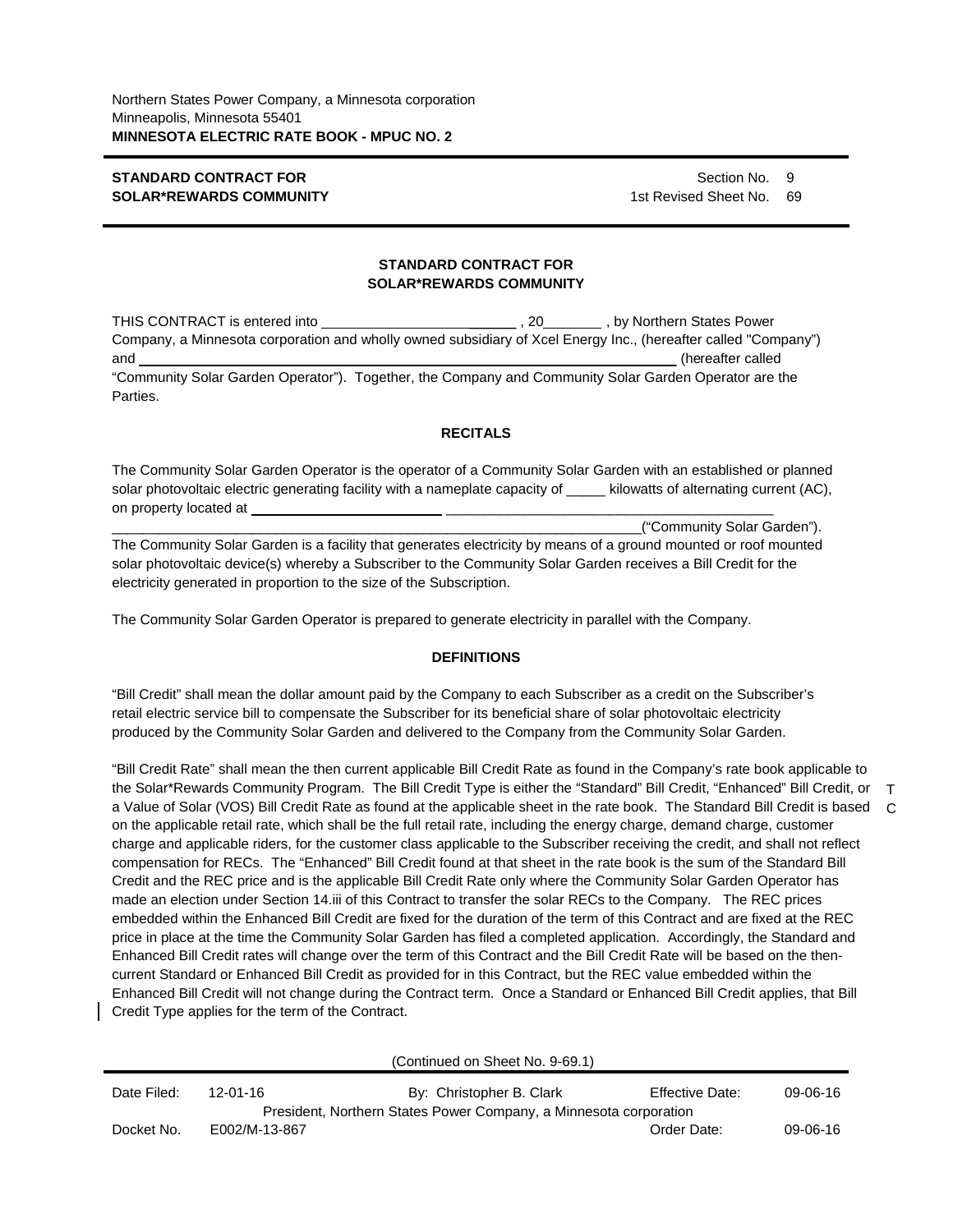Section No. 9 2nd Revised Sheet No. 69.1

The VOS Bill Credit Rate is applicable to those applications that on or after January 1, 2017, meet the requirements to be Deemed Complete as defined on Sheet No. 64, and that do not qualify for the Standard Bill Credit or Enhanced Bill Credit.

The specific VOS Bill Credit Rate to be applied will depend on several factors. Each application Deemed Complete in a given calendar year will have a VOS Bill Credit Rate table applicable to the vintage of the VOS based on the calendar year it was Deemed Complete ("VOS Vintage Year"). In the event a VOS Vintage Year Bill Credit Rate table is not approved for part or all of a given calendar year, the most recently approved VOS Vintage Year Bill Credit Rate table will apply to applications Deemed Complete in that calendar year until a new VOS Vintage Year Bill Credit Rate table becomes effective. Each VOS Vintage Year table of Bill Credit Rates will have separate rates for each of the 25 years of production from the garden. The rate for Year 1 for a given VOS Vintage Year will apply for all Bill Credits associated with production in the first calendar month associated with the Date of Commercial Operation and all subsequent calendar months in the same calendar year. The VOS Bill Credit Rate for Year 2 for a given VOS Vintage Year will apply for all calendar months in the following calendar year. In the same way, the rates for Year 3 through 25 shall apply in sequential order for each of the following calendar years. Where the Date of Commercial Operation is not January 1, the Year 25 rate shall also apply to the final calendar year up to the end of the Term of the Contract.

(Continued on Sheet No. 9-70)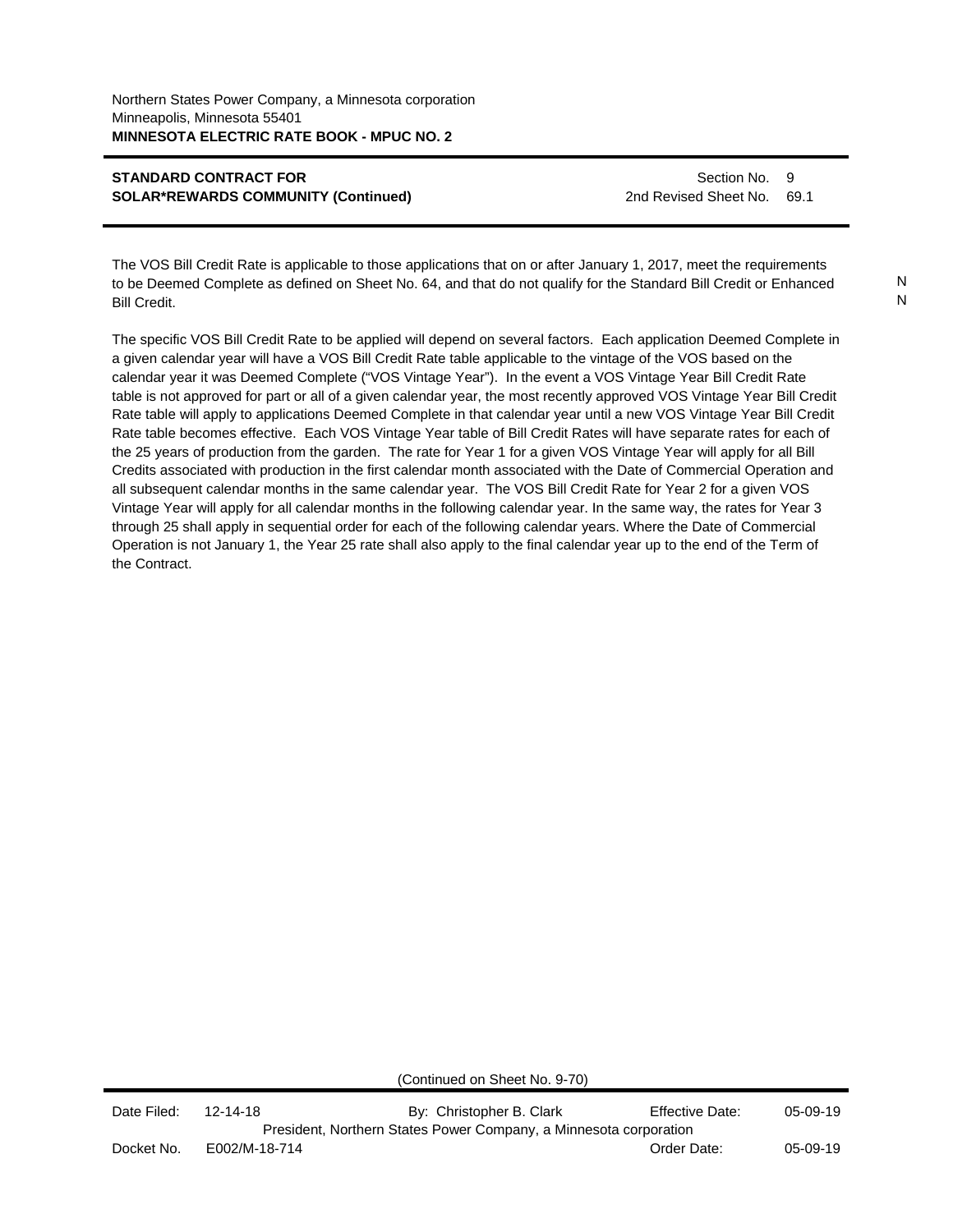Section No. 9 3rd Revised Sheet No. 70

"Community Solar Garden Allocation" shall mean the monthly allocation, stated in Watts direct current (DC) as a portion of the total nameplate capacity of the Community Solar Garden, applicable to each Subscriber's Subscription reflecting each Subscriber's allocable portion of photovoltaic electricity produced by the Community Solar Garden in a particular Production Month.

"Community Solar Garden Operator" is identified above and shall mean the organization whose purpose is to operate or otherwise manage the Community Solar Garden for its Subscribers. A Community Solar Garden Operator may be an individual or any for-profit or non-profit entity permitted by Minnesota law.

"Community Solar Garden Location" is the location of the single point of common coupling for the Community Solar Garden associated with the PV System. Multiple Community Solar Garden Locations may be situated in close proximity to one another in order to share in distribution infrastructure. This defined term is applicable to:

- 1. determine which county the Community Solar Garden is located in for purposes of:
	- a. applying the requirement that "Each Subscriber to the Community Solar Garden must be a retail customer of the Company and each must be located in the same county or a county contiguous to the Community Solar Garden Location",
	- b. having the Company publicly disclose the county where the Community Solar Garden is located,
	- c. generally describing, in addition to the Community Solar Garden Address, the location of the Community Solar Garden; and,
- 2. detail the requirement that multiple Community Solar Garden Locations may be situated in close proximity to one another in order to share in distribution infrastructure.

This definition should not be used to determine whether a Community Solar Garden complies with the Service Territory Requirement.

"Community Solar Garden Statutory Requirements" are based on the provisions in Minn. Stat. § 216B.1641 and Minn. Stat. § 216B.1691, and for purposes of this Contract mean the following:

a. The Community Solar Garden must have not less than five (5) Subscribers;

b. No single Subscriber may have more than a forty (40) percent interest in the Community Solar Garden;

c. The Community Solar Garden must have a nameplate capacity of no more than one (1) megawatt alternating current (AC);

d. Each Subscription shall be sized to represent at least two hundred (200) watts of the Community Solar Garden's generating capacity;

e. Each Subscription shall be sized so that, when combined with other distributed generation resources serving the premises of each Subscriber, the Subscription size does not exceed one hundred twenty (120) percent of the average annual consumption of electricity over the prior twelve (12) months by each Subscriber to which the Subscription is attributed (based on the annual estimated generation of the PV System as determined by PVWATTS), provided that if historical electric energy consumption data is not available for a particular subscriber, the Company will calculate the estimated annual electric energy consumption under the process detailed in the Company's rate book applicable to the Solar\*Rewards Community Program.

(Continued on Sheet No. 9-71)

| Date Filed: | $12 - 14 - 18$ | By: Christopher B. Clark                                          | Effective Date: | 05-09-19 |
|-------------|----------------|-------------------------------------------------------------------|-----------------|----------|
|             |                | President, Northern States Power Company, a Minnesota corporation |                 |          |
| Docket No.  | E002/M-13-867  |                                                                   | Order Date:     | 05-09-19 |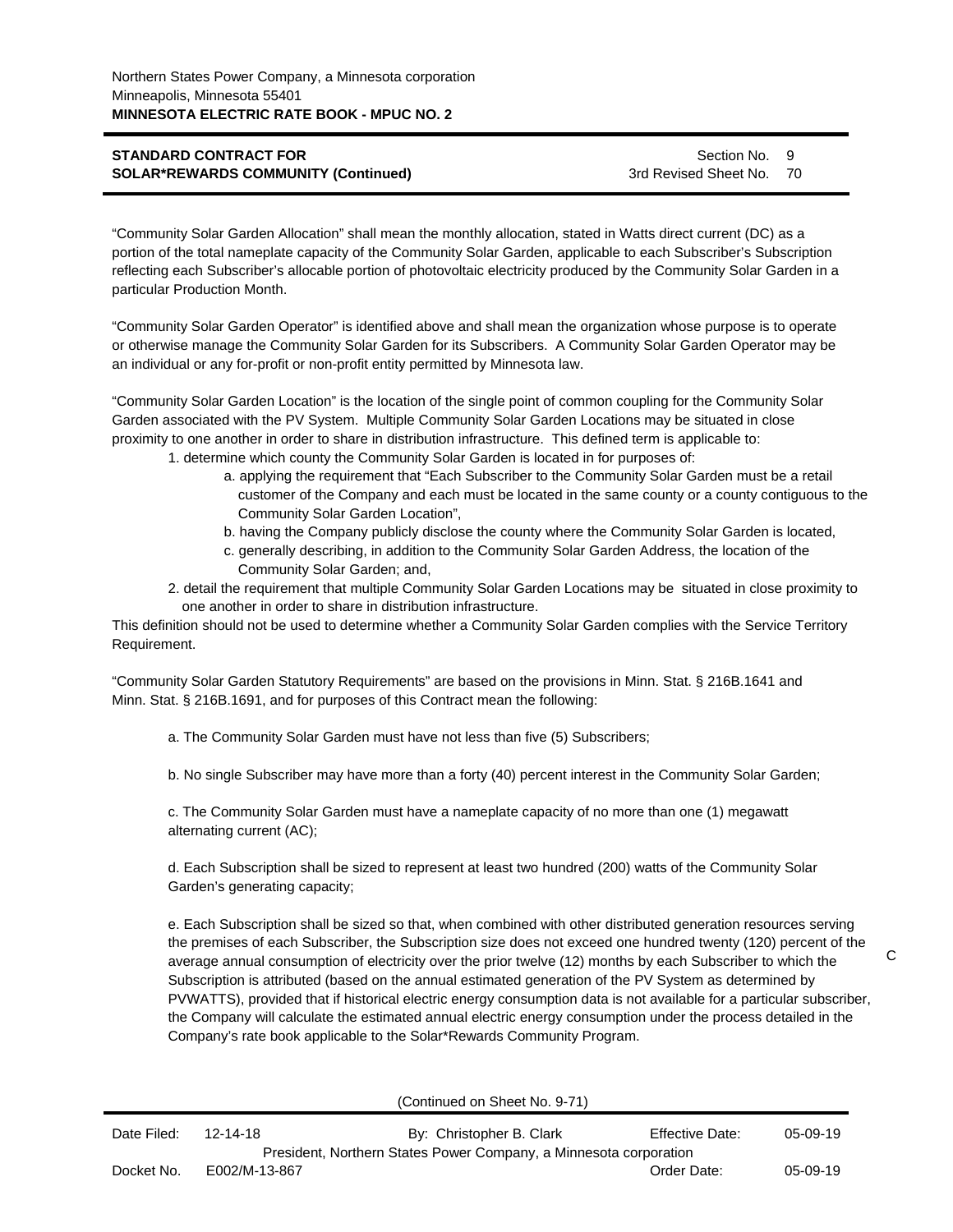Section No. 9 2nd Revised Sheet No. 71

f. The Community Solar Garden must comply with the Service Territory Requirement;

g. Each Subscriber to the Community Solar Garden must be a retail customer of the Company and each must be located in the same county or a county contiguous to the Community Solar Garden Location; and,

h. Customers who are exempt from the Solar Energy Standard (SES) under Minn. Stat. § 216B.1691, subd. 2(f)d, shall not participate in or subscribe to Community Solar Gardens.

"CSG Application System" or "Community Solar Gardens Application and Subscriber Management System" is the interactive, internet website-based interface maintained by or on behalf of the Company through which the Community Solar Garden Operator may establish qualifications, provide information and complete documents necessary for acceptance in the Company's Solar\*Rewards Community Program, and may enter or change the Monthly Subscription Information reflecting updated information for each Subscriber, including any changes to any Subscriber's name, account number, address, and Community Solar Garden Allocation.

"Date of Commercial Operation" shall mean the first day of the first full calendar month upon which commercial operation is achieved following completion of all Interconnection Agreement requirements and processes.

"House Power" shall mean the electricity needed to assist in the PV System's generation, including system operation, performance monitoring and associated communications, except for energy directly required for the local control and safe operation of the PV System. It also means other electricity used by the Community Solar Garden, such as for perimeter lighting, a visitor's center or any other structures or facilities at the Community Solar Garden Site.

"Interconnection Agreement" shall mean the applicable Interconnection Agreement in Section 10 of the Company's rate book.

"Monthly Subscription Information" shall mean the information stored within the CSG Application System, as timely entered or changed by the Community Solar Garden Operator via the CSG Application System, setting forth the name, account number and service address each Subscriber holding Subscriptions in the Community Solar Garden, and the Community Solar Garden Allocation applicable to each such Subscriber's Subscription, reflecting each Subscriber's allocable portion of photovoltaic energy produced by the Community Solar Garden during a particular Production Month.

"MN DIA" shall mean the Minnesota Distributed Energy Resource Interconnection Agreement. See Company Section 10 tariff.

"MN DIP" shall mean the Minnesota Distributed Energy Resource Interconnection Process. See Company Section 10 tariff. The MN DIA shall be considered to be part of the MN DIP.

"Production Meter" shall mean the meter which will record the energy generated by the PV System only and which will be reported on the Solar Garden Operator's bill. The readings on the Production Meter showing the energy generated by the PV System will also be used to determine the RECs generated by the PV System.

"Production Month" shall mean the calendar month during which photovoltaic energy is produced by the Community Solar Garden's PV System and delivered to the Company at the Production Meter.

|             |                                                                   | (Continued on Sheet No. 9-72) |                 |          |  |
|-------------|-------------------------------------------------------------------|-------------------------------|-----------------|----------|--|
| Date Filed: | 12-14-18                                                          | By: Christopher B. Clark      | Effective Date: | 05-09-19 |  |
|             | President, Northern States Power Company, a Minnesota corporation |                               |                 |          |  |
| Docket No.  | E002/M-18-714                                                     |                               | Order Date:     | 05-09-19 |  |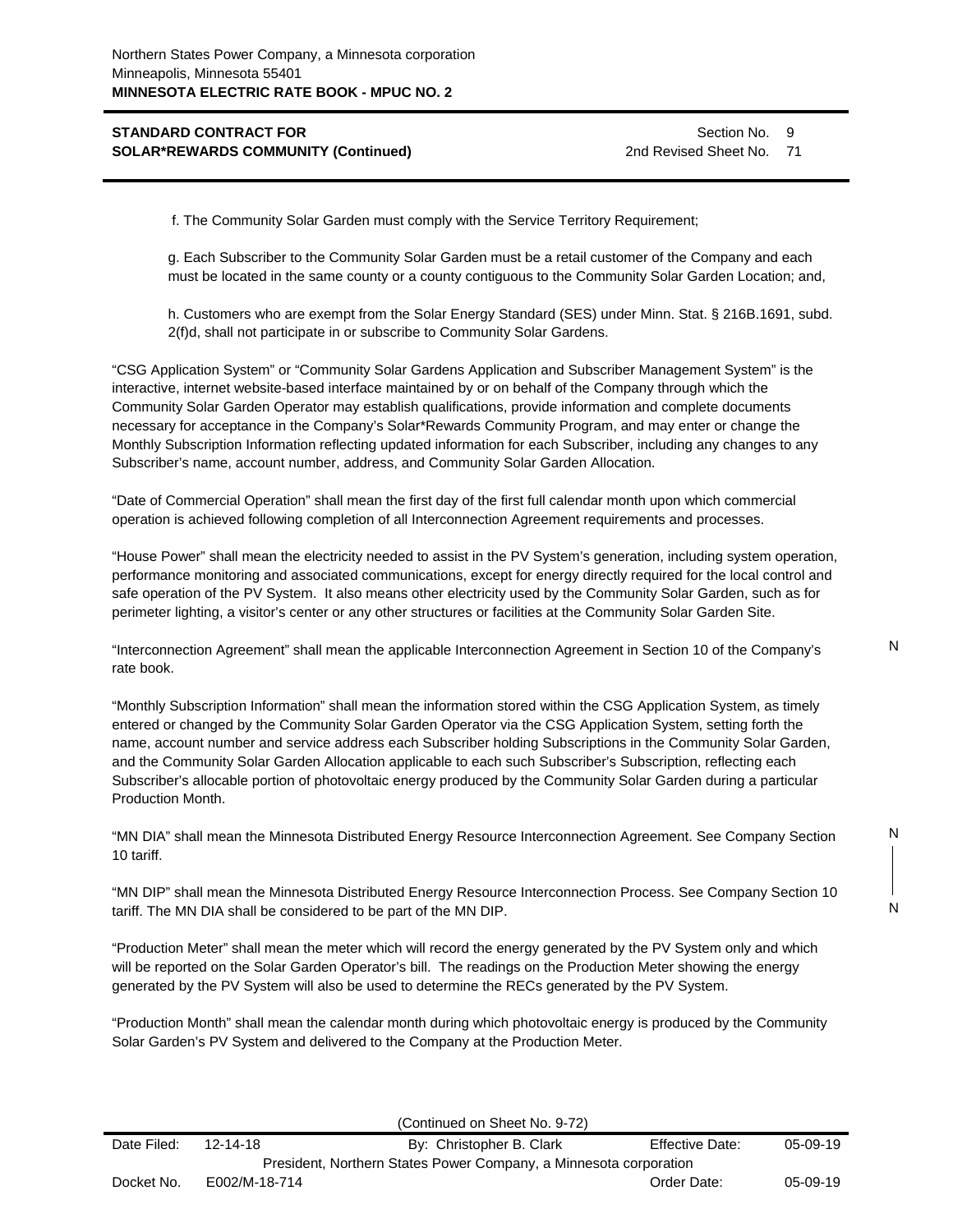Section No. 9 2nd Revised Sheet No. 72

"PV System" shall mean the solar electric generating facility to be located at the Community Solar Garden, including the photovoltaic panels, inverter, output breakers, facilities necessary to connect to the Production Meter, protective and associated equipment, improvements, and other tangible assets, contract rights, easements, rights of way, surface use agreements and other interests or rights in real estate reasonably necessary for the construction, operation, and maintenance of the electric generating facility that produces the photovoltaic energy subject to this Contract.

"Service Territory Requirement" means that the solar electric generating facility located at the Community Solar Garden is entirely located in the service territory of the Company, including the photovoltaic panels, inverter, output breakers, service meter, Production Meter, the facilities between the service meter and Production Meter, and the facilities between the photovoltaic panels and the Production Meter.

"Subscribed Energy" means electricity generated by the PV System attributable to the Subscribers' Subscriptions and delivered to the Company at the Production Meter on or after the Date of Commercial Operation.

"Subscriber" means a retail customer of the Company who owns one or more Subscriptions of a community solar garden interconnected with the Company.

"Subscriber's Account Information" consists of the Subscriber's name, account number, service address, telephone number, email address, web site URL, information on Subscriber participation in other distributed generation serving the premises of the Subscriber, and Subscriber specific Bill Credit(s).

"Subscriber's Energy Usage Data" refers to data collected from the utility Subscriber meters that reflects the quantity, quality, or timing of electric usage or electricity production attributable to the Subscriber for the service address and account number identified for participation in the Community Solar Garden.

"Subscription" means a contract between a Subscriber and the Community Solar Garden Operator.

"Term of the Contract" means the term of this contract which shall be the same as for the Interconnection Agreement applicable to the Community Solar Garden, and shall begin when this Contract is signed by the Parties and end twenty five (25) years after the Date of Commercial Operation unless otherwise provided below.

"Unsubscribed Energy" means electricity generated by the PV System and delivered to the Company at the Production Meter which is not Subscribed Energy and also includes electricity generated by the PV System and delivered to the Company prior to the Date of Commercial Operation.

(Continued on Sheet No. 9-73)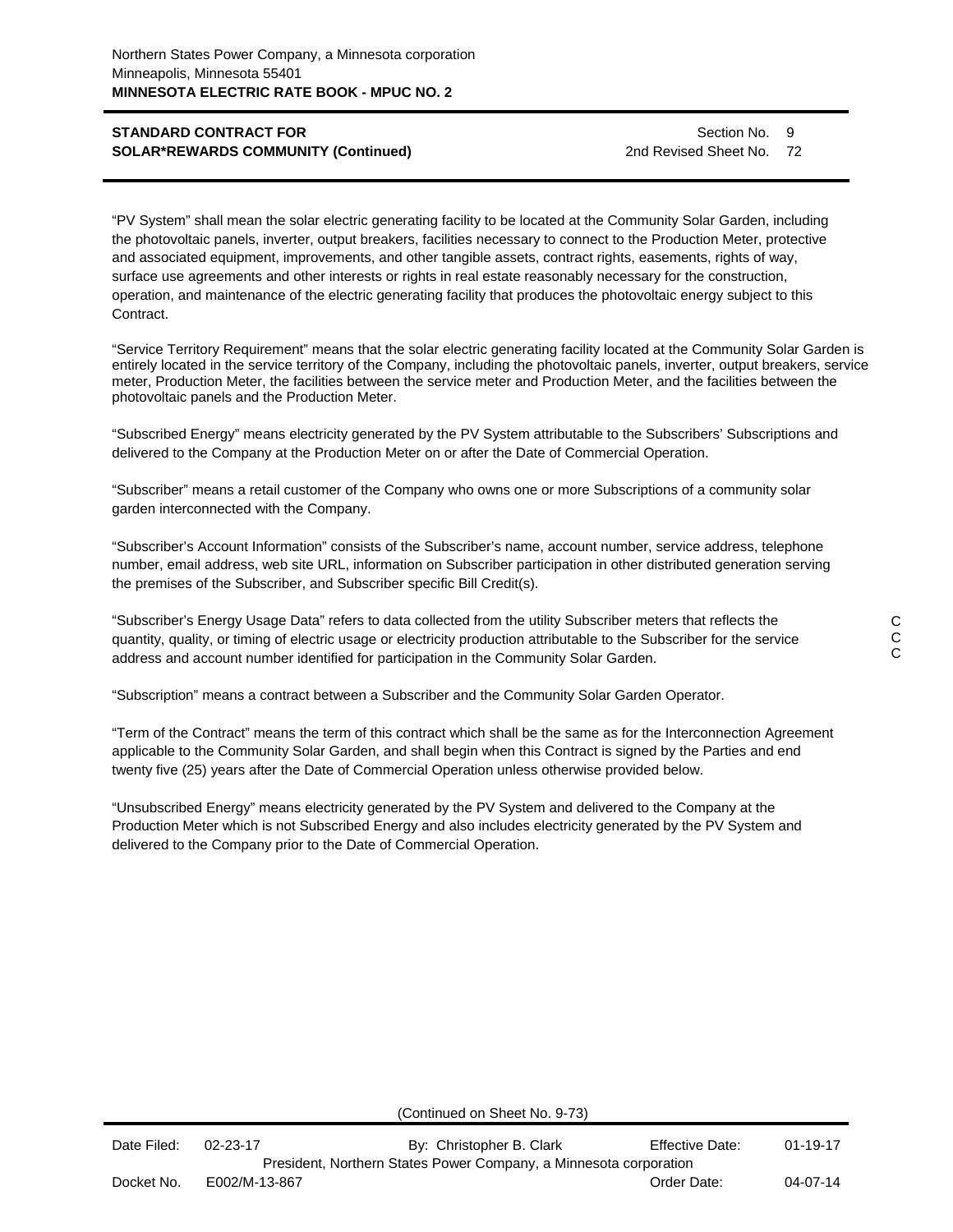#### **AGREEMENTS**

The Community Solar Garden Operator and the Company agree:

1. Sale of Electricity Generated by the Community Solar Garden. Effective upon the Date of Commercial Operation, the Community Solar Garden shall sell and deliver to the Company at the Production Meter all of the photovoltaic energy produced by the PV System. Payment for the Subscribed Energy which is produced and delivered will be solely by a Bill Credit to Subscribers as detailed below. Payment for Unsubscribed Energy will be paid to the Community Solar Garden Operator at the then current: 1.) Company's avoided cost rate (found in the Company's rate book, Rate Code A51) for solar gardens of 40 kW (AC) capacity or larger, or 2.) Company's average retail energy rate (found in the Company's rate book, Rate Code A50) for solar gardens under 40 kW (AC) capacity. Where the Community Solar Garden Operator has elected to transfer the solar RECs to the Company, or where the VOS Bill Credit Rate applies to Subscribed Energy under the Standard Contract for Solar\*Rewards Community, an additional payment of \$0.01/kWh will be paid to the Community Solar Garden Operator for the RECs associated with this Unsubscribed Energy. The Community Solar Garden Operator shall not sell any photovoltaic energy generated from the PV System, or any capacity associated with the PV System, to any person other than the Company during the term of this Contract, and the Company shall purchase and own all photovoltaic energy produced by the PV System. This Contract conveys to the Company all energy generated from the PV System and all capacity associated with the PV System for the Term of the Contract.

A. The Company will buy (through Bill Credits to the Subscribers) all Subscribed Energy generated by the Community Solar Garden and delivered to the Company during a particular Production Month at the Bill Credit Rate. Each Subscriber to the Solar\*Rewards Community Program will receive a Bill Credit at the Bill Credit Rate for electricity generated attributable to the Subscriber's Subscription. Each Subscriber will also be charged for all electricity consumed by the Subscriber at the applicable rate schedule for sales to that class of customer. If the Bill Credit exceeds the amount owed in any billing period, the excess portion of the Bill Credit in any billing period shall be carried forward and credited against all charges. The Company shall purchase all Bill Credits with the billing statement which includes the last day in February and restart the credit cycle on the following period with a zero credit balance. Consistent with Minn. R. 7820.3800, Subp. 2, the purchase of the Bill Credits will only be made when the Bill Credit amount is more than \$1 due for an existing customer or \$2 or more due a person or legal entity no longer a customer of the Company.

B. A copy of the presently filed Solar\*Rewards Community Program tariff of the Company's rate book is attached to this Contract. The rates for sales and purchases of Subscribed Energy shall be changed annually or otherwise as provided by order of the MPUC. The Community Solar Garden Operator shall comply with all of the rules stated in the Company's applicable electric tariff related to the Solar\*Rewards Community Program and the tariffed version of this Contract, as the same may be revised from time to time, or as otherwise allowed by an amendment to this Contract approved, or deemed approved, by the Minnesota Public Utilities Commission. In the event of any conflict between the terms of this Contract and Company's electric tariff, the provisions of the tariff shall control.

(Continued on Sheet No. 9-74)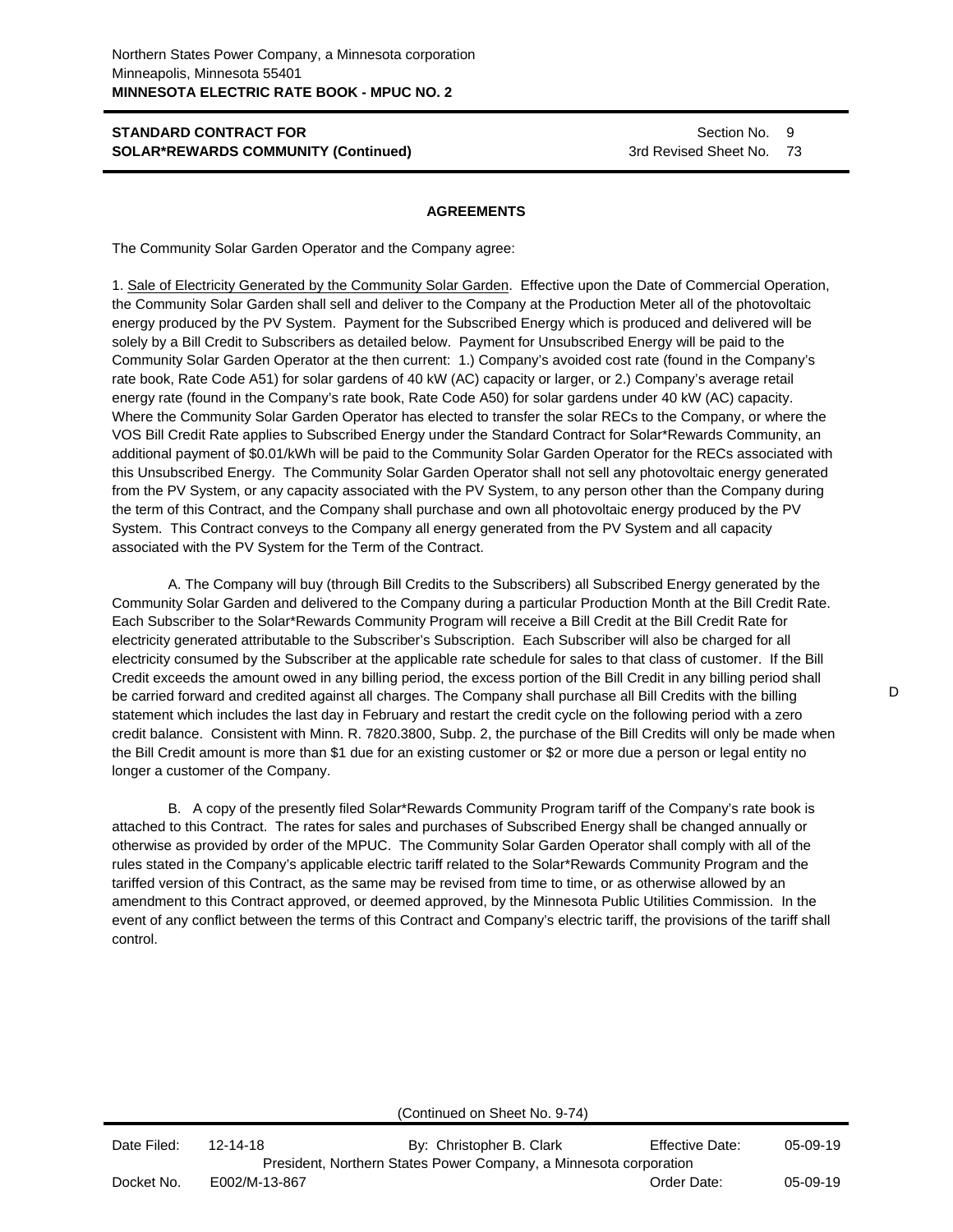Section No. 9 Original Sheet No. 74

C. For the purchases by the Company, the Company shall apply a Bill Credit each billing period to each Subscriber's bill for retail electric service at the Bill Credit Rate based upon the Subscriber's allocation as set forth in the Monthly Subscription Information applicable to the preceding Production Month. The Production Month to which the Bill Credit is applicable shall not necessarily match the billing period for the retail electric service bill in which the Bill Credit is applied.

D. For purposes of applying the Bill Credit to each Subscriber's bill, the Company shall be entitled to rely exclusively on the Monthly Subscription Information as timely entered by the Community Solar Garden Operator via the CSG Application System.

E. The correction of any allocation of previously-applied Bill Credits among Subscribers or payments to the Community Solar Garden Operator for Unsubscribed Energy, pertaining to a particular month due to any inaccuracy reflected in such Monthly Subscription Information with regard to a Subscriber's Subscription in the PV System and the beneficial share of photovoltaic energy produced by the PV System, or the share of Unsubscribed Energy, shall be the full responsibility of the Community Solar Garden Operator, unless such inaccuracies are caused by the Company.

2. House Power. The Company will sell House Power to the Community Solar Garden under the rate schedule in force for the class of customer to which the Community Solar Garden Operator belongs. The Community Solar Garden Operator shall be solely responsible for arranging retail electric service exclusively from the Company in accordance with the Company's Electric Rate Book. The Community Solar Garden Operator shall obtain House Power solely through separately metered retail service and shall not obtain House Power through any other means, and waives any regulatory or other legal claim or right to the contrary. Because the Company must purchase from the Community Solar Garden all energy generated by the Community Solar Garden, the Community Solar Garden may not use the energy it generates to be consumed by it. It may not net-out or use energy it generates for House Power. The Parties acknowledge and agree that the performance of their respective obligations with respect to House Power shall be separate from this Contract and shall be interpreted independently of the Parties' respective obligations under this Contract. Notwithstanding any other provision in this Contract, nothing with respect to the arrangements for House Power shall alter or modify the Community Solar Garden Operator's or the Company's rights, duties and obligations under this Contract. This Contract shall not be construed to create any rights between the Community Solar Garden Operator and the Company with respect to the arrangements for House Power.

(Continued on Sheet No. 9-75)

| Date Filed: | 09-30-13      | By: David M. Sparby                                                         | <b>Effective Date:</b> | $09-17-14$ |
|-------------|---------------|-----------------------------------------------------------------------------|------------------------|------------|
|             |               | President and CEO of Northern States Power Company, a Minnesota corporation |                        |            |
| Docket No.  | E002/M-13-867 |                                                                             | Order Date:            | 09-17-14   |

N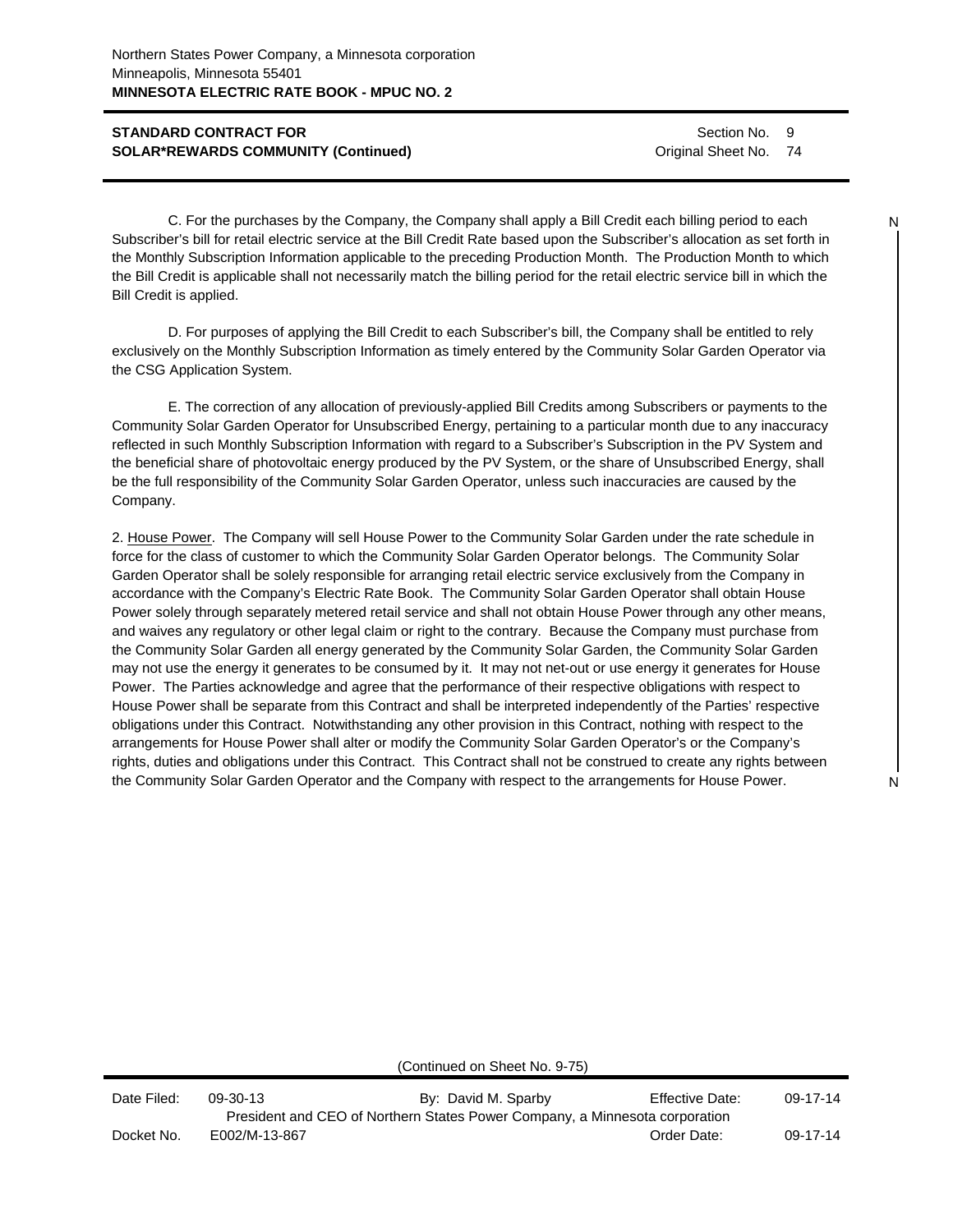Section No. 9 2nd Revised Sheet No. 75

N

D

N D

N

D T

N N N

#### 3. Metering Charges and Requirements

| А. | Metering Charge per Month: |        |
|----|----------------------------|--------|
|    | Single Phase               | \$5.50 |
|    | Three Phase                | \$8.00 |

B. A Company-owned meter is required to be installed at each service location associated with each Community Solar Garden generation source subject to this Contract. The meter is located at the main service and will record energy delivered to the Community Solar Garden Operator from the Company, and also will record energy produced by the Community Solar Garden and delivered to the Company. Community Solar Garden Operator will provide all meter housing and socket replacement and rewiring to install the meter. Community Solar Garden Operator shall be charged monthly the metering charge for the main service meter.

4. Title, Risk of Loss, and Warranty of Title. As between the Parties, the Community Solar Garden Operator shall be deemed to be in control of the photovoltaic energy output from the PV System up to and until delivery and receipt by the Company at the Production Meter and the Company shall be deemed to be in control of such energy from and after delivery and receipt at such Production Meter. Title and risk of loss related to the photovoltaic energy shall transfer to the Company at the Production Meter. The Community Solar Garden warrants and represents to the Company that it has or will have at the time of delivery good and sufficient title to all photovoltaic energy output and/or the ability to transfer good and sufficient title of same to the Company.

5. Interconnection Requirements. The Community Solar Garden Operator must sign the applicable Interconnection Agreement under Section 10 of the Company's rate book, and comply with all of the terms and conditions of that Interconnection Agreement except as otherwise specified in this Contract. The following additional interconnection terms also apply.

A. Where the tariffed Interconnection Agreement is used in conjunction with this tariffed Contract, the term of the Interconnection Agreement shall end twenty five (25) years after the Date of Commercial Operation.

B. To the extent to which the ADDITIONAL TERMS AND CONDITIONS set forth in Section 9, Sheets 68 through 68.16 differ from the Section 10 tariff, these ADDITIONAL TERMS AND CONDITIONS shall control for applications that are not subject to the MN DIP. The ADDITIONAL TERMS AND CONDITIONS set forth in tariff Section 9, Sheet Nos. 68.17 through 68.21, fully apply if the application that is the subject of this Agreement is subject to the MN DIP.

(Continued on Sheet No. 9-76)

| Date Filed: | 12-14-18                         | By: Christopher B. Clark                                          | <b>Effective Date:</b> | 05-09-19 |
|-------------|----------------------------------|-------------------------------------------------------------------|------------------------|----------|
|             |                                  | President, Northern States Power Company, a Minnesota corporation |                        |          |
| Docket No.  | E002/M-13-867 &<br>E002/M-18-714 |                                                                   | Order Date:            | 05-09-19 |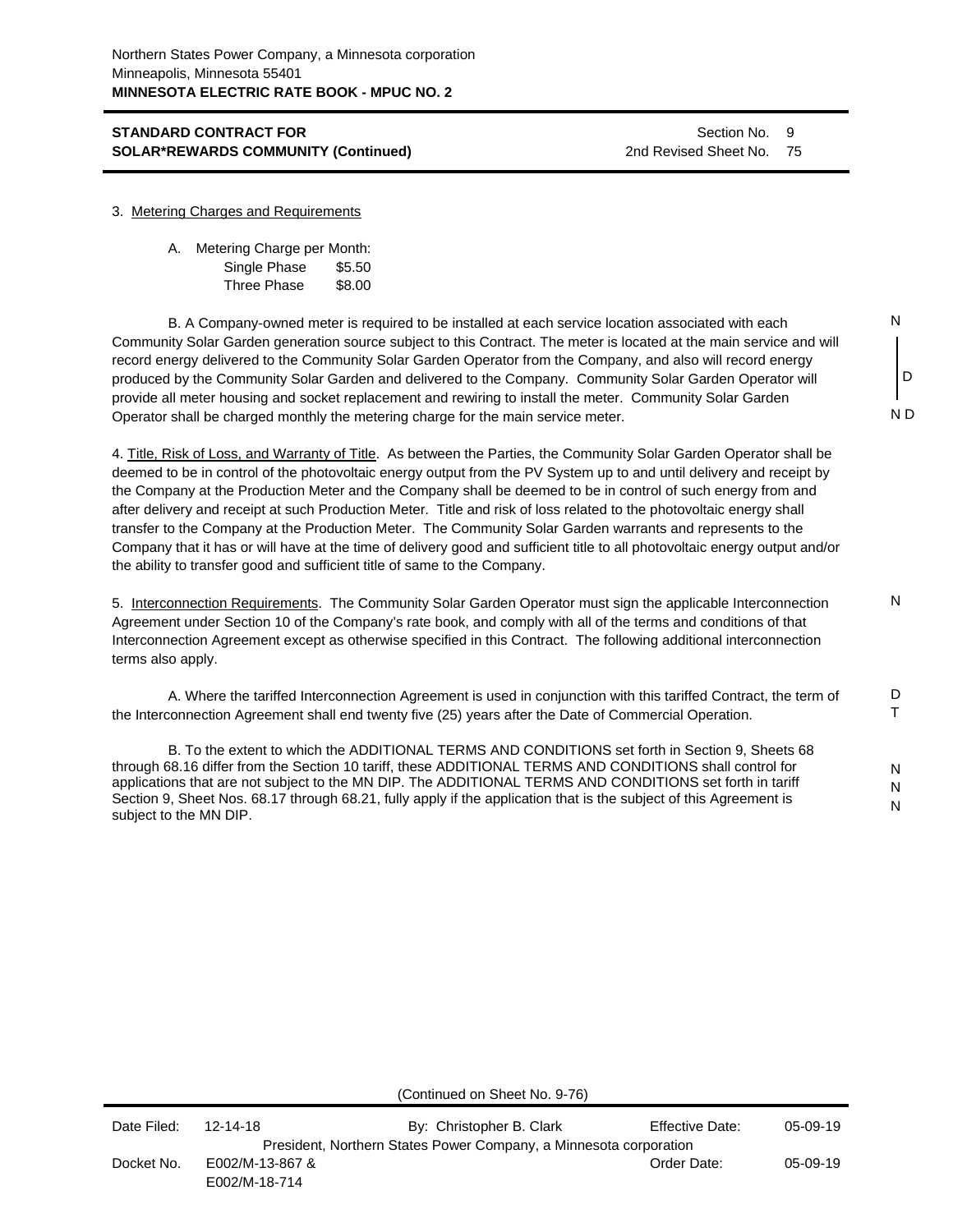Section No. 9 3rd Revised Sheet No. 76

D

N N N N

#### 6. Community Solar Garden Requirements.

A. The Community Solar Garden Operator shall assure that each of the Community Solar Garden Statutory Requirements is met.

B. For each Subscriber, there must be a completed and fully-executed Subscriber Agency Agreement and Consent Form (Attachment "A" to this Contract) which is delivered to the Company prior to the Date of Commercial Operation, or prior to adding each Subscriber.

C. Code Compliance. The Community Solar Garden Operator shall be responsible for ensuring that the PV System equipment installed at the Community Solar Garden meets all applicable codes, standards, and regulatory requirements at the time of installation and throughout its operation.

D. [Intentionally Omitted]

E. The ADDITIONAL TERMS AND CONDITIONS set forth in tariff Section 9, Sheet Nos. 68 through 68.16, fully apply if the application that is the subject of this Agreement is not subject to the MN DIP. The ADDITIONAL TERMS AND CONDITIONS set forth in tariff Section 9, Sheet Nos. 68.17 through 68.21, fully apply if the application that is the subject of this Agreement is subject to the MN DIP.

(Continued on Sheet No. 9-76.1)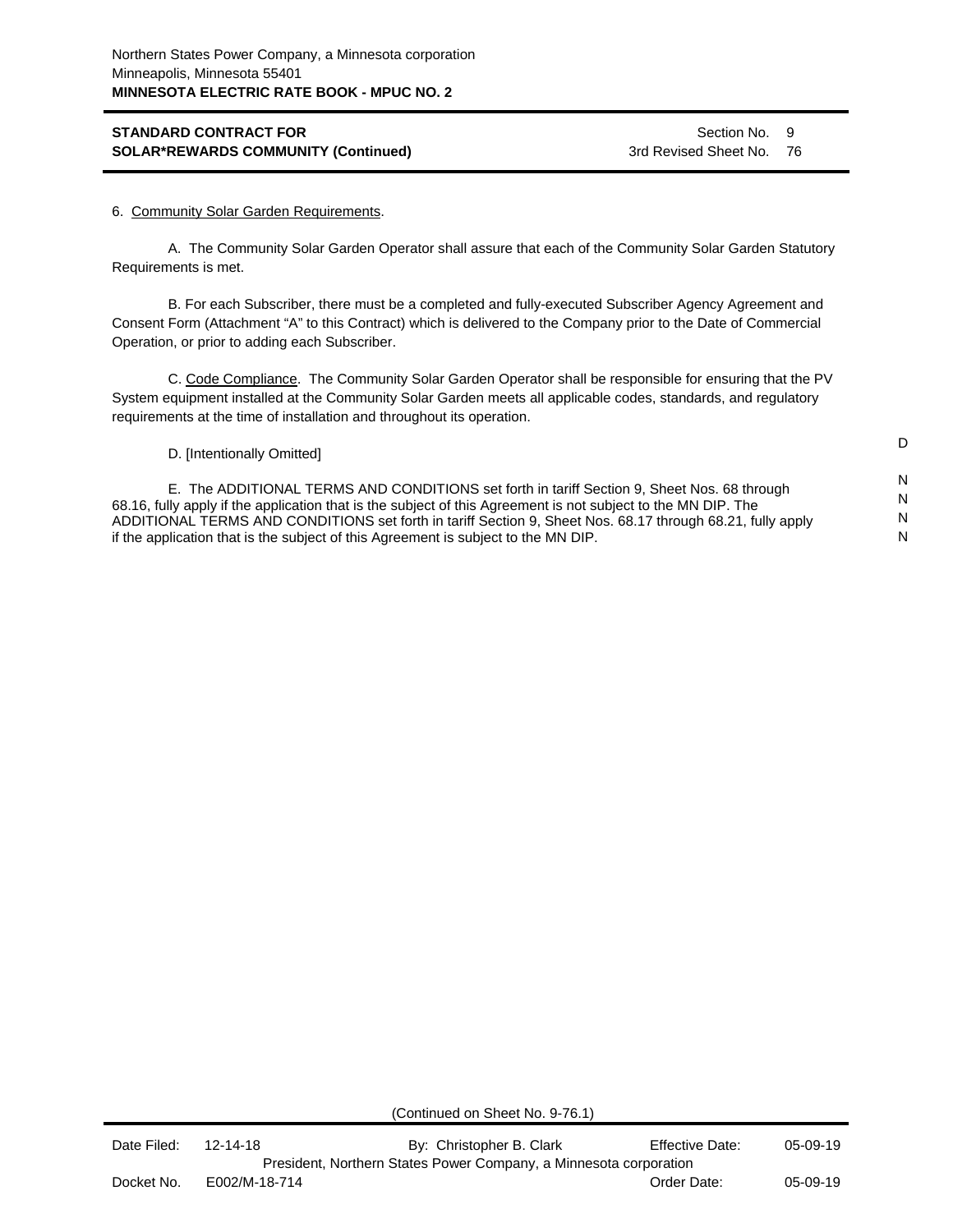Section No. 9 1st Revised Sheet No. 76.1

**SHEET CANCELED** DT

(Continued on Sheet No. 9-77)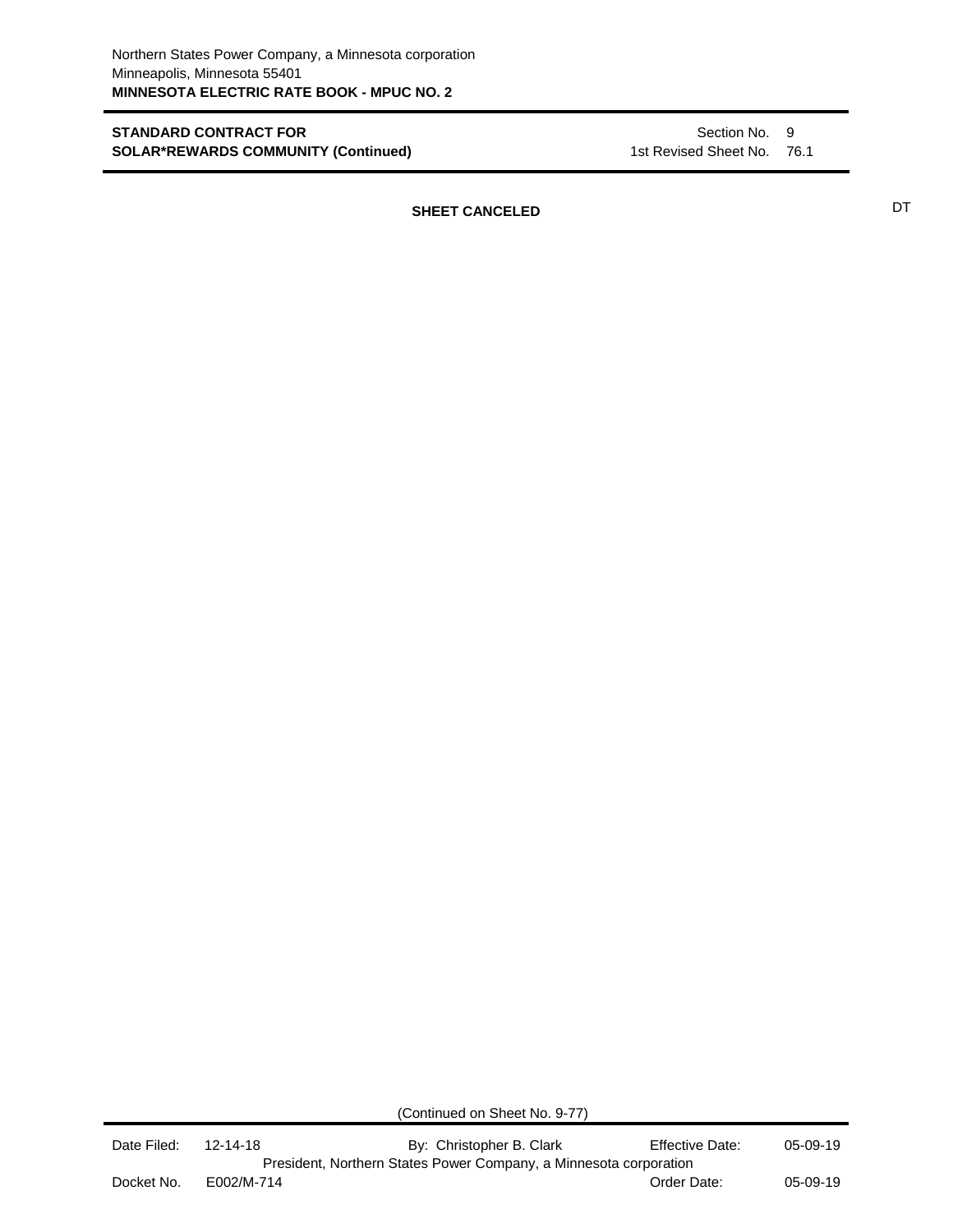Section No. 9 1st Revised Sheet No. 77

N

N D N

N

#### 6. Community Solar Garden Requirements. (Continued)

F. Annual Report. Starting within 12 months of the Date of Commercial Operation, the Community Solar Garden Operator shall issue (and provide to the Company and each Subscriber) signed and notarized public annual reports containing at a minimum:

- The energy produced by the Community Solar Garden;
- Financial statements including a balance sheet, income statement, and sources and uses of funds statement; and,
- Identification of the management and operatorship of the Community Solar Garden Operator.

Where the Community Solar Garden Operator as a single legal entity has more than one Community Solar Garden, it need not issue individual public reports per Community Solar Garden but may instead combine this information into a single report; provided, however, the combined report needs to identify each Community Solar Garden and energy produced for each Community Solar Garden to which the report applies. The Community Solar Garden Operator shall take care to preserve the privacy expectations of the Subscribers, such as not publicly providing the Subscriber's Account Information or Subscriber Energy Usage Data or Bill Credits, unless there is explicit informed consent or otherwise provided for in this Contract. Each Subscriber shall have an opportunity to submit comments to the Community Solar Garden Operator with a copy to the Company on the accuracy and completeness of the annual reports.

Where the Community Solar Garden Operator is a subsidiary of a larger corporate entity (Parent), and where that Parent has multiple Community Solar Gardens in its down-line organization, it need not issue individual public annual reports for each garden but may instead combine this information into a single Annual Report containing the financial statements for the Parent entity; provided, however, the combined report identifies each Community Solar Garden and energy produced for each garden to which the report applies and includes a Parent guarantee that it has financial responsibility or obligation to pay debts on behalf of the subsidiary companies. The Community Solar Garden Operator shall take care to preserve the privacy expectations of the Subscribers, such as not publicly providing the Subscriber's Account Information or Subscriber Energy Usage Data or Bill Credits, unless there is explicit informed consent or otherwise provided for in this Contract. Each Subscriber shall have an opportunity to submit comments to the Community Solar Garden Operator with a copy to the Company on the accuracy and completeness of the annual reports.

G. Audits. The Company reserves the right to inspect the PV System as necessary to assure the safety and reliability of the system at any time during the Term of this Contract, and for an additional period of one (1) year thereafter.

| H. [Intentionally Omitted]                                                                                                                                                                                                                                                                                                                                                                             | TD. |
|--------------------------------------------------------------------------------------------------------------------------------------------------------------------------------------------------------------------------------------------------------------------------------------------------------------------------------------------------------------------------------------------------------|-----|
| I. [Intentionally Omitted]                                                                                                                                                                                                                                                                                                                                                                             | TD  |
| J. Participation Fee. Each year, the Community Solar Garden Operator will submit a participation fee of<br>\$500 to the Company for ongoing costs incurred of administering the Solar*Rewards Community Program. The first<br>participation fee will be charged after the Date of Commercial Operation, and the final participation fee will be<br>charged prior to the Term of the Contract expiring. |     |

| Date Filed: | $12 - 14 - 18$                   | By: Christopher B. Clark                                          | <b>Effective Date:</b> | 05-09-19   |
|-------------|----------------------------------|-------------------------------------------------------------------|------------------------|------------|
|             |                                  | President, Northern States Power Company, a Minnesota corporation |                        |            |
| Docket No.0 | E002/M-13-867 &<br>E002/M-18-714 |                                                                   | Order Date:            | $05-09-19$ |

(Continued on Sheet No. 9-78)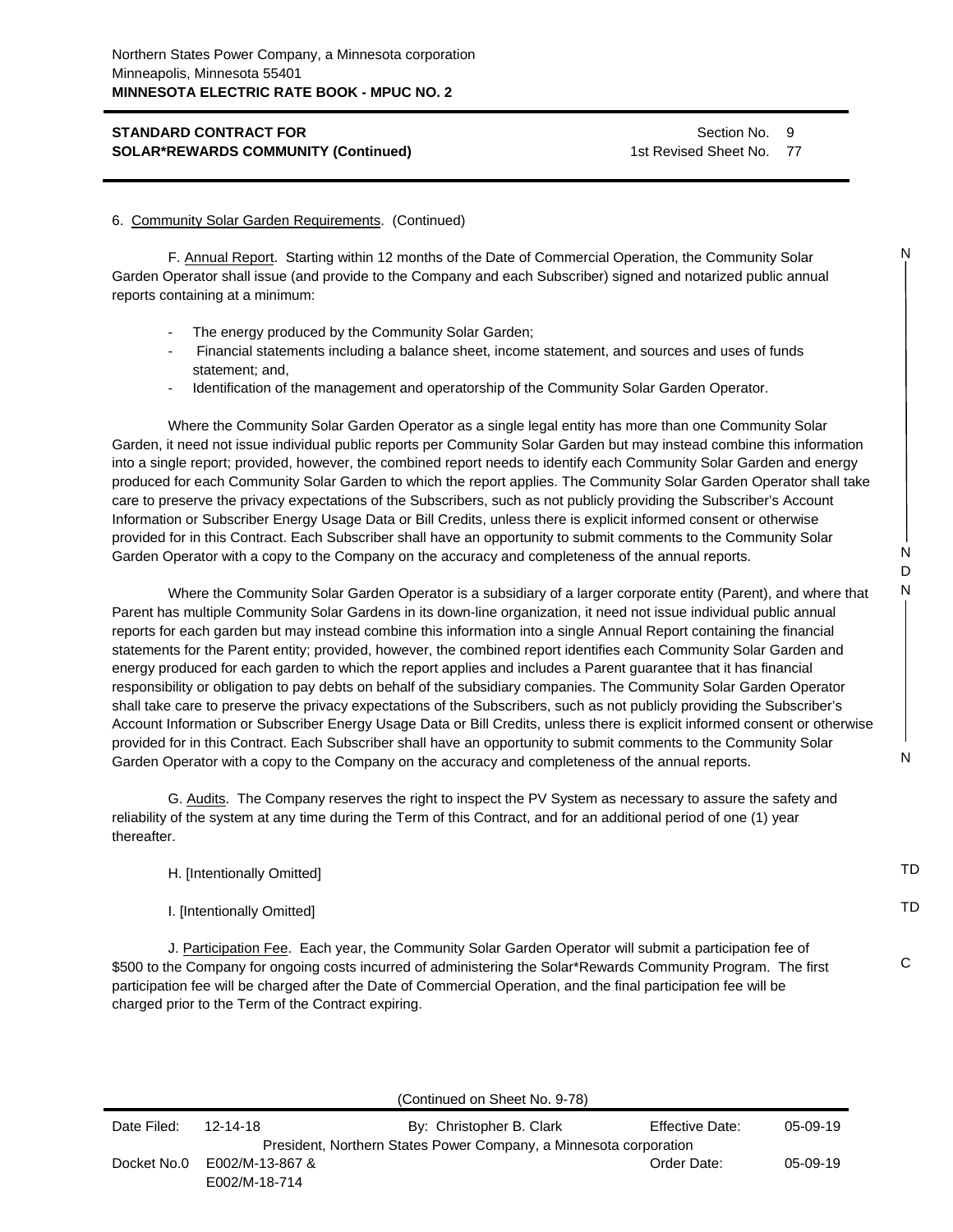Section No. 9 1st Revised Sheet No. 78

#### 6. Community Solar Garden Requirements. (Continued)

K. Inverter Capacity. The Community Solar Garden must have an inverter with a capacity of no more than one (1) megawatt alternating current (AC) to assure that the Community Solar Garden has a nameplate capacity of no more than one (1) megawatt AC.

L. Maintenance and Repair of the PV System. The Community Solar Garden Operator shall maintain the PV System and the individual components of the PV System in good working order at all times during the Term of the Contract. If during the Term of the Contract the PV System or any of the individual components of the system should be damaged or destroyed, or taken out of service for maintenance, the Community Solar Garden Operator shall provide the Company written notice within thirty (30) calendar days of the event and promptly repair or replace the damaged or destroyed equipment at the Community Solar Garden Operator's sole expense. If the time period for repair or replacement is reasonably anticipated to exceed one hundred eighty (180) days, the Company shall have the right to request to terminate this Contract by written notice.

M. No Relocation. The PV system shall be located at the Community Solar Garden as shown in its application at all times during the Term of the Contract.

N. Disclosure of Production Information. The Community Solar Garden Operator acknowledges and agrees that, in order for the Company to carry out its responsibilities in applying Bill Credits to each Subscriber's bills for electric service, the Company may be required and shall be permitted to provide access or otherwise disclose and release to any Subscriber any and all production data related to the PV System in its possession and information regarding the total Bill Credits applied by the Company with respect to the PV System and any information pertaining to a Subscriber's Subscription. Any additional detailed information requested by a Subscriber shall be provided only upon the Community Solar Garden Operator's consent in writing or email to the Company, or unless the Minnesota Public Utilities Commission or the Minnesota Department of Commerce requests that the Company provides such information to the Subscriber.

O. Disclosure of Community Solar Garden Information. The Community Solar Garden Operator acknowledges and agrees that the Company may publicly disclose the Community Solar Garden Location, Community Solar Garden Operator, nameplate capacity and generation data of the Community Solar Garden. Additionally, the Company will periodically provide a bill message to Subscribers clarifying that questions or concerns related to their Subscription should be directed to the Community Solar Garden Operator, including a statement that the Community Solar Garden Operator is solely responsible for resolving any disputes with the Company or the Subscriber about the accuracy of the Community Solar Garden production and that the Company is solely responsible for resolving any disputes with the Subscriber about the applicable rate used to determine the amount of the Bill Credit.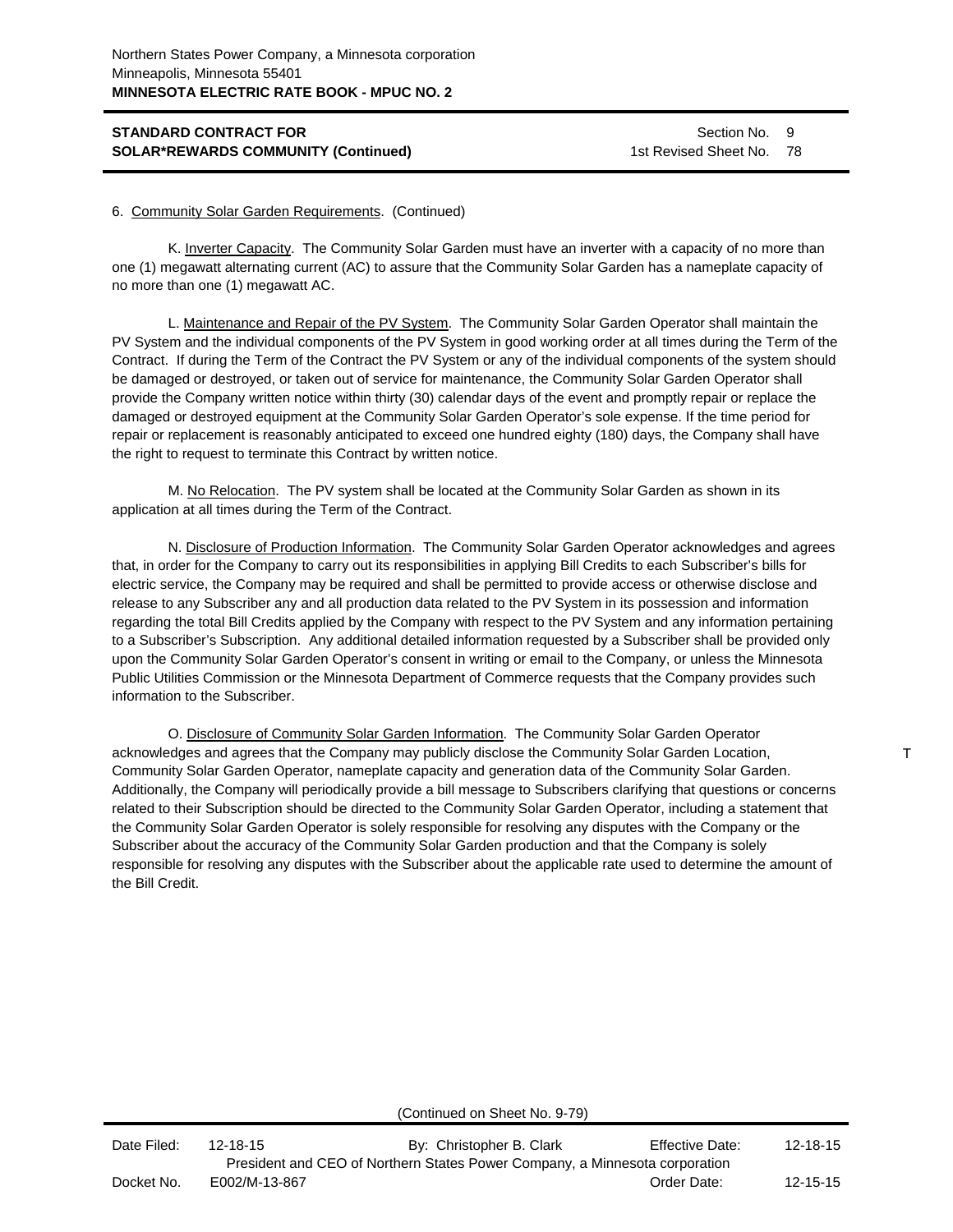Section No. 9 Original Sheet No. 79

#### 6. Community Solar Garden Requirements. (Continued)

P. Certain Tax and Securities Law Issues. The Company makes no warranty or representation concerning the taxable consequences, if any, to Community Solar Garden Operator or its Subscribers with respect to its Bill Credits to the Subscribers for participation in the Community Solar Garden. Additionally, the Company makes no warranty or representation concerning the implication of any federal or state securities laws on how Subscriptions to the Community Solar Garden are handled. The Community Solar Garden Operator and Subscribers are urged to seek professional advice regarding these issues.

Q. Full Cooperation with the MPUC, Minnesota Department of Commerce, and Minnesota Office of the Attorney General. The Parties agree to fully cooperate with any request for information from the MPUC, the Minnesota Department of Commerce, or the Minnesota Office of the Attorney General pertaining in any way to the Community Solar Garden, and will provide such information upon request in a timely manner. To the extent to which any request calls for producing a specific Subscriber's Account Information, Subscriber Energy Usage Data or Bill Credits, such information shall be provided and marked as Trade Secret or Confidential Information.

R. New PV Systems. The PV System must not be built or previously interconnected at the time of application to the Solar\*Rewards Community Program.

S. Fair Disclosure. Prior to the time when any person or entity becomes a Subscriber, the Community Solar Garden Operator will fairly disclose the future costs and benefits of the Subscription, and provide to the potential Subscriber a copy of this Contract. The Community Solar Garden Operator shall comply with all other requirements of the MPUC and applicable laws with respect to communications with Subscribers.

(Continued on Sheet No. 9-80)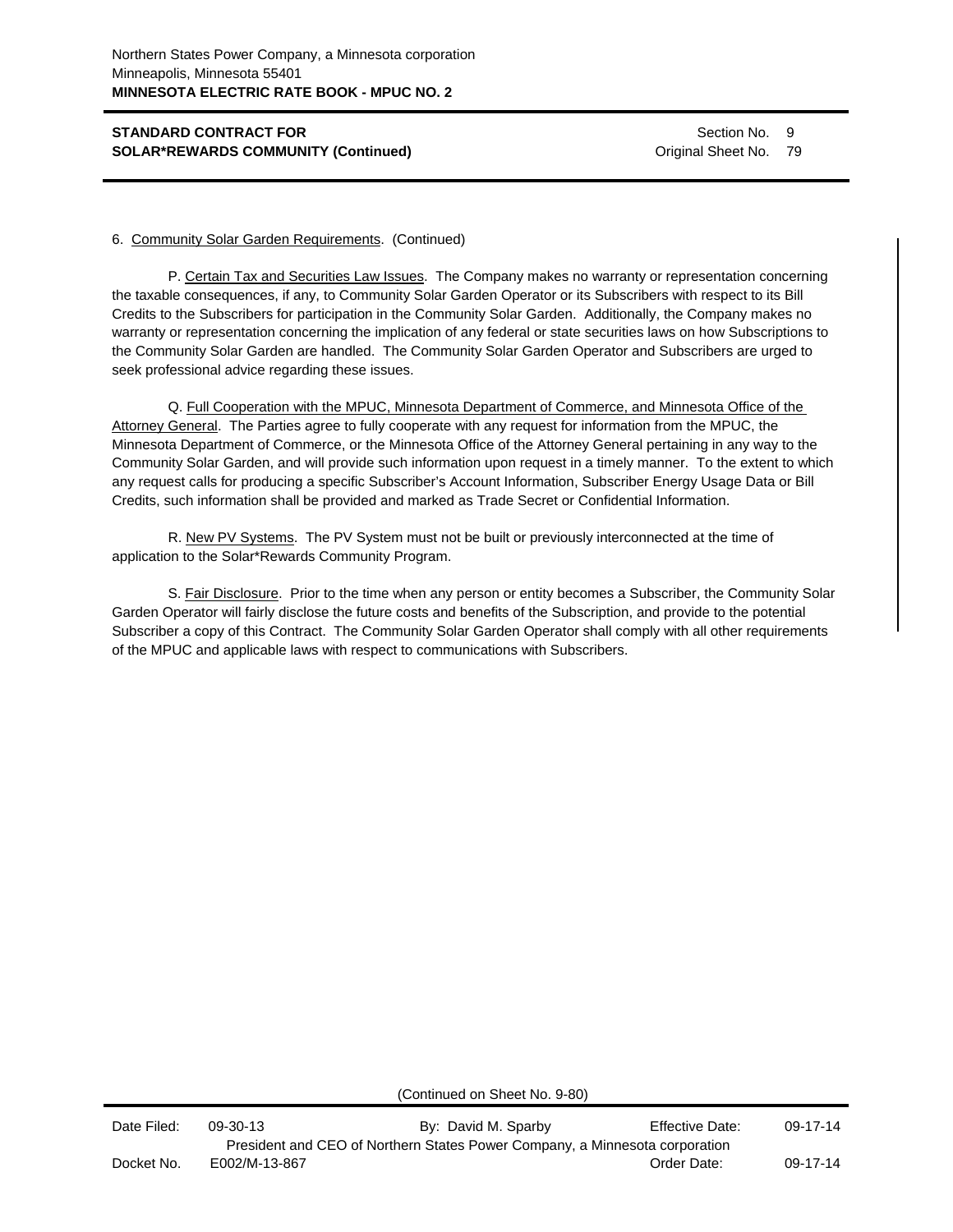Section No. 9 Original Sheet No. 80

7. Requirements Applicable to the CSG Application System. The Community Solar Garden Operator must comply with all of the following:

A. Required use of the CSG Application System. The Community Solar Garden Operator must utilize the CSG Application System to submit an application for approval to operate a Community Solar Garden and to manage Subscribers and Subscriptions.

B. Subscriber Information. The Community Solar Garden Operator shall issue Subscriptions in the PV System only to eligible retail electric service customers of the Company and provide to the Company the name, account number and service address attributable to each Subscription and the Community Solar Garden Allocation for each Subscriber's Subscription stated in Watts direct current (DC). The Community Solar Garden Operator shall take care to preserve the privacy expectations of the Subscribers, such as not publicly providing a Subscriber's Account Information, Subscriber Energy Usage Data, or Bill Credits. The Community Solar Garden Operator will not disclose such information to third parties, other than to the MPUC, the Minnesota Department of Commerce, or the Minnesota Office of Attorney General, unless the Subscriber has provided explicit informed consent or such disclosure is compelled by law or regulation.

C. Subscription Transfers. Subscriptions may be transferred or sold to any person or entity who qualifies to be a Subscriber under this Contract or to the Community Solar Garden Operator for resale by the Operator to other Subscribers. A Subscriber may change the premise or account number that the Community Solar Garden energy is attributed to, as long as the Subscriber continues to qualify under these rules. Any transfer of Subscriptions needs to be coordinated through the Community Solar Garden Operator, who in turn needs to provide the required updated information in the CSG Application System within thirty (30) days of the transfer.

D. Updating Subscriber Information. On or before five (5) business days immediately preceding the first day of each Production Month, the Community Solar Garden Operator shall provide to the Company any and all changes to the Monthly Subscription Information, by entering new or updating previously-entered data through the use of the CSG Application System. Such data to be entered or changed by the Community Solar Garden Operator shall include additions, deletions or changes to the listing of Subscribers holding Subscriptions in the PV System, including any changes to the Subscriber's account number and service address attributable to each Subscription and the Community Solar Garden Allocation for each Subscriber's Subscription, stated in Watts DC.

E. Responsibility for Verification. The Community Solar Garden Operator shall verify that each Subscriber is eligible to be a Subscriber in the Community Solar Garden and that the Community Solar Garden Statutory Requirements are met.

N

(Continued on Sheet No. 9-81)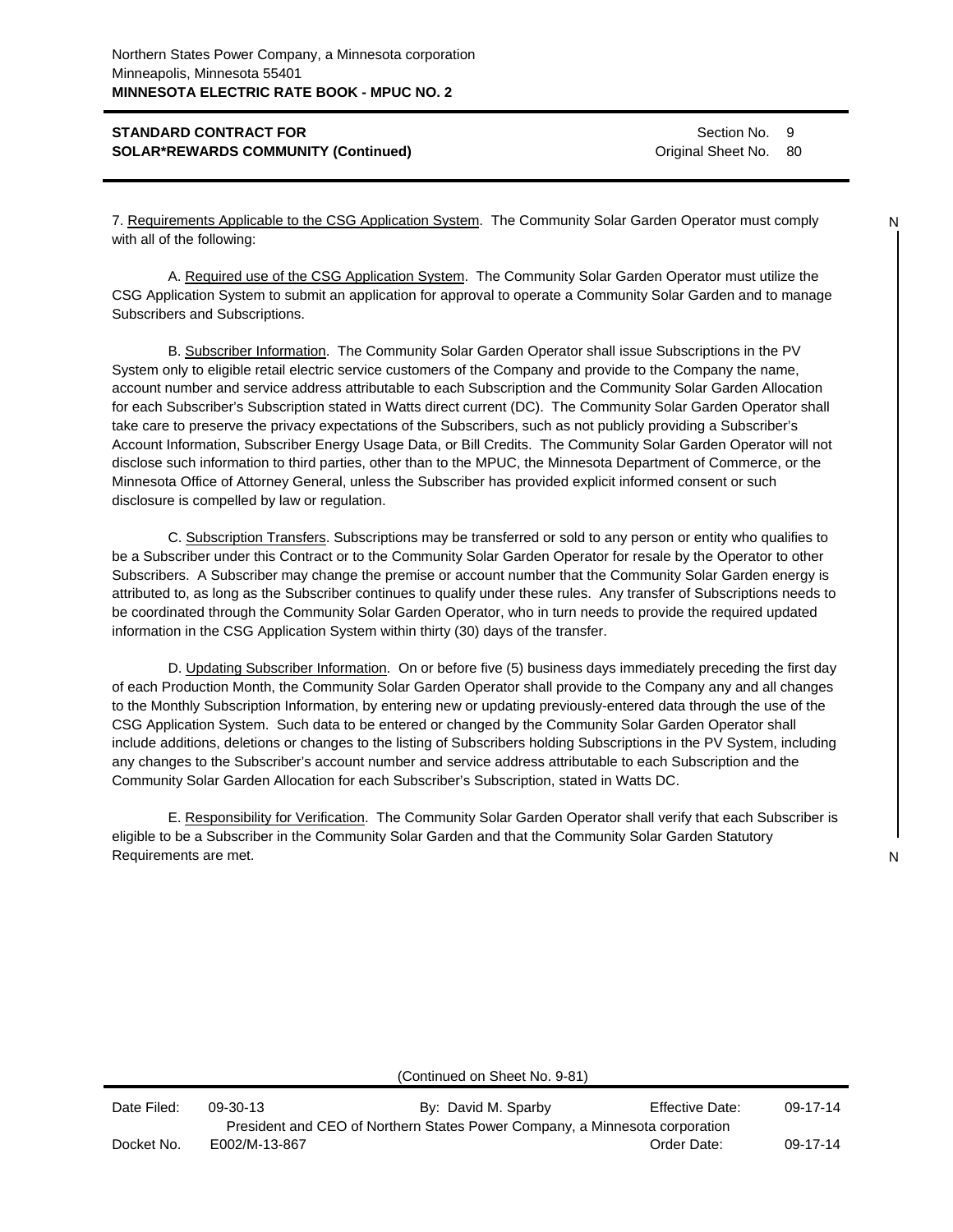Section No. 9 Original Sheet No. 81

8. The Community Solar Garden Operator will give the Company reasonable access to its property and to the electric generating facilities if the configuration of those facilities does not permit disconnection or testing from the Company's side of the interconnection. If the Company enters the Community Solar Garden Operator's property, the Company will remain responsible for its personnel.

9. The Company may stop providing electricity to the Community Solar Garden Operator during a system emergency. The Company will not discriminate against the Community Solar Garden Operator when it stops providing electricity or when it resumes providing electricity. In the event of an emergency requiring disconnection of the Community Solar Garden, the Company shall follow the process, and provide notice to the Community Solar Garden Operator, consistent with the provisions of the Interconnection Agreement, in Section 10 of the Company's rate book, or as otherwise provided for in the Interconnection Agreement.

10. Remedies for Breach. In the event of any breach of this Contract by the Community Solar Garden Operator, then the Company shall have available to it any other remedy provided for in this Contract and any or all of the following remedies which can be used either singularly or cumulatively.

- a. In the event there is a breach resulting in some production from the Community Solar Garden being assigned in excess of a Subscriber's allowable Subscription under the Community Solar Garden Statutory Requirements, then the Company may treat this excess as Unsubscribed Energy and not provide a Bill Credit to any Subscriber for any such excess production.
- b. For any breach of this Contract by the Community Solar Garden Operator:
	- i. At any time the Company seeks a remedy for any breach of this Contract it shall provide in writing a Notice to the Community Solar Garden Operator to remedy the breach within thirty (30) days.
	- ii. If after the thirty (30) days provided for in the Notice the Community Solar Garden Operator is still not in compliance with this Contract, then the Company shall have the right to request by written Notice to disconnect the Community Solar Garden from its network if the Community Solar Garden Operator is not in compliance with the Contract within thirty (30) days. The Company shall send copies of the Notice of Disconnection to Community Solar Garden Operator, all Subscribers of the Community Solar Garden, the Department of Commerce, OAG and MPUC.
	- iii. The Community Solar Garden Operator, the Department of Commerce, OAG, and/or MPUC may object in writing to the Notice of Disconnection within thirty (30) days. Copies of any written objection shall be provided to all of the above entities. An objection to the Notice of Disconnection will trigger Section 12 of this Contract.

N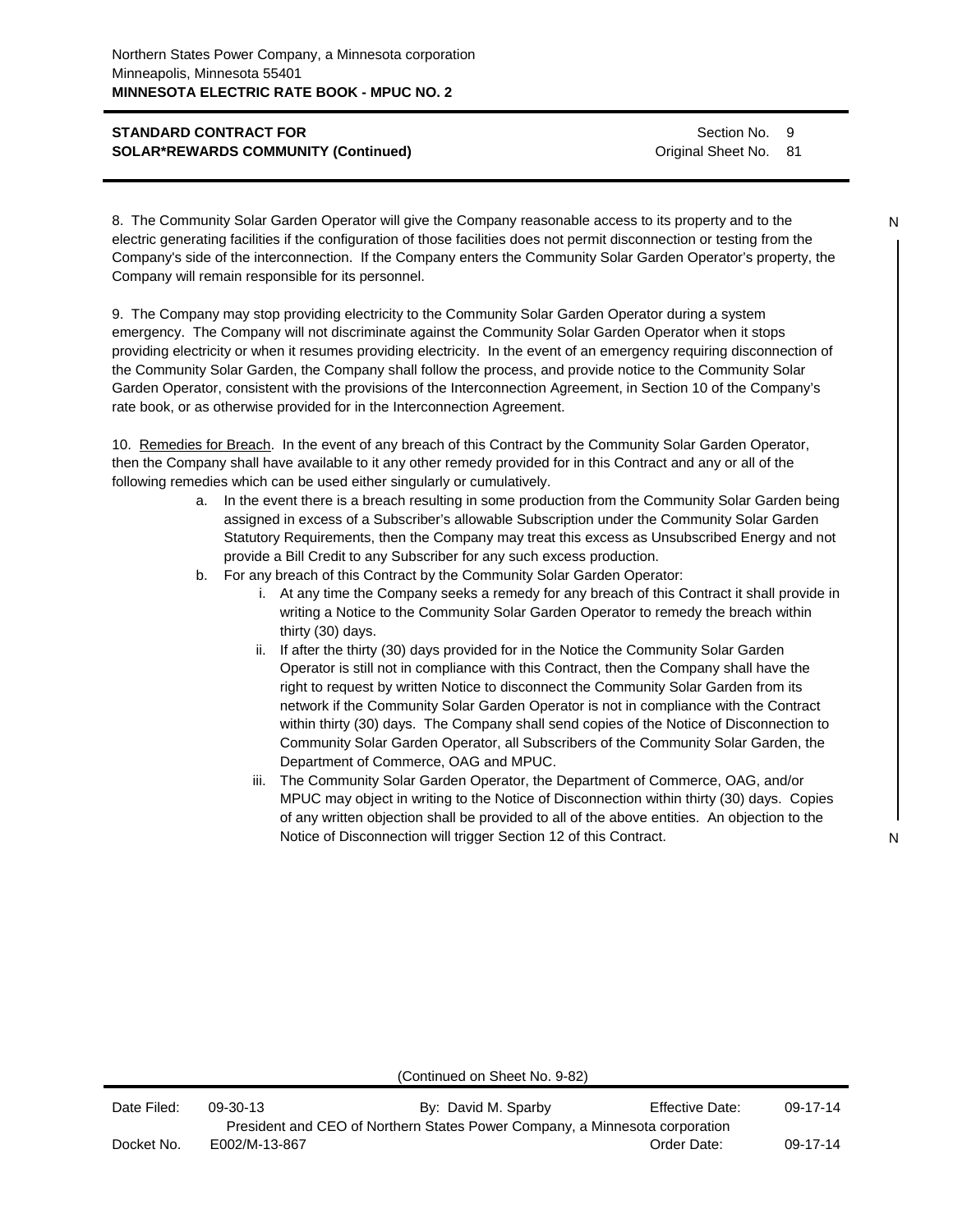Section No. 9 Original Sheet No. 82

10. Remedies for Breach. In the event of any breach of this Contract by the Community Solar Garden Operator, then the Company shall have available to it any other remedy provided for in this Contract and any or all of the following remedies which can be used either singularly or cumulatively.

- b. For any breach of this Contract by the Community Solar Garden Operator: (Continued)
	- iv. If the Community Solar Garden Operator, the Minnesota Department of Commerce, OAG and/or MPUC do not object to the Notice of Disconnection, the Company is authorized to physically disconnect the Community Solar Garden pursuant to this Notice of Disconnection without providing further notice. No Bill Credits will be applied for any production occurring during physical disconnection. If within ninety (90) days of any such disconnection, the Community Solar Garden Operator returns to being in compliance with the Contract, then the Company will reconnect the Community Solar Garden to its network. Any periods of disconnection will not extend the Term of the Contract. The Community Solar Garden Operator will be financially responsible for the Company's costs of sending crews to disconnect and reconnect the Community Solar Garden to the Company's network.
	- v. If ninety (90) or more consecutive days elapse during which the Community Solar Garden has been disconnected or has otherwise not been in compliance with this Contract, then the Company shall have the right to request to terminate this Contract by written notice to the Community Solar Garden Operator. The Company shall send copies of any Notice requesting termination to all Subscribers of the Community Solar Garden, the Minnesota Department of Commerce, OAG and MPUC. If the Notice is objected to within thirty (30) days by the Community Solar Garden Operator, the Department of Commerce, and/or OAG, Section 12 of this agreement shall apply. Any request to terminate the Contract must be approved by the MPUC, and there is no further obligation of the Parties to perform hereunder following the effective date of such termination except as set forth in Sections 6.G and 16 of this Contract.
- c. For any breach of the Interconnection Agreement, the Company shall also have all remedies provided for in Section 10 of the Company's rate book, or as otherwise provided for in the Interconnection Agreement. In the event this results in disconnection or termination of the Interconnection Agreement, the Company shall provide notice to the Minnesota Department of Commerce, OAG and MPUC. In the event that Community Solar Garden has been disconnected under the terms of the Interconnection Agreement and/or the Interconnection Agreement has been terminated, then the Company shall have the right to request to terminate this Contract by written notice to the Community Solar Garden Operator, with no further obligation of the Parties to perform hereunder following the effective date of such termination. The Company shall send copies of any Notice requesting termination of this Contract to all Subscribers of the Community Solar Garden, the Minnesota Department of Commerce, OAG and MPUC. If the Notice is objected to within thirty (30) days by the Community Solar Garden Operator, the Department of Commerce, and/or OAG, Section 12 of this agreement shall apply. Any request to terminate this Contract must be approved by the MPUC.

| Date Filed: | 09-30-13      | By: David M. Sparby                                                         | <b>Effective Date:</b> | $09-17-14$ |
|-------------|---------------|-----------------------------------------------------------------------------|------------------------|------------|
|             |               | President and CEO of Northern States Power Company, a Minnesota corporation |                        |            |
| Docket No.  | E002/M-13-867 |                                                                             | Order Date:            | $09-17-14$ |

N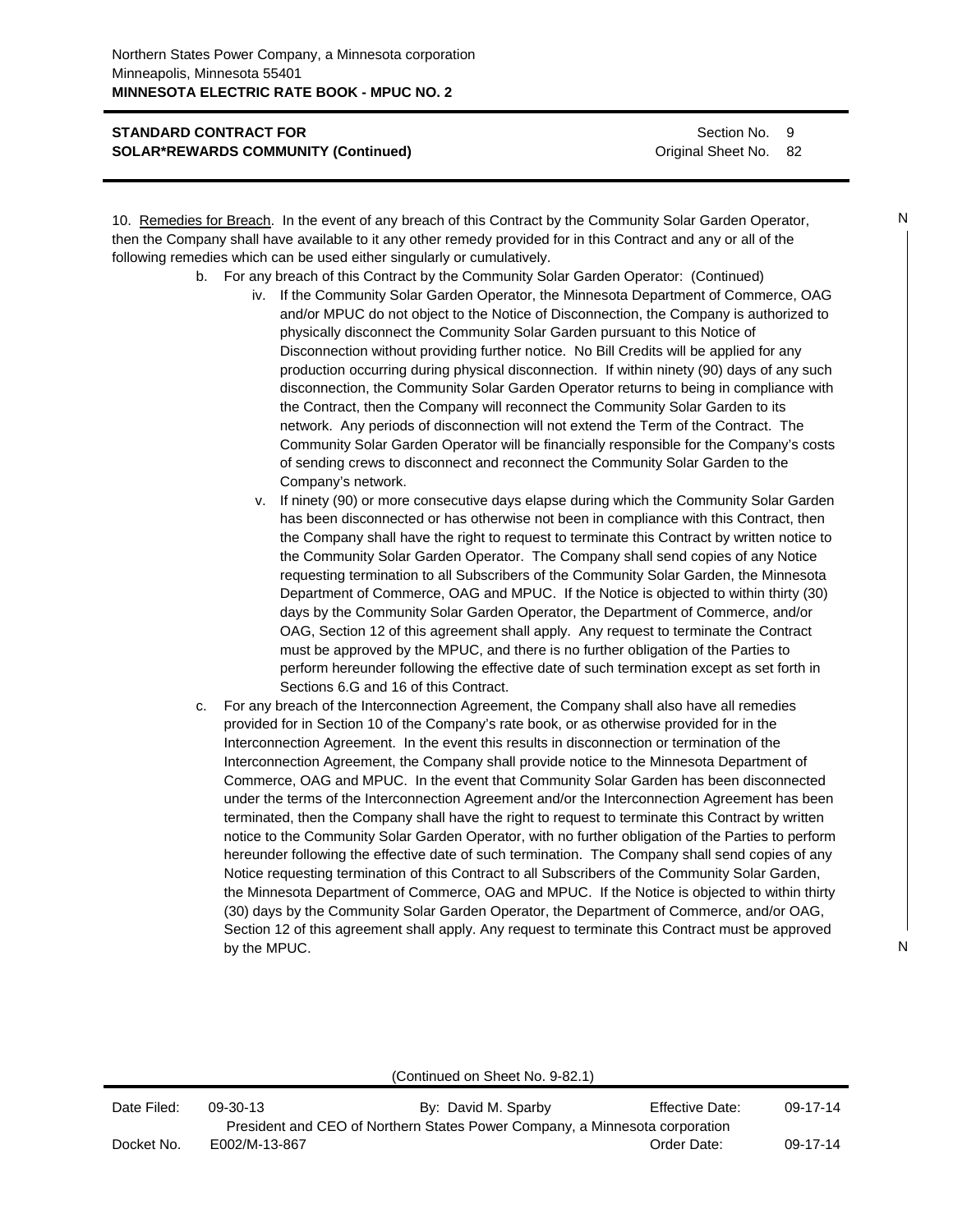Section No. 9 Original Sheet No. 82.1

| 10. Remedies for Breach. In the event of any breach of this Contract by the Community Solar Garden Operator, then     |  |
|-----------------------------------------------------------------------------------------------------------------------|--|
| the Company shall have available to it any other remedy provided for in this Contract and any or all of the following |  |
| remedies which can be used either singularly or cumulatively. (Continued)                                             |  |

- d. In the event of an alleged breach of this Contract by the Community Solar Garden Operator for which the Company sends a Notice pursuant to Section 10(b)(i), Company shall also send a copy of the Notice as soon as practicable to any financing party for the Community Solar Garden whose contact information has been provided to the Company. Any such financing party shall have the right to cure the alleged breach within the cure period provided in Section 10(b)(ii) and Company agrees to accept any such cure as if made by the Community Solar Garden Operator. The Company shall be under no obligation to provide any such financing party with any information that would violate the Data Privacy Policies set forth in Exhibit 1 to Attachment "A" of this Contract. The Company shall be under no obligation to provide any such financing party with any information it may have which is confidential to the Community Solar Garden Operator unless the Community Solar Garden Operator has provided written consent to the Company permitting the release to the financing party of such confidential information.
- e. In the event of any breach of this Contract by Company, the Community Solar Garden Operator shall provide Company with a written Notice of the breach. Company shall have up to thirty (30) days to cure the breach. If the breach is not cured within the thirty (30) days, the Community Solar Garden Operator may utilize the procedures set forth in Section 12. If the breach results in Bill Credits not being issued to one or more individual Subscribers, in the absence of a cure by Company within the allowed time following the Notice, the applicable Subscriber(s) may also seek a remedy for any past due Bill Credits from the MPUC pursuant to Section 12.

N

N

(Continued on Sheet No. 9-83)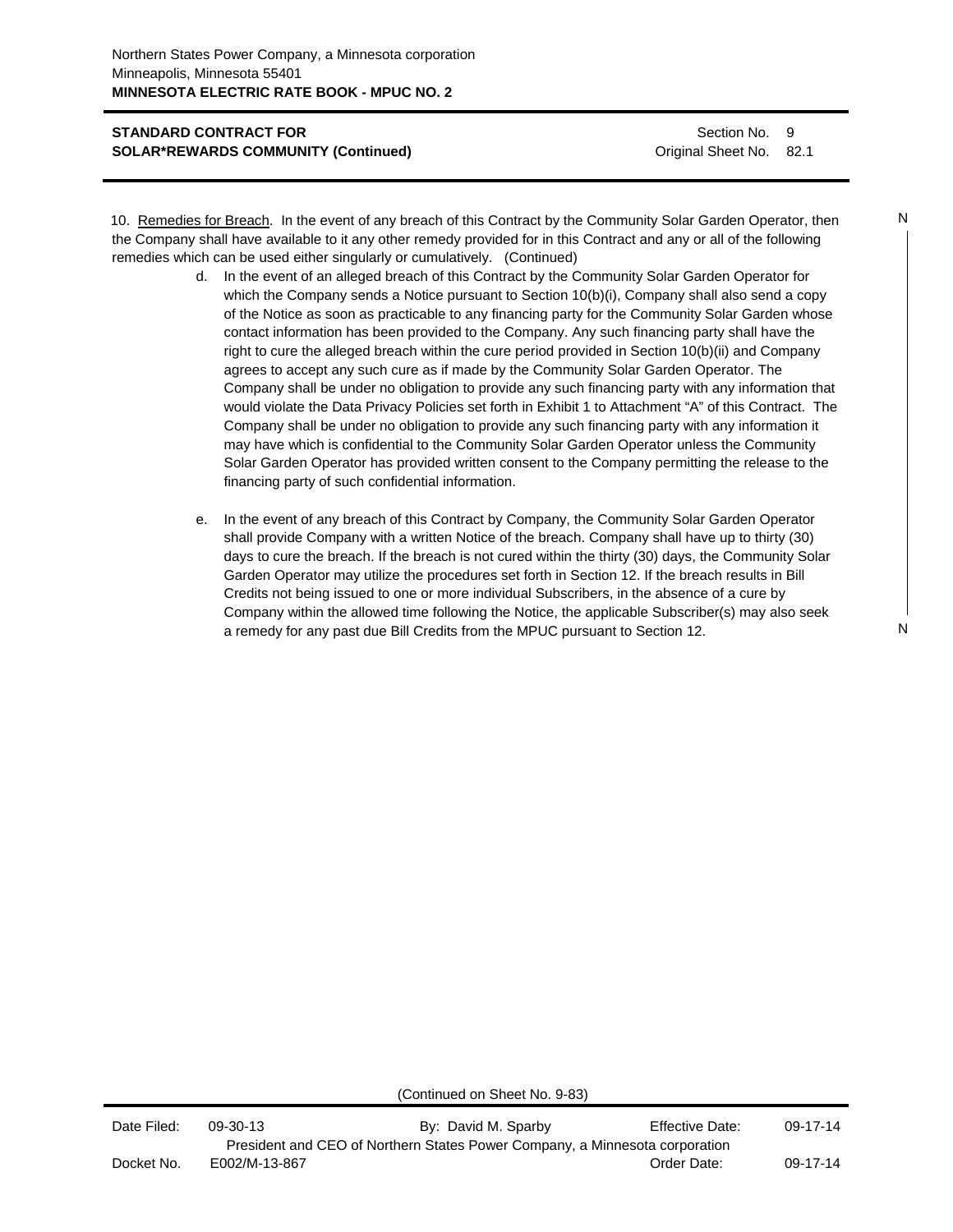Section No. 9 Original Sheet No. 83

#### 11. Limitation of Liability

A) Each Party shall at all times indemnify, defend, and save the other Party harmless from any and all damages, losses, claims, including claims and actions relating to injury or death of any person or damage to property, costs and expenses, reasonable attorneys' fees and court costs, arising out of or resulting from the Party's performance of its obligations under this agreement, except to the extent that such damages, losses or claims were caused by the negligence or intentional acts of the other Party.

B) Each Party's liability to the other Party for failure to perform its obligations under this Contract shall be limited to the amount of direct damage actually incurred. In no event shall either Party be liable to the other Party for any punitive, incidental, indirect, special, or consequential damages of any kind whatsoever, including for loss of business opportunity or profits, regardless of whether such damages were foreseen.

C) Notwithstanding any other provision, with respect to the Company's duties or performance or lack of performance under this Contract, the Company's liability to the Community Solar Garden Operator shall be limited as set forth in the Company's rate book and terms and conditions for electric service, and shall not be affected by the terms of this Contract. There are no third-party beneficiaries of any Company duty under this Contract other than the Company's duty to Subscribers to issue Bill Credits as set forth in this Contract, and the duty to a financing party under Section 10.d. of this Contract.

#### 12. Dispute Resolution

A) Each Party agrees to attempt to resolve all disputes arising hereunder promptly, equitably and in a good faith manner.

B) In the event a dispute arises under this Contract between the Parties, and if it cannot be resolved by the Parties within thirty (30) days after written notice of the dispute to the other Party, then the Parties may refer the dispute for resolution to the MPUC, which shall maintain continuing jurisdiction over this Agreement.

13. The separately executed power purchase agreement referenced in the Interconnection Agreement for the purchase of power exported by the Community Solar Garden Operator to the Company is not needed. Instead, this Contract shall govern the terms for the power exported by the Community Solar Garden Operator to the Company.

(Continued on Sheet No. 9-84)

N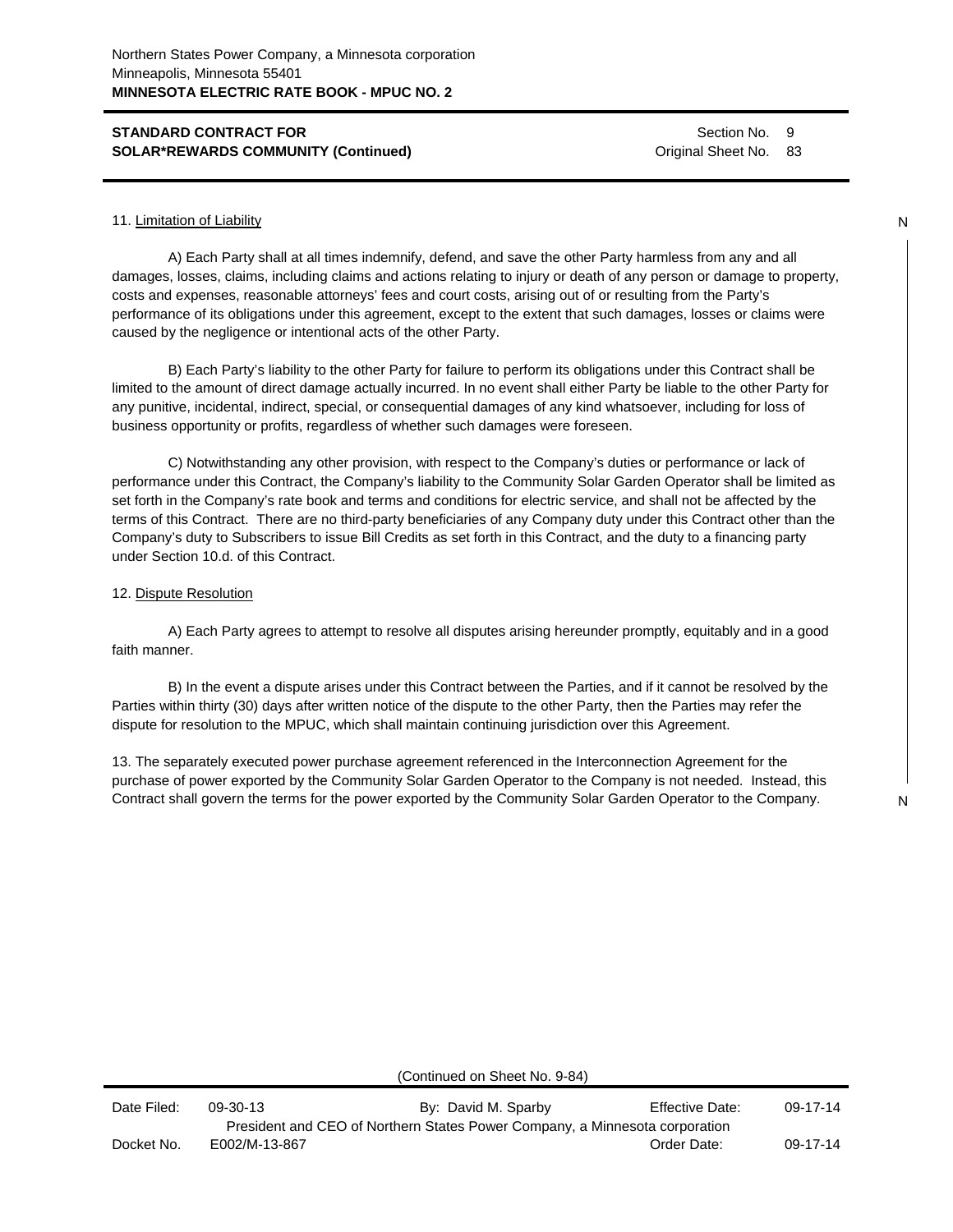\_\_\_\_\_\_\_\_\_\_\_\_\_\_\_\_\_\_\_\_\_\_\_\_\_\_\_\_\_\_\_\_\_\_\_\_\_\_.

Section No. 9 1st Revised Sheet No. 84

14. Renewable Energy Credits (RECs). Under any of the following conditions, the RECs associated with the Community Solar Garden belong to the Company:

i. Where the Community Solar Garden or any person or entity on its behalf has received or intends to accept a Made in Minnesota benefit, as defined in Minn. Stat. § 216C.411, pursuant to Minn. Stat. §§ 216C.411 through 216C.415. No solar-REC value shall be paid under the present Contract in this circumstance.

ii. Where the Community Solar Garden or any person or entity on its behalf has received or intends to accept a Solar\*Rewards benefit, as defined in Minn. Stat. § 116C.7792. No solar-REC value shall be paid under the present Contract in this circumstance.

iii. Where the Community Solar Garden Operator has elected to transfer the solar RECs to the Company under this Contract and the Value of Solar rate applicable to the Community Solar Garden has not been reflected in the Solar\*Rewards Community Program tariff of the Company's rate book, then compensation to Subscribers for Subscribed Energy will be at the Enhanced bill credit rate as updated annually and found in Solar\*Rewards Community Program tariff of the Company's rate book. Without this election, and where the Value of Solar rate applicable to the Community Solar Garden has not been adopted, compensation to Subscribers for Subscribed Energy will be at the Standard bill credit rate as updated annually and found in the Solar\*Rewards Community Program tariff of the Company's rate book. The Enhanced bill credit is not available under this Contract where the Community Solar Garden or any person or entity on its behalf has received or intends to accept a Made in Minnesota benefit or a Solar\*Rewards benefit. The Community Solar Garden Operator indicates immediately below with an "X" or check-mark or marking in the box if it elects to transfer the solar RECs under this Section 14.iii. of this Contract.

By placing an "X", or checking or marking this box, the Community Solar Garden Operator indicates its election to transfer the solar RECs to the Company under Section 14.iii of this Contract. With this election, compensation to Subscribers for Subscribed Energy will be at the applicable Enhanced bill credit rate as found in the Solar\*Rewards Community Program tariff of the Company's rate book. This election is only valid where it is not the case that the Community Solar Garden or any person or entity on its behalf has received or intends to accept a Made in Minnesota benefit or a Solar\*Rewards benefit. This election shall remain in place for the Term of the Contract, and REC payments will last for the full Term of the Contract.

iv. Where a Value of Solar rate applicable to the Community Solar Garden has become effective as reflected in the Solar\*Rewards Community Program tariff of the Company's rate book. The Value of Solar (VOS) Rate applies where the application of the Community Solar Garden Operator was Deemed Complete on or after January 1, 2017. In such a situation the Value of Solar rate shall be applicable regardless of whether or not the Community Solar Garden or any person or entity on its behalf has received or intends to accept a Made in Minnesota benefit or a Solar\*Rewards benefit and shall be in place and in lieu of any election the Community Solar Garden Operator may have made in Section 14.iii above.

v. The application of the Community Solar Garden Operator was Deemed Complete on

N N

 $\mathsf{C}$  $\mathcal{C}$ 

The following provisions of Section 14 only apply where the solar RECs associated with the Community Solar Garden belong to the Company under either Section 14.i, 14,ii, 14.iii, or 14.iv of this Contract.

|             |               | (Continued on Sheet No. 9-85)                                     |                        |          |
|-------------|---------------|-------------------------------------------------------------------|------------------------|----------|
| Date Filed: | 12-01-16      | By: Christopher B. Clark                                          | <b>Effective Date:</b> | 09-06-16 |
|             |               | President, Northern States Power Company, a Minnesota corporation |                        |          |
| Docket No.  | E002/M-13-867 |                                                                   | Order Date:            | 09-06-16 |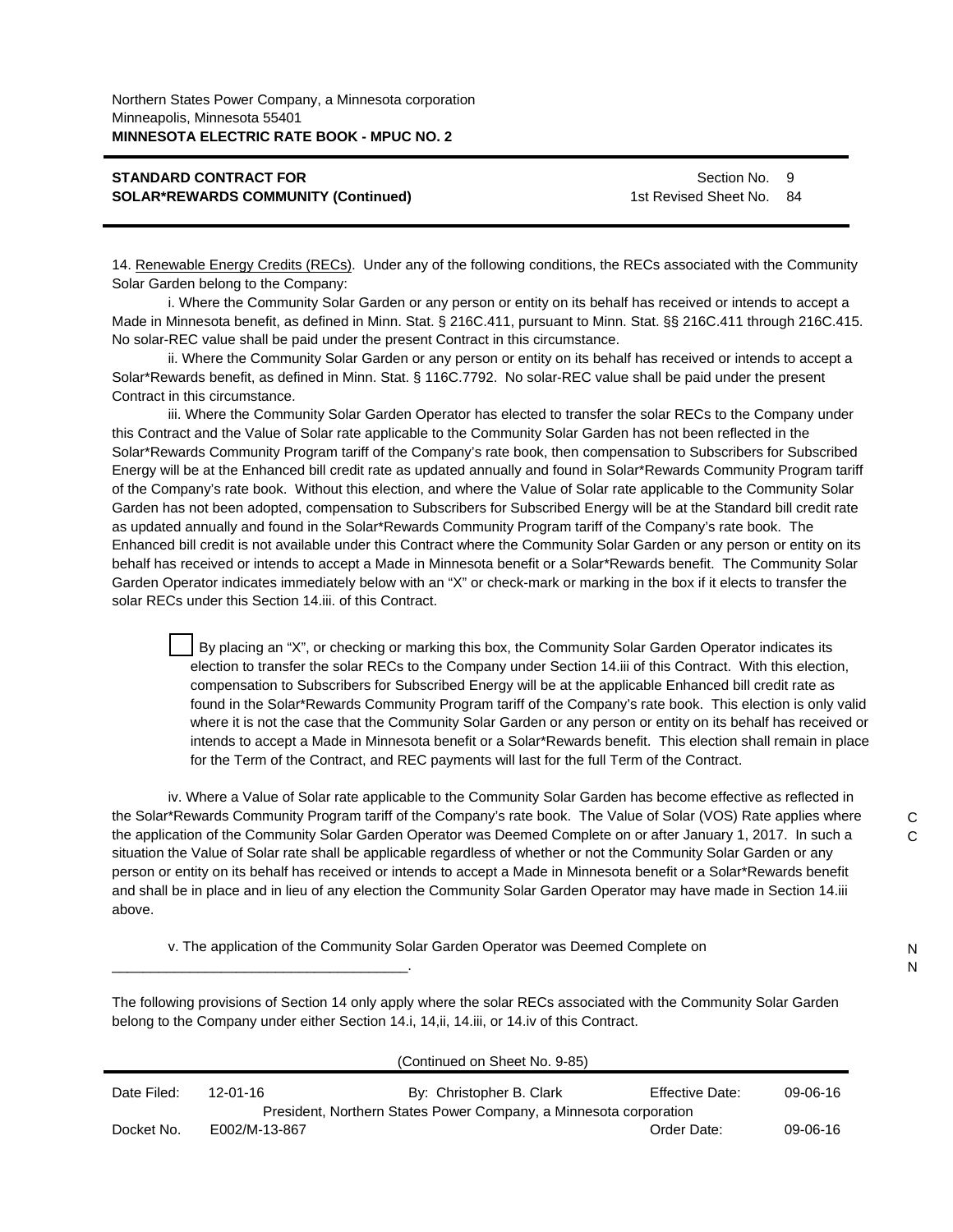| <b>STANDARD CONTRACT FOR</b>               |  |
|--------------------------------------------|--|
| <b>SOLAR*REWARDS COMMUNITY (Continued)</b> |  |

Section No. 9 1st Revised Sheet No. 85

14. Renewable Energy Credits (RECs). Under any of the following conditions, the RECs associated with the Community Solar Garden belong to the Company: (Continued)

The Community Solar Garden Operator hereby automatically and irrevocably assigns to Company all rights, title and authority for Company to register the Subscribed Energy and Unsubscribed Energy and own, hold and manage the RECs associated with all such energy in the Company's own name and to the Company's account, including any rights associated with any renewable energy information or tracking system that exists or may be established (including but not limited to participants in any applicable REC Registration Program and the United States government) with regard to monitoring, registering, tracking, certifying, or trading such credits. The Community Solar Garden Operator hereby authorizes Company to act as its agent for the purposes of registering, tracking and certifying RECs and the Company has full authority to hold, sell or trade such RECs within its own account of said renewable energy information or tracking systems. Upon the request of Company, at no cost to Company, (i) Community Solar Garden Operator shall deliver or cause to be delivered to Company such attestations and/or certifications of the Community Solar Garden and its associated RECs, and (ii) Community Solar Garden Operator shall cooperate with Company's registration and certification of the Community Solar Garden. The Company shall own and retain all RECs associated with Subscribed Energy and Unsubscribed Energy produced by the Community Solar Garden.

A. Definition of Renewable Energy Credits (RECs). "Renewable Energy Credits" or "RECs" are all attributes of an environmental or other nature that are created or otherwise arise from the Community Solar Garden Operator's generation of energy using solar energy as a fuel, including, but not limited to, tags, certificates or similar products or rights associated with solar energy as a "green" or "renewable" electric generation resource, including any and all environmental air quality credits, emission reductions, off-sets, allowances or other benefits related to the generation of energy from the Community Solar Garden PV System that reduces, displaces or off-sets emissions resulting from fuel combustion at another location pursuant to any existing or future international, federal, state or local legislation or regulation or voluntary agreement, and the aggregate amount of credits, offsets or other benefits including any rights, attributes or credits arising from or eligible for consideration in the M-RETS program or any similar program pursuant to any international, federal, state or local legislation or regulation or voluntary agreement and any renewable energy certificates issued pursuant to any program, information system or tracking system associated with the renewable energy generated from the Community Solar Garden PV System. RECs do not include any federal, state or local tax credits, cash grants, production incentives or similar tax or cash benefits for which Community Solar Garden Operator or the Community Solar Garden PV System are eligible or which either receives, or any depreciation, expenses, credits, benefits or other federal, state or local tax treatment for which Community Solar Garden Operator or the Community Solar Garden PV System is eligible or that either receives.

|             |               | (Continued on Sheet No. 9-86)                                     |                 |                |
|-------------|---------------|-------------------------------------------------------------------|-----------------|----------------|
| Date Filed: | 12-18-15      | By: Christopher B. Clark                                          | Effective Date: | $12 - 18 - 15$ |
|             |               | President, Northern States Power Company, a Minnesota corporation |                 |                |
| Docket No.  | E002/M-13-867 |                                                                   | Order Date:     | $12 - 15 - 15$ |
|             |               |                                                                   |                 |                |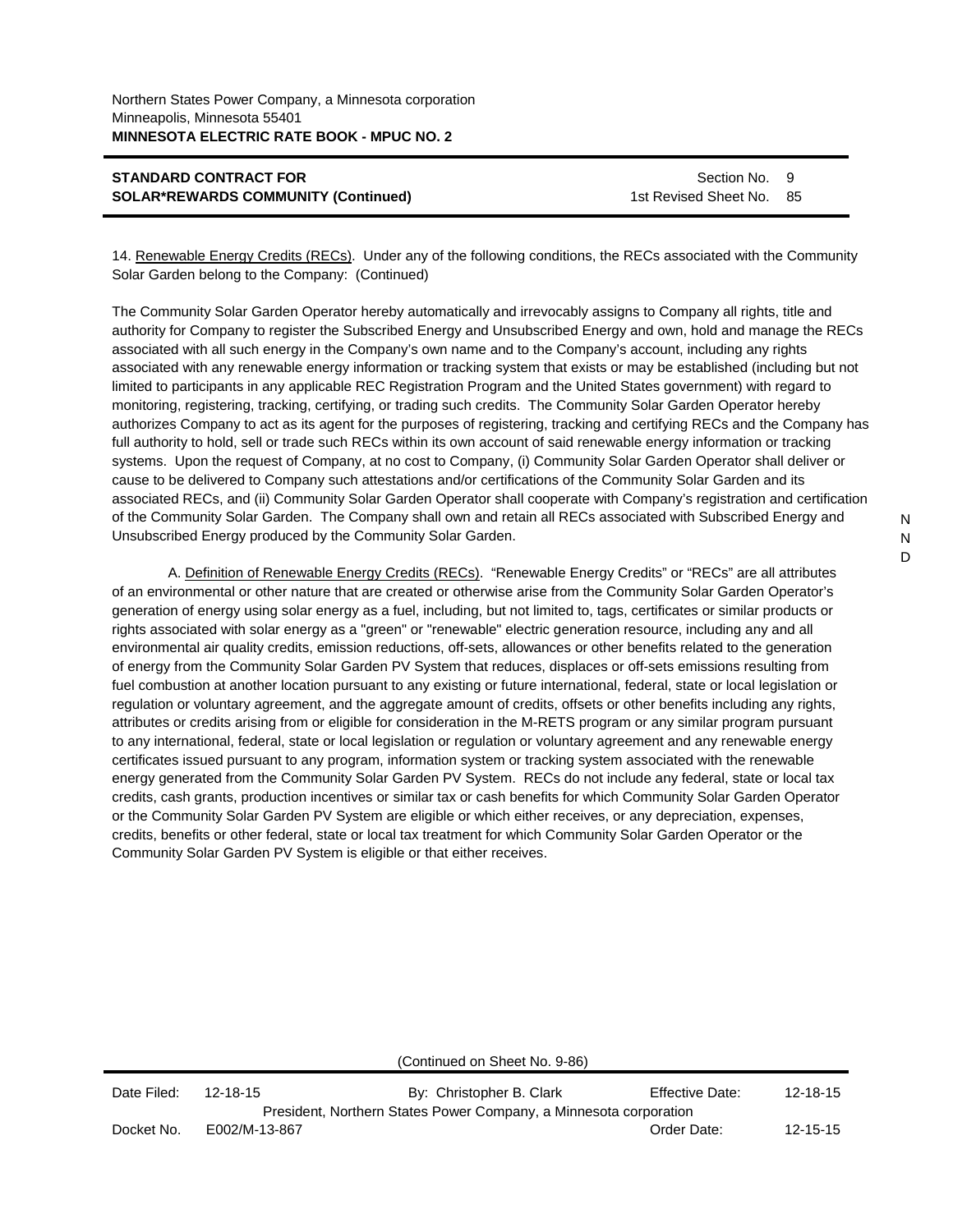| <b>STANDARD CONTRACT FOR</b>               | Section No. 9         |  |
|--------------------------------------------|-----------------------|--|
| <b>SOLAR*REWARDS COMMUNITY (Continued)</b> | Original Sheet No. 86 |  |

14. Renewable Energy Credits (RECs). Under any of the following conditions, the RECs associated with the Community Solar Garden belong to the Company: (Continued)

B. Definition of M-RETS Program. "M-RETS Program" means the Midwest Renewable Energy Trading System program, MPUC Docket No. E999/CI-04-1616 and subsequent or related proceedings.

C. Ownership of RECs. All RECs associated with the Subscribed Energy and Unsubscribed Energy shall be assigned to the Company. By participating as a Community Solar Garden Operator under this Contract, the Community Solar Garden Operator hereby assigns to Company all right title and interest of the Community Solar Garden Operator to all RECs arising out of or associated with the generation of Subscribed Energy and Unsubscribed Energy. None of the Subscribers to the Community Solar Garden shall receive any RECs associated with the Subscribed Energy and Unsubscribed Energy. The Community Solar Garden Operator warrants and represents to the Company that it has or will have at the time of delivery good and sufficient title to all RECs associated with such Subscribed Energy and Unsubscribed Energy output and/or the ability to transfer good and sufficient title of all such RECs to the Company. The Company shall be entitled to all RECs generated by the Community Solar Garden PV System for such Subscribed Energy and Unsubscribed Energy while the Community Solar Garden Operator participates in the service offered in this Contract. The Community Solar Garden Operator hereby automatically and irrevocably assigns to the Company all rights, title and authority for Company to register the Community Solar Garden Operator's RECs associated with Subscribed Energy and Unsubscribed Energy under the terms of this Contract and to and own, hold and manage these RECs associated with the Community Solar Garden in the Company's own name and to the Company's account, including any rights associated with any renewable energy information or tracking system that exists or may be established in Minnesota or other jurisdictions (including but not limited to the United States government) with regard to monitoring, registering, tracking, certifying, or trading such credits. The Community Solar Garden Operator hereby authorizes Company to act as its agent for the purposes of registering, tracking and certifying these RECs and the Company has full authority to hold, sell or trade such RECs to its own account of said renewable energy information or tracking systems. Upon the request of Company from time to time, at no cost to Company, (i) Community Solar Garden Operator shall deliver or cause to be delivered to Company such attestations / certifications of all RECs, and (ii) Community Solar Garden Operator shall provide full cooperation in connection with Company's registration of the Community Solar Garden Operator's RECs under this Contract and certification of RECs. The Company shall own all RECs arising out of or associated with the generation of Subscribed Energy and Unsubscribed Energy for all purposes, and be entitled to use them in any manner it chooses. N N N N N N N

(Continued on Sheet No. 9-87)

| Date Filed: | 12-18-15      | By: Christopher B. Clark                                          | Effective Date: | $12 - 18 - 15$ |
|-------------|---------------|-------------------------------------------------------------------|-----------------|----------------|
|             |               | President, Northern States Power Company, a Minnesota corporation |                 |                |
| Docket No.  | E002/M-13-867 |                                                                   | Order Date:     | $12 - 15 - 15$ |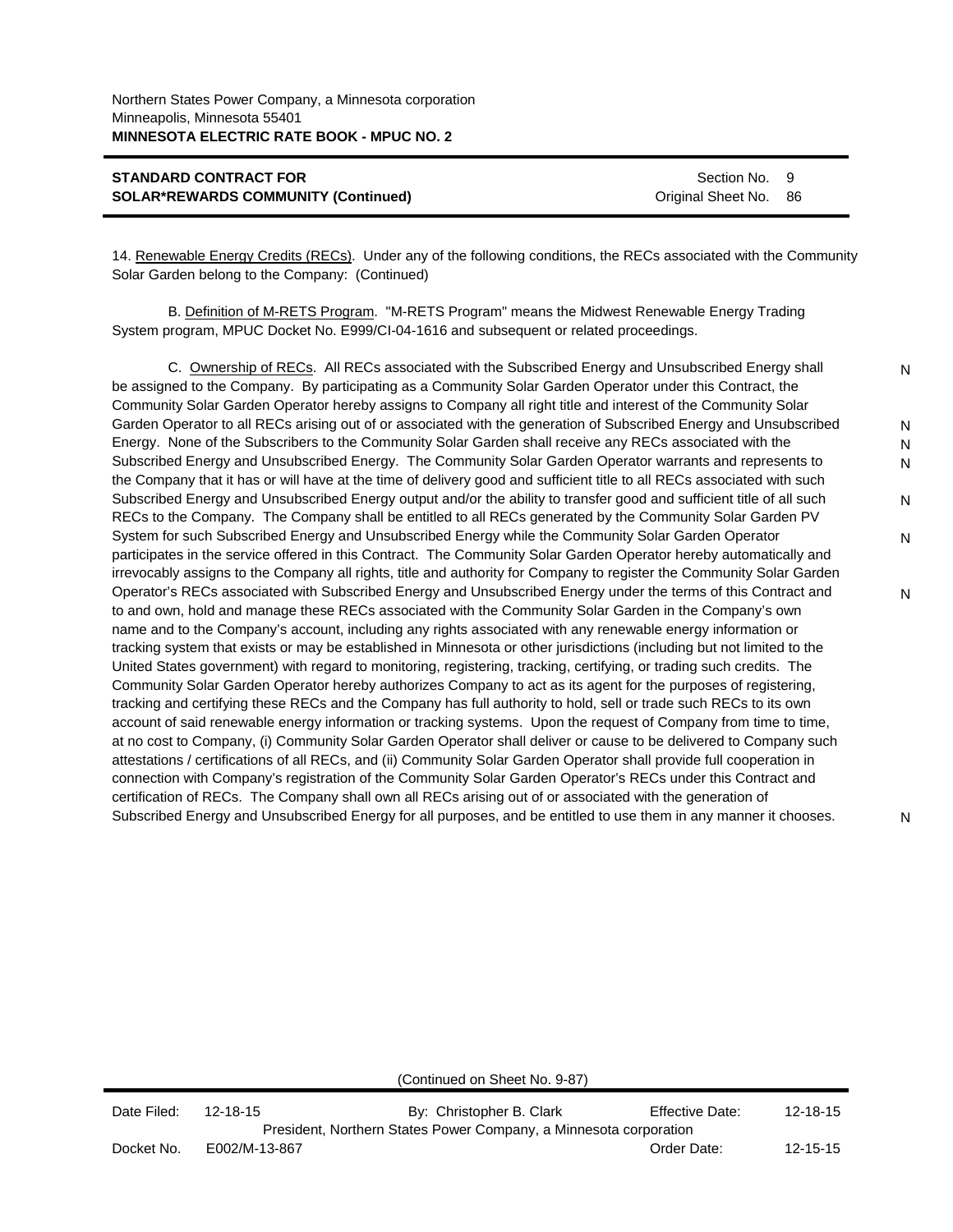Section No. 9 1st Revised Sheet No. 87

15.A. Miscellaneous. The provisions of this par. 15.A. only apply to those applications that are not subject to the MN DIP. The "Miscellaneous" provisions in the Interconnection Agreement between the Parties addressing the following issues are incorporated into this Contract and are fully applicable to this Contract as if set forth in full herein. Where the Interconnection Agreement in the "Miscellaneous" section uses the term "Interconnection Customer", this shall mean the Community Solar Garden Operator for purposes of the present Contract. Where the Interconnection Agreement in the "Miscellaneous" section uses the term "Agreement", this shall mean this Contract for purposes of the present Contract.

- A. Force Majeure
- B. Notices
- C. Assignment
- D. Non-Waiver
- E. Governing Law and Inclusion of Xcel Energy's Tariffs and Rules
- F. Amendment or Modification
- G. Entire Agreement
- H. Confidential Information
- I. Non-Warranty
- J. No Partnership

15.B. Miscellaneous. The provisions of this par. 15.B. only apply to those applications that are subject to the MN DIP. The following provisions in the MN DIA addressing the following issues are incorporated into this Contract and are fully applicable to this Contract as if set forth in full herein. Where the MN DIA uses the term "Interconnection Customer", this shall mean the Community Solar Garden Operator for purposes of the present Contract, and where it uses the term "Area EPS Operator" it shall mean the Company. Where the MN DIA uses the term "Agreement", this shall mean this Contract for purposes of the present Contract. References to MN DIA sections below also includes all associated sub-sections

- A. Force Majeure MN DIA Section 7.6
- B. Notices MN DIA Section 13.1
- C. Assignment MN DIA Section 7.1
- D. Non-Waiver MN DIA Section 12.4
- E. Governing Law MN DIA Section 12.1
- F. Amendment or Modification MN DIA Section 12.2
- G. Entire Agreement MN DIA Section 12.5
- H. Confidential Information MN DIA Section 9
- I. Non-Warranty MN DIA Section 7.3
- J. No Partnership MN DIA Section 12.7
- K. Severability MN DIA Section 12.8
- L. Subcontractors MN DIA Section 12.11
- M. Inclusion of Tariffs MN DIA Section 12.12

|             |                | (Continued on Sheet No. 9-88)                                     |                 |            |
|-------------|----------------|-------------------------------------------------------------------|-----------------|------------|
| Date Filed: | $12 - 14 - 18$ | By: Christopher B. Clark                                          | Effective Date: | $05-09-19$ |
|             |                | President, Northern States Power Company, a Minnesota corporation |                 |            |
| Docket No.  | E002/M-18-714  |                                                                   | Order Date:     | 05-09-19   |

N

N L

N N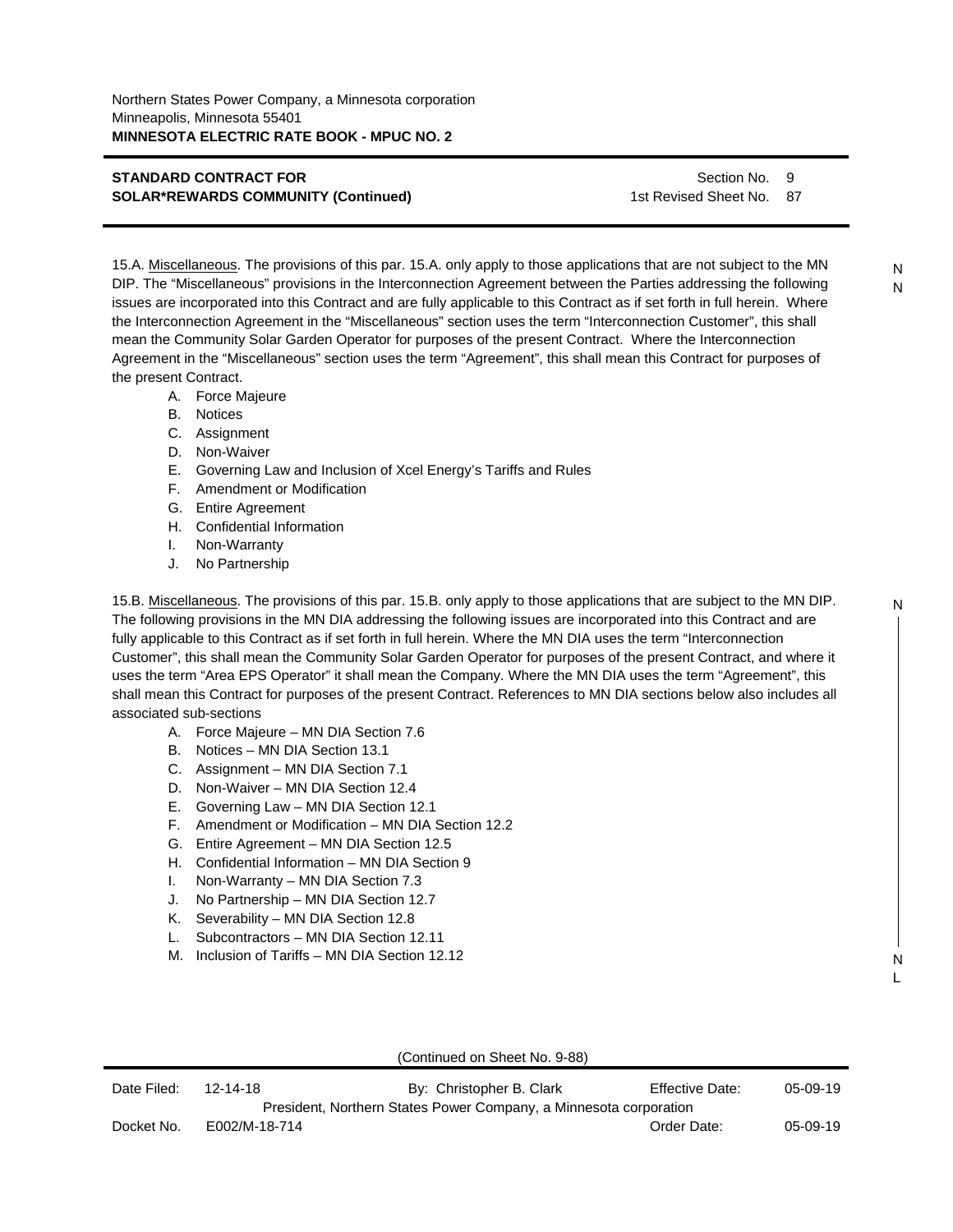Section No. 9 2nd Revised Sheet No. 88

16. Term. The Term of the Contract shall be the same as for the Interconnection Agreement applicable to the Community Solar Garden, and each shall begin when signed by the Parties and end twenty five (25) years after the Date of Commercial Operation unless otherwise provided for in this Contract. In the event of termination, or early termination of this Contract, applicable provisions shall continue in effect after termination to the extent necessary to enforce and complete the duties, obligations or responsibilities of the Parties arising prior to termination and, as applicable, to provide for final billings and adjustments related to the period prior to termination, repayment of any money due and owing to either Party pursuant to this Contract.

## **SIGNATURES**

IN WITNESS WHEREOF, the Parties hereto have caused two originals of this Contract to be executed by their duly authorized representatives. This Contract is effective as of the last date set forth below. Each Party may sign using an electronic signature. Electronic signatures shall have the same effect as original signatures.

| <b>Community Solar Garden Operator</b> | Northern States Power Company, a Minnesota<br>corporation |
|----------------------------------------|-----------------------------------------------------------|
|                                        |                                                           |
|                                        |                                                           |
|                                        |                                                           |
|                                        |                                                           |

(Continued on Sheet No. 9-89)

| Date Filed: | 12-14-18      | By: Christopher B. Clark                                                    | Effective Date: | 05-09-19   |
|-------------|---------------|-----------------------------------------------------------------------------|-----------------|------------|
|             |               | President and CEO of Northern States Power Company, a Minnesota corporation |                 |            |
| Docket No.  | E002/M-18-714 |                                                                             | Order Date:     | $05-09-19$ |

L

L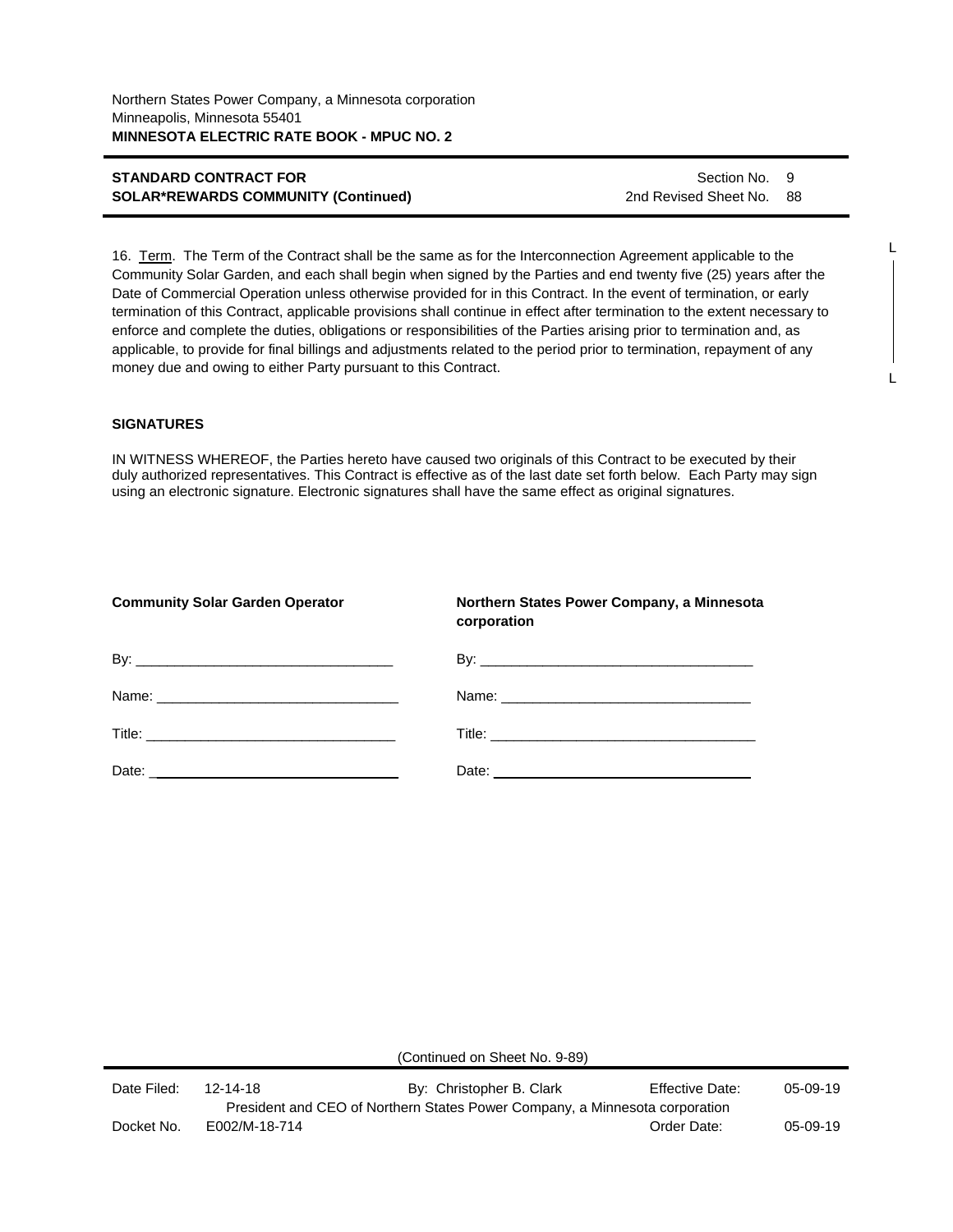Exhibit 4: Standard Subscriber and Agency Consent Form

[See Separate PDF]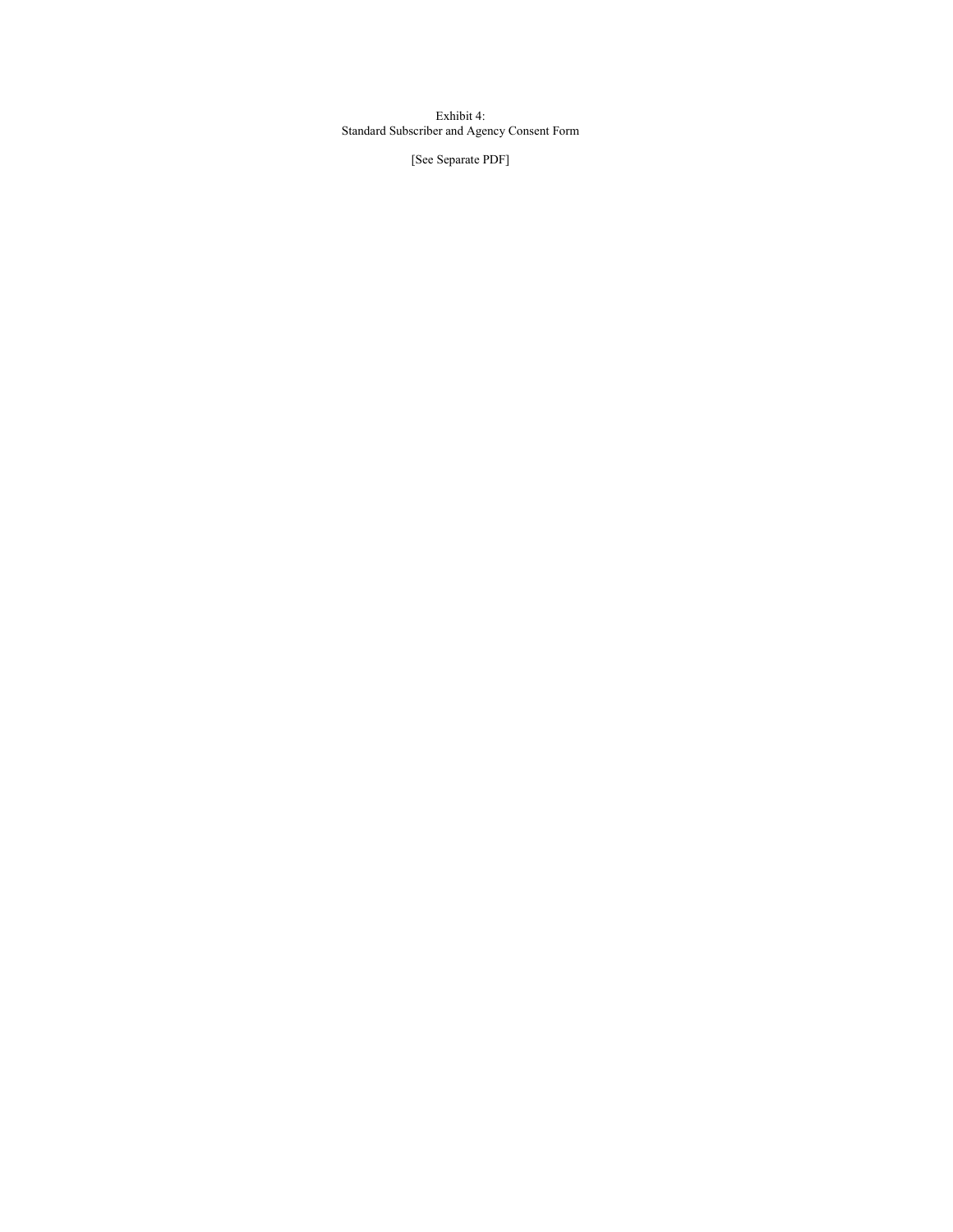Section No. 9 1st Revised Sheet No. 89

Attachment "A"

# **Solar\*Rewards Community Subscriber Agency Agreement and Consent Form**

The undersigned ("Subscriber") has a Subscription to the following Community Solar Garden:

| <b>Community Solar Garden Name:</b>                                              | <b>Community Solar Garden Address:</b>                                                                                                                                                  |  |
|----------------------------------------------------------------------------------|-----------------------------------------------------------------------------------------------------------------------------------------------------------------------------------------|--|
| <b>Community Solar Garden Operator:</b>                                          | <b>Community Solar Garden contact</b><br>information for Subscriber questions and<br>complaints:<br>Address (if different from above):                                                  |  |
|                                                                                  | the control of the control of the control of the control of the control of<br>Web Site URL: ________________________                                                                    |  |
| <b>Subscriber Name:</b>                                                          | <b>Subscriber Service Address where</b><br>receiving electrical service from Northern<br><b>States Power Company:</b>                                                                   |  |
| <b>Subscriber's Account Number with</b><br><b>Northern States Power Company:</b> | <u> 1989 - Johann John Stone, markin fan it ferstjer fan it ferstjer fan it ferstjer fan it ferstjer fan it fers</u><br><b>Subscriber Mailing Address (if different</b><br>from above): |  |

|             |                                     | (Continued on Sheet No. 9-90)                                     |                        |          |
|-------------|-------------------------------------|-------------------------------------------------------------------|------------------------|----------|
| Date Filed: | 06-19-17                            | By: Christopher B. Clark                                          | <b>Effective Date:</b> | 12-07-17 |
|             |                                     | President, Northern States Power Company, a Minnesota corporation |                        |          |
| Docket No.  | EG999/CI-12-1344 &<br>E002/M-13-867 |                                                                   | Order Date:            | 12-07-17 |

T

N

N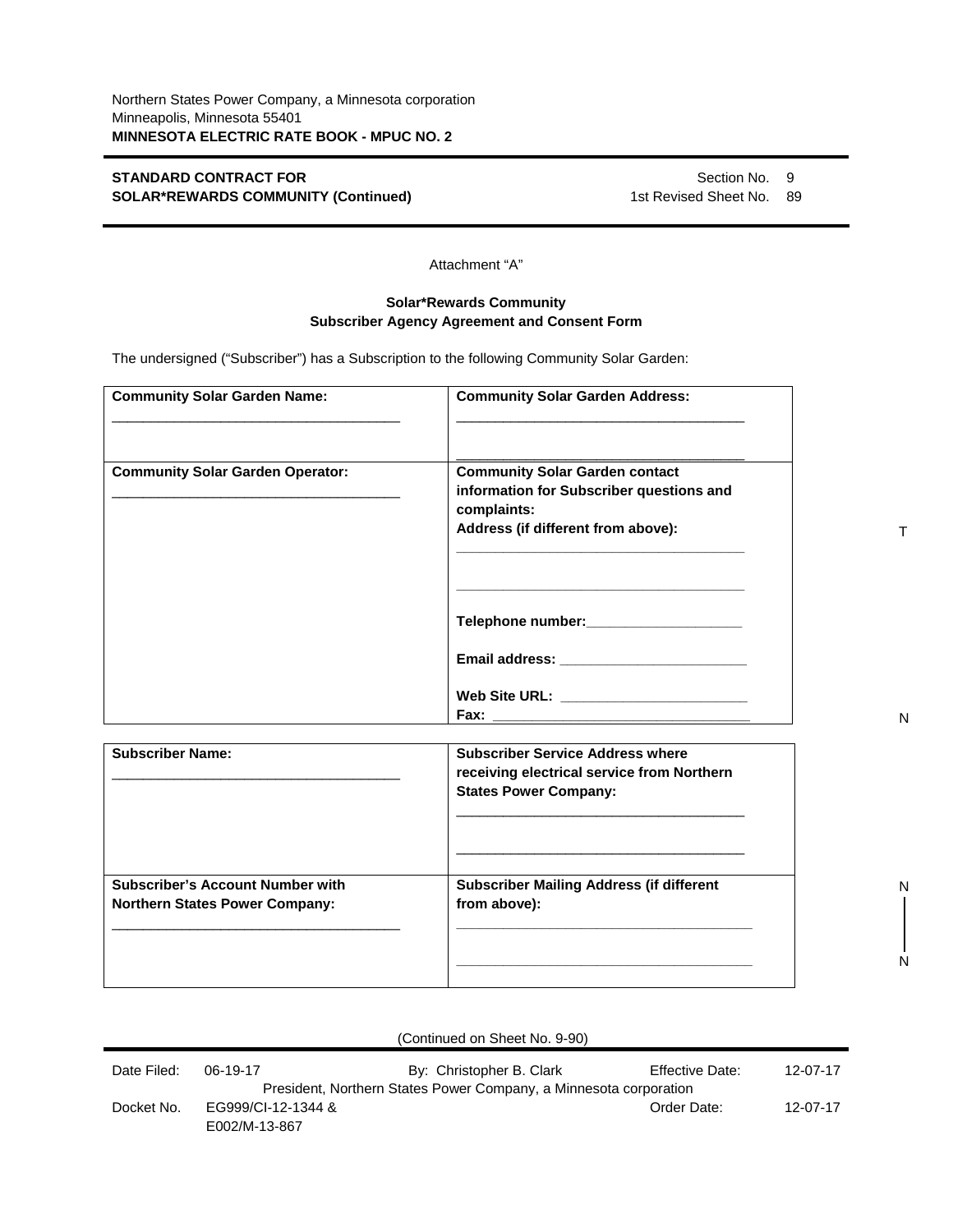Section No. 9 1st Revised Sheet No. 90

| <b>Northern States Power Company Contact Information</b>                                                      |  |
|---------------------------------------------------------------------------------------------------------------|--|
| <b>Mailing Address:</b>                                                                                       |  |
| Phone: 2000 2000 2010 2010 2010 2010 2021 2022 2022 2023 2024 2022 2023 2024 2022 2023 2024 2025 2026 2027 20 |  |
| <b>Email:</b> Email:                                                                                          |  |
| Fax:                                                                                                          |  |

By signing this Solar\*Rewards Community Subscriber Agency Agreement and Consent Form, the Subscriber agrees to all of the following:

1. Assignment of Renewable Energy Credits ("RECs"), Energy and Capacity to Northern States Power Company, a Minnesota corporation. The Subscriber agrees that the Community Solar Garden Operator has authority to assign all energy produced and capacity associated with the photovoltaic energy system at the Community Solar Garden to Northern States Power Company, and the Subscriber agrees that all energy produced, and capacity associated with the Subscriber's share of the photovoltaic energy system at the Community Solar Garden shall belong to Northern States Power Company. The Subscriber also agrees that the Community Solar Garden Operator has authority to assign all RECs associated with the photovoltaic energy system at the Community Solar Garden to Northern States Power Company, and that if the Community Solar Garden or a person or entity on its behalf has assigned the RECs to Northern States Power Company, then all RECs associated with the Subscriber's share of the photovoltaic energy system at the Community Solar Garden shall belong to Northern States Power Company.

2. Tax Implications. The Community Solar Garden Operator has provided the Subscriber with a statement that Northern States Power Company makes no representations concerning the taxable consequences to the Subscriber with respect to its Bill Credits to the Subscriber or other tax issues relating to participation in the Community Solar Garden.

(Continued on Sheet No. 9-91) Date Filed: 06-19-17 By: Christopher B. Clark Effective Date: 12-07-17 President, Northern States Power Company, a Minnesota corporation Docket No. EG999/CI-12-1344 & E002/M-13-867 Order Date: 12-07-17

N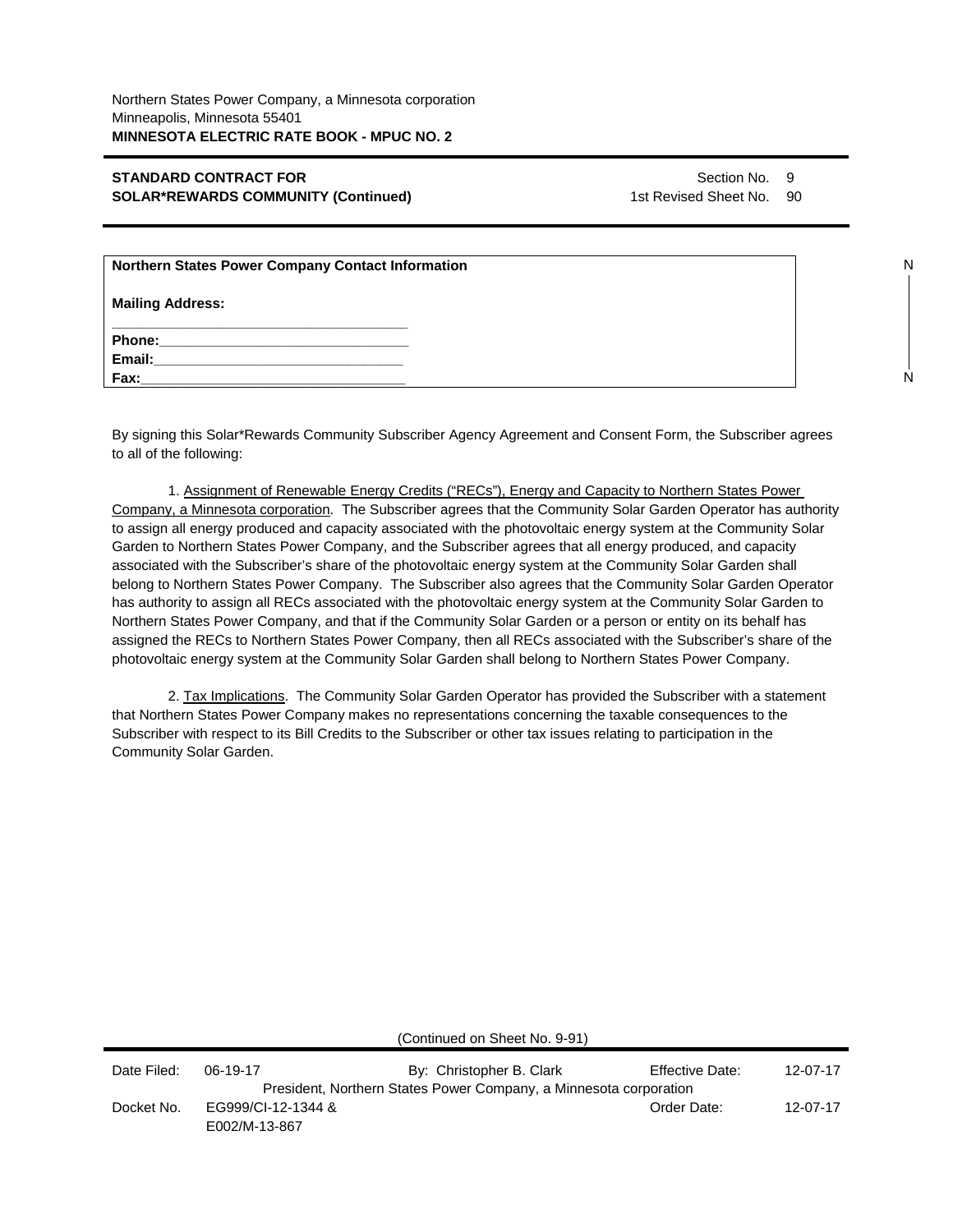Section No. 9 1st Revised Sheet No. 91

3. Northern States Power Company hereby discloses to the Subscriber that it recognizes that not all production risk factors, such as grid-failure events or atypically cloudy weather, are within the Community Solar Garden Operator's control.

4. Information Sharing. Participating in the Solar\*Rewards Community Program will require sharing **Subscriber's Account Information** (name, account number, service address, telephone number, email address, web site URL, information on Subscriber participation in other distributed generation serving the premises of the Subscriber, Subscriber specific Bill Credit(s)) and **Subscriber's Energy Usage Data** (data collected from the utility Subscriber meters that reflects the quantity, quality, or timing of the Subscriber's electric usage or electricity production for the service address and account number identified for participation in the Community Solar Garden). The following outlines the type of information that will be shared, and how that information will be used.

a. Subscriber's Account Information and Subscriber Energy Usage Data. The Subscriber authorizes Northern States Power Company to provide the Community Solar Garden Operator (and the Community Solar Garden Operator's designated subcontractors and agents) with the Subscriber's Account Information and Subscriber's Energy Usage Data as described in Section 4 above. This information is needed to allow the Community Solar Garden Operator determine the extent to which the Subscriber is entitled to participate in the Community Solar Garden, and to validate the amount of the Bill Credits to be provided by Northern States Power Company to the Subscriber. The current data privacy policies of Northern States Power Company applicable to its Solar\*Rewards Community Program provided to the Subscriber by the Community Solar Garden Operator pursuant Section 3 above are attached as Exhibit 1 of this **Solar\*Rewards Community Subscriber Agency Agreement and Consent Form.** These privacy policies include definitions of "Subscriber's Account Information" and "Subscriber's Energy Usage Data."

(Continued on Sheet No. 9-92)

| Date Filed: | $02 - 23 - 17$ | By: Christopher B. Clark                                          | Effective Date: | $01 - 19 - 17$ |
|-------------|----------------|-------------------------------------------------------------------|-----------------|----------------|
|             |                | President, Northern States Power Company, a Minnesota corporation |                 |                |
| Docket No.  | E002/M-13-867  |                                                                   | Order Date:     | 04-07-14       |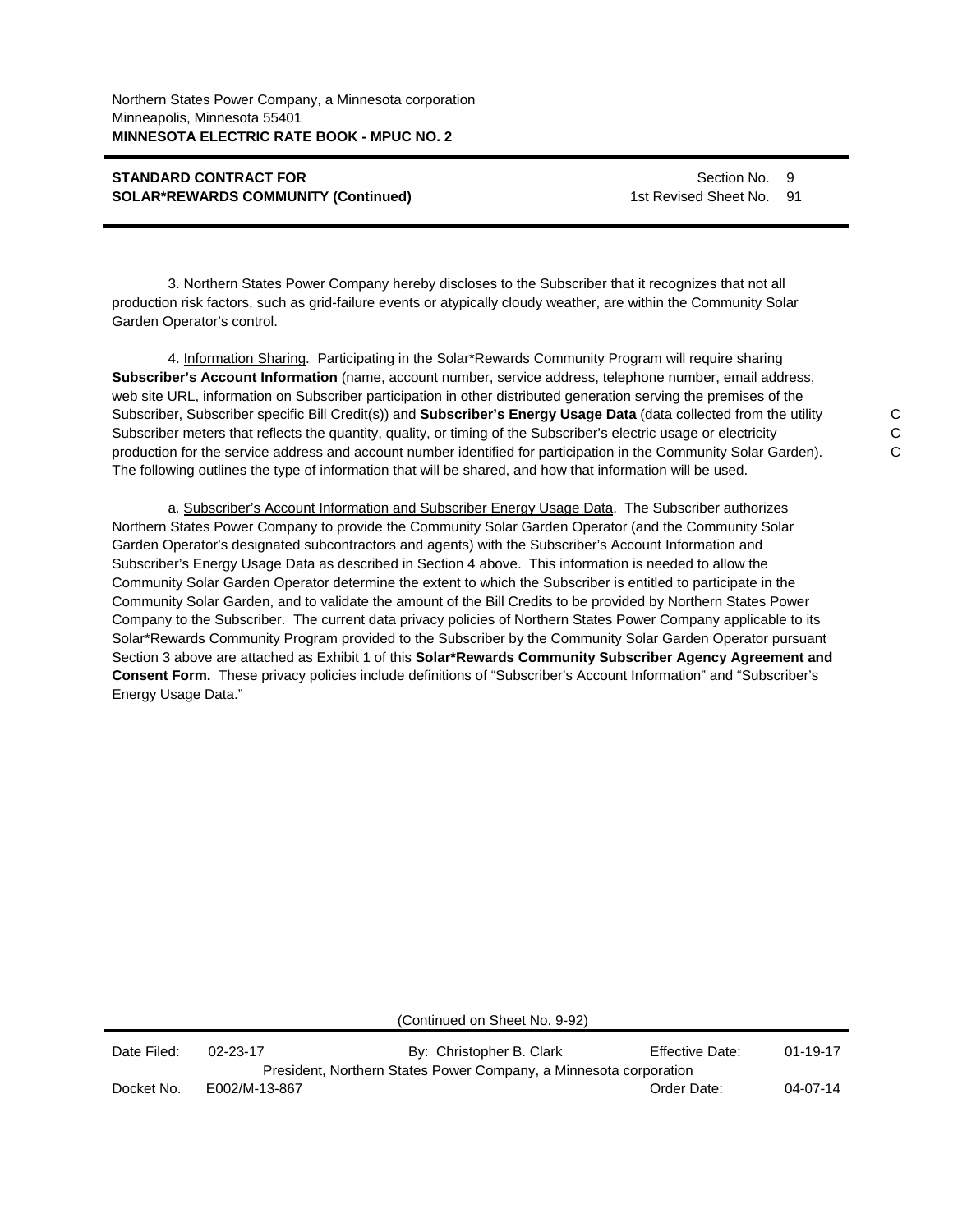Section No. 9 Original Sheet No. 92

#### 4. Information Sharing. (Continued)

b. Subscriber's Subscription Information: The Subscriber authorizes the Community Solar Garden Operator to provide information to Northern States Power Company identifying the Subscriber (with the Subscriber's name, service address, and account number) and detailing the Subscriber's proportional share in kilowatts of the Community Solar Garden and to provide additional updates of this information to Northern States Power Company as circumstances change. This information is needed to allow Northern States Power Company to properly apply Bill Credits for the photovoltaic energy generated by the Community Solar Garden. Also, this information is needed to allow Northern States Power Company to send to the Subscriber notices or other mailings pertaining to their involvement in the Solar\*Rewards Community Program. The Community Solar Garden Operator shall not disclose Subscriber information in annual reports or other public documents absent explicit, informed consent from the Subscriber. The Community Solar Garden Operator will not release any Subscriber data to third parties except to fulfill the regulated purposes of the Solar\*Rewards Community Program, to comply with a legal or regulatory requirement, or upon explicit, informed consent from the Subscriber.

c. Aggregated Information. Aggregated information concerning production at the Community Solar Garden may be publicly disclosed to support regulatory oversight of the Solar\*Rewards Community Program. This includes annual reports available to the public related to specific Community Solar Gardens, including but not limited to production from the Community Solar Gardens; size, location and the type of Community Solar Garden subscriber groups; reporting on known complaints and the resolution of these complaints; lessons learned and any potential changes to the Solar\*Rewards Community Program; reporting on Bill Credits earned and paid; and reporting on the application process. Aggregated information will not identify individual Subscribers or provide Subscriber-Specific Account Information, Subscriber-Specific Energy Usage Data or Subscriber-specific Bill Credits unless a Subscriber provides explicit informed consent. Depending on the nature of the aggregated information, however, it may still be possible to infer the amount of production attributed to individual Subscribers to the Community Solar Garden. The Subscriber agrees to the inclusion of its production information in the creation of the aggregated information. The Community Solar Garden Operator will not use aggregated information for purposes unrelated to the Solar\*Rewards Community Program without first providing notice and obtaining further consent, unless the aggregated information is otherwise available as public information. The policies of Northern States Power Company related to sharing aggregated information are part of the data privacy policies contained in the attached Exhibit 1 of this **Solar\*Rewards Community Subscriber Agency Agreement and Consent Form** and should be provided to the Subscriber by the Community Solar Garden Operator pursuant Section 3 above.

d. Information Requests from the MPUC or the Department of Commerce. The Subscriber agrees that the Community Solar Garden Operator and Northern States Power Company are authorized to provide any information they possess related to the Subscriber or the Subscriber's participation in the Community Solar Garden to the Minnesota Public Utilities Commission (MPUC), the Minnesota Department of Commerce, or the Minnesota Office of Attorney General. This information is needed to allow proper regulatory oversight of Northern States Power Company and of the Solar\*Rewards Community Program.

| (Continued on Sheet No. 9-93) |               |                                                                             |                        |                |
|-------------------------------|---------------|-----------------------------------------------------------------------------|------------------------|----------------|
| Date Filed:                   | 09-30-13      | By: David M. Sparby                                                         | <b>Effective Date:</b> | $09 - 17 - 14$ |
|                               |               | President and CEO of Northern States Power Company, a Minnesota corporation |                        |                |
| Docket No.                    | E002/M-13-867 |                                                                             | Order Date:            | 09-17-14       |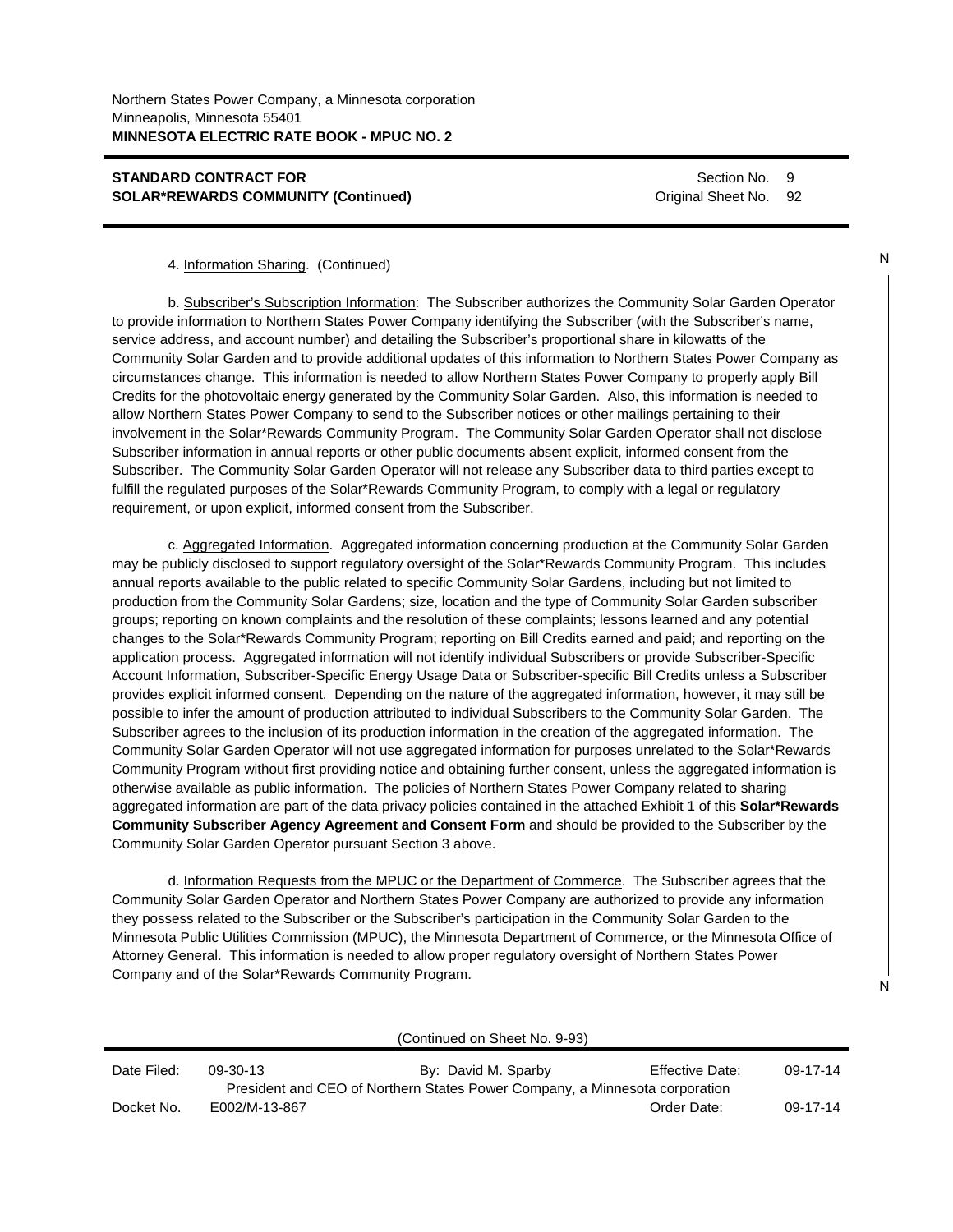Section No. 9 2nd Revised Sheet No. 93

#### 4. Information Sharing. (Continued)

e. Liability Release. Northern States Power Company shall not be responsible for monitoring or taking any steps to ensure that the Community Solar Garden Operator maintains the confidentiality of the Subscriber's Account Information, the Subscriber's Energy Usage or the Bill Credits received pertaining to the Subscriber's participation in the Community Solar Garden. However, Northern States Power Company shall remain liable for its own inappropriate release of Subscriber's Account Information and Subscriber's Energy Use Data.

f. Duration of Consent. The Subscriber's consent to this information sharing shall be ongoing for the Term of the Contract between the Community Solar Garden Operator and Northern States Power Company, or until the Subscriber no longer has a Subscription to the Community Solar Garden and the Community Solar Garden Operator notifies Northern States Power Company of this fact through the CSG Application System. Provided, however, the Subscriber's consent shall also apply thereafter to all such information of the Subscriber pertaining to that period of time during which the Subscriber had a Subscription to the Community Solar Garden.

g. Successor or Assigns. This Subscriber Agency Agreement and Consent Form shall apply fully to all successors or assigns of the Community Solar Garden Operator, and to all subsequent successors or assigns, without the need for Subscriber's consent.

h. Modification. The above provisions addressing data privacy and in Exhibit 1 shall remain in place until and unless other requirements are adopted by the MPUC in its generic privacy proceeding, Docket No. E,G999/CI-12-1344, or other MPUC Order. Northern States Power Company shall file necessary revisions to its tariffs and contracts within thirty (30) days of such Order.

#### 5. Subscriber Disclosures.

a. Customer data can provide insight into activities within the premise receiving utility service. Northern States Power Company may not disclose customer data except (1) if you authorize the disclosure, (2) to contracted agents that perform services on behalf of the utility, or (3) as otherwise permitted or required by regulations.

b. Not authorizing disclosure will not affect utility service, but will impact a proposed Subscriber's ability to participate in the Solar\*Rewards Community program.

c. Subscribers may access their standard customer data from Northern States Power Company without any additional charge.

d. Northern States Power Company will have no control over the data disclosed pursuant to this consent, and will not be responsible for monitoring or taking any steps to ensure that the data recipient maintains the confidentiality of the data or uses the data as authorized by you. Please be advised that you may not be able to control the use or misuse of your data once it has been released.

|             | (Continued on Sheet No. 9-93.1)     |                                                                   |                 |          |  |
|-------------|-------------------------------------|-------------------------------------------------------------------|-----------------|----------|--|
| Date Filed: | 06-19-17                            | By: Christopher B. Clark                                          | Effective Date: | 12-07-17 |  |
|             |                                     | President, Northern States Power Company, a Minnesota corporation |                 |          |  |
| Docket No.  | EG999/CI-12-1344 &<br>E002/M-13-867 |                                                                   | Order Date:     | 12-07-17 |  |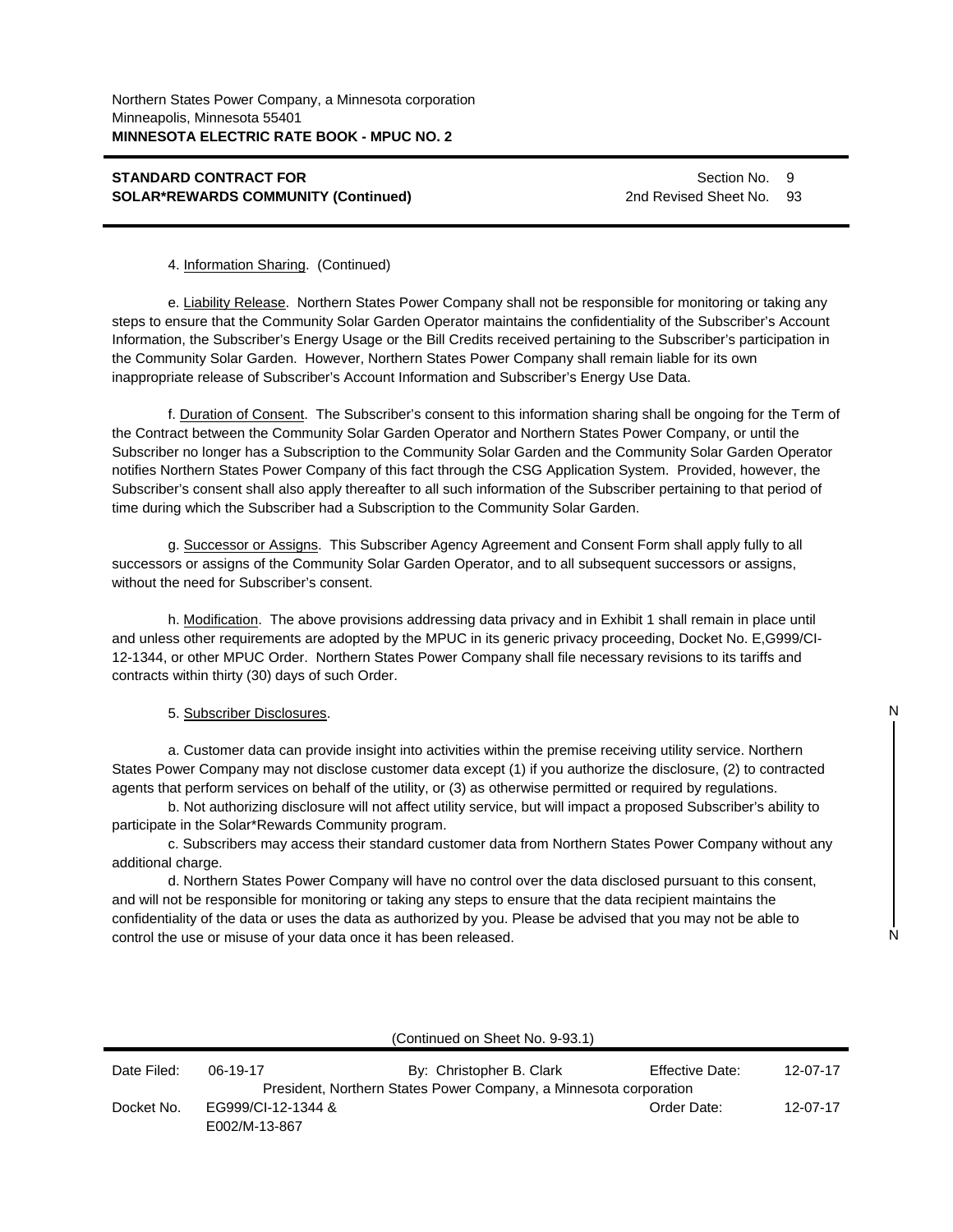Section No. 9 Original Sheet No. 93.1

N

N

5. Subscriber Disclosures. (Continued)

e. In addition to the Subscriber data described above, the data recipient may also receive the following from Northern States Power Company: your name; account number; service number; meter number; utility type; service address; premise number; premise description; meter read date(s); number of days in the billing period; utility invoice date; base rate bill amount; other charges including base rate and non-base rate adjustments; taxes; and invoice total amount. Northern States Power Company will not provide any other information, including personally identifiable information such as your Social Security Number or any financial account number to the data recipient through this consent form.

f. For additional information, including the Xcel Energy privacy policy that applies to Northern States Power Company, visit: xcelenergy.com.

| Subscriber's Name:                                                                                       |                  |
|----------------------------------------------------------------------------------------------------------|------------------|
| Subscriber's Signature:                                                                                  |                  |
| Print or Type name and<br>Title of signatory if Subscriber<br>is a corporation or unit of<br>government: | N<br>N<br>N<br>N |
| Date:                                                                                                    |                  |

| (Continued on Sheet No. 9-94) |  |  |  |
|-------------------------------|--|--|--|
|-------------------------------|--|--|--|

| Date Filed: | 06-19-17           | By: Christopher B. Clark                                          | <b>Effective Date:</b> | 12-07-17 |
|-------------|--------------------|-------------------------------------------------------------------|------------------------|----------|
|             |                    | President, Northern States Power Company, a Minnesota corporation |                        |          |
| Docket No.  | EG999/CI-12-1344 & |                                                                   | Order Date:            | 12-07-17 |
|             | E002/M-13-867      |                                                                   |                        |          |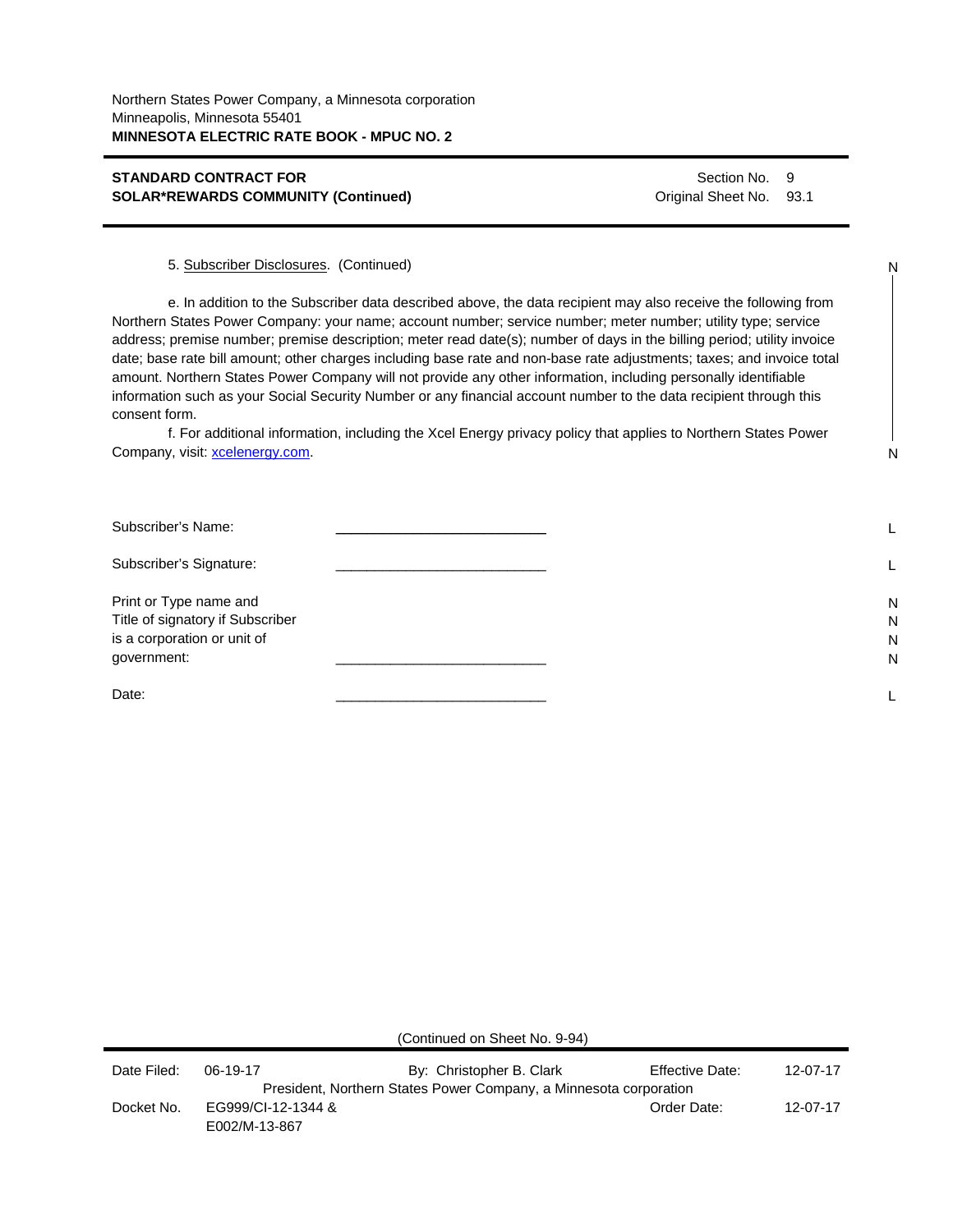Section No. 9 1st Revised Sheet No. 94

## **Exhibit 1 to Attachment "A" to Solar\*Rewards Community Subscriber Agency Agreement and Consent Form**

## **Data Privacy Policies of Northern States Power Company Pertaining to the Solar\*Rewards Community Program**

The data privacy policies of Northern States Power Company pertaining to the Solar\*Rewards Community Program are as follows and may be changed from time to time as filed in the Company's tariff or as otherwise may be authorized by the Minnesota Public Utilities Commission ("MPUC"):

## **Definitions**

Unless indicated otherwise, the same definition and meaning of terms in this document are the same as contained in the Standard Contract for Solar\*Rewards Community. For ease of reference, here are some of the specific definitions:

"Company" means Northern States Power Company, a Minnesota corporation, and its affiliates and agents.

"Subscribed Energy" means electricity generated by the PV System attributable to the Subscribers' Subscriptions and delivered to the Company at the Production Meter on or after the Date of Commercial Operation.

"Subscriber" means a retail customer of the Company who owns one or more Subscriptions of a community solar garden interconnected with the Company.

"Subscriber's Account Information" consists of the Subscriber's name, account number, service address, telephone number, email address, web site URL, information on Subscriber participation in other distributed generation serving the premises of the Subscriber, and Subscriber specific Bill Credit(s).

"Subscriber's Energy Usage Data" means data collected from the utility Subscriber meters that reflects the quantity, quality, or timing of the Subscriber's electric usage or electricity production for the service address and account number identified for participation in the Community Solar Garden.

|             |                | (Continued on Sheet No. 9-95)                                     |                        |                |
|-------------|----------------|-------------------------------------------------------------------|------------------------|----------------|
| Date Filed: | $02 - 23 - 17$ | By: Christopher B. Clark                                          | <b>Effective Date:</b> | $01 - 19 - 17$ |
|             |                | President, Northern States Power Company, a Minnesota corporation |                        |                |
| Docket No.  | E002/M-13-867  |                                                                   | Order Date:            | $04 - 07 - 14$ |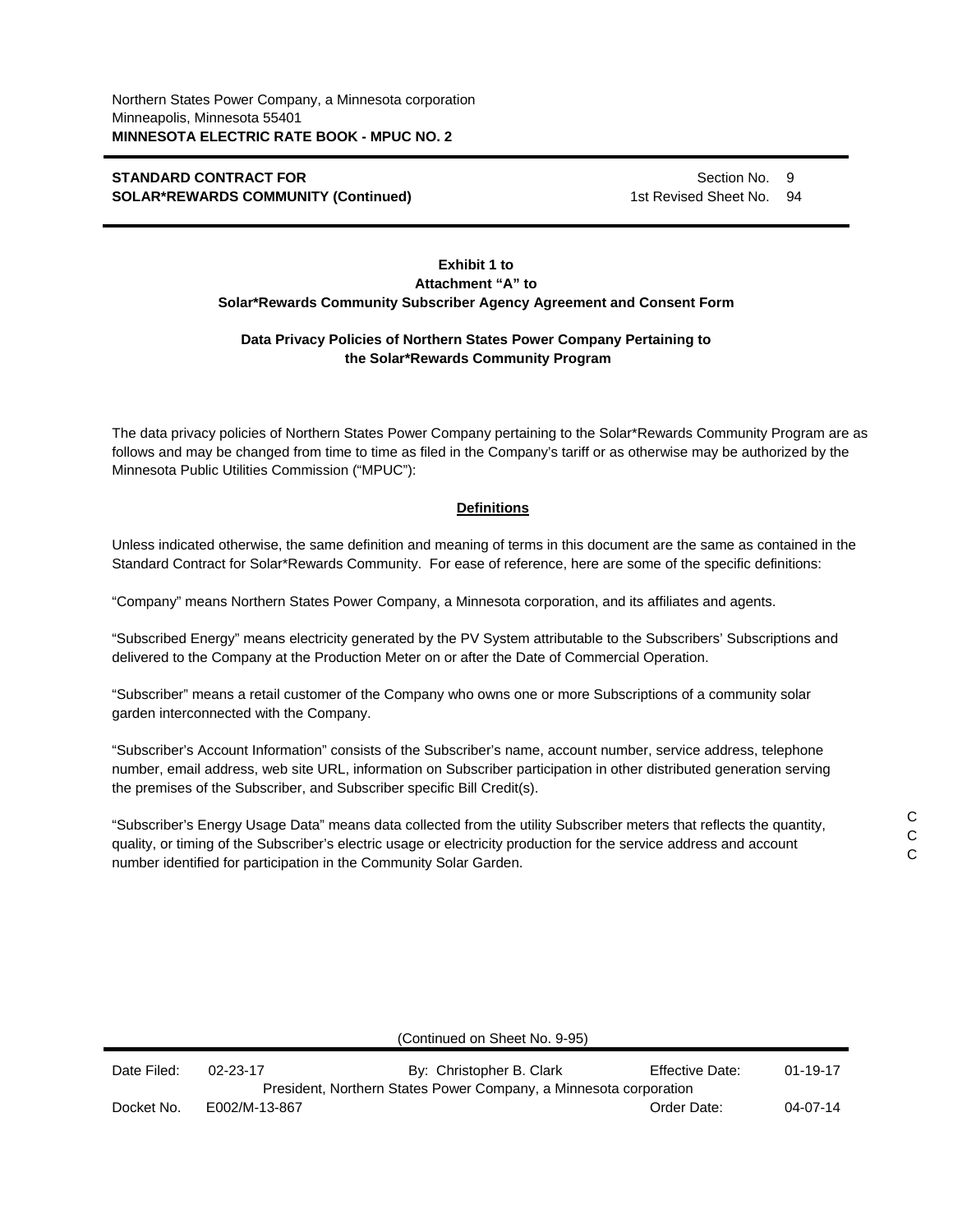Section No. 9 Original Sheet No. 95

## **Overview**

This section addresses how Subscriber's Account Information and Subscriber's Energy Usage Data will be collected, used and shared as part of participation in the Solar\*Rewards Community Program.

## **1. How Subscriber's Account Information and Energy Usage Data Will Be Exchanged**

#### a. Subscriber Specific Information

Once a Subscriber has executed a Subscriber Agency Agreement and Consent Form, an ongoing data exchange will occur between the Company and a Community Solar Garden Operator (and their designated subcontractors and agents):

- (i) The Company will disclose the following Subscriber-specific information to the Community Solar Garden Operator:
	- Subscriber's Account Information
	- Subscriber's Energy Usage Data
	- Bill credits
- (ii) The Community Solar Garden Operator will disclose to the Company the following Subscriber-specific information:
	- Subscriber's Account Information
	- Community Solar Garden Allocation for each Subscriber's Subscription stated in kW
	- Production data related to the PV System
	- Monthly Subscription Information
- b. Aggregated Subscriber Information

Aggregated Subscriber information will be reported as part of Permitted Public Reporting, outlined in Section 2(b) below.

To be considered "aggregated" the reported information must include information attributable to all Subscribers participating in a specific Solar\*Rewards Community program site, which based on program requirements will contain a minimum of five Subscribers. Depending on the nature of the aggregated information, however, from this information alone or in combination with other publicly available information it may still be possible to infer the amount of production attributed to individual Subscribers to the Community Solar Garden.

N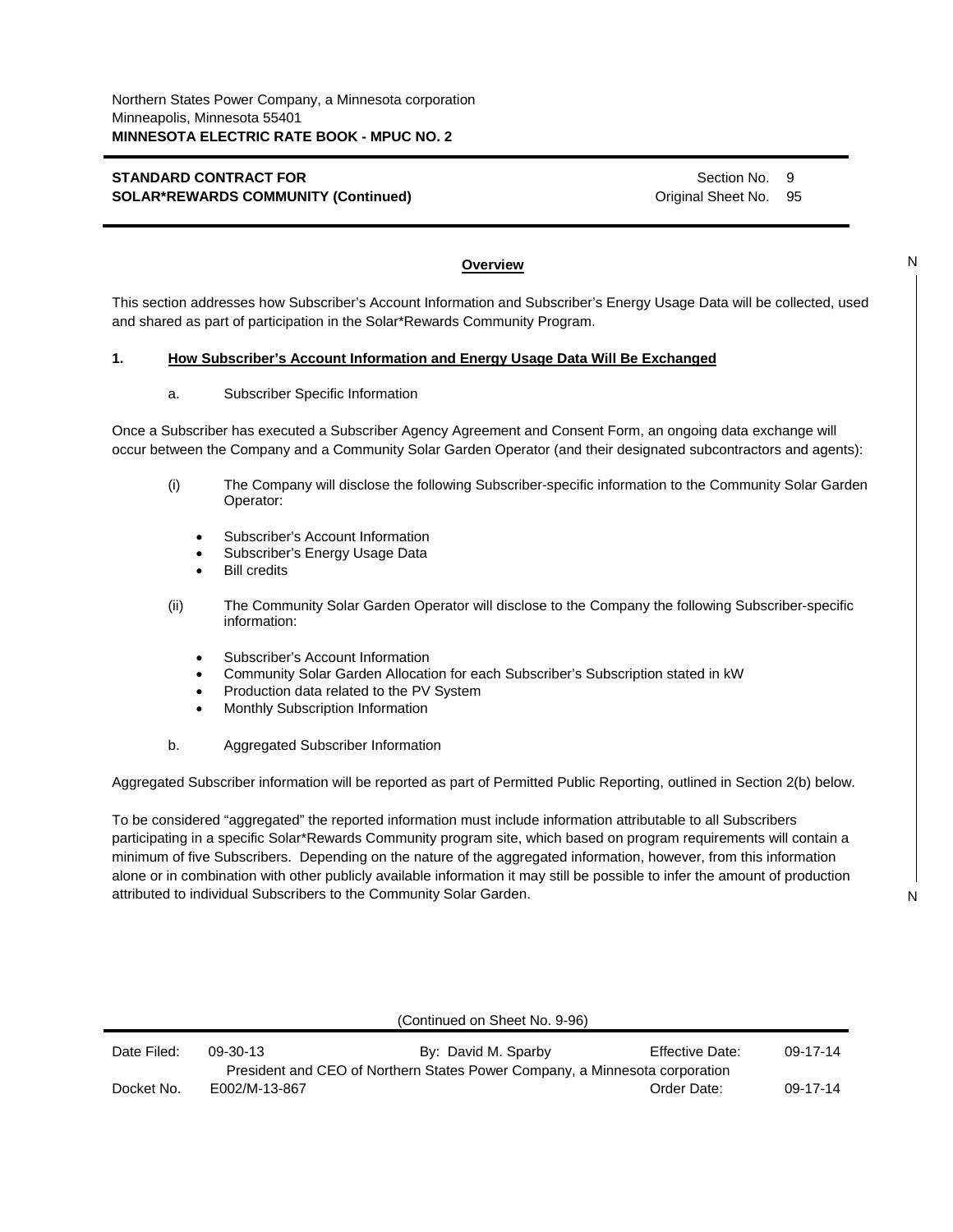Section No. 9 Original Sheet No. 96

## **2. How Subscriber's Information Will Be Used**

The following outlines how the Subscriber's Account Information and Subscriber Energy Usage Data will be used as part of the Solar\*Rewards Community Program.

#### a. Program Management

As part of administering the Solar\*Rewards Community program, the Solar Garden Operator and the Company may provide information related to the Subscriber and/or the Community Solar Garden to:

- the MPUC
- the Minnesota Department of Commerce
- the Minnesota Office of Attorney General
- Other governmental or private entities as required by law or regulation

Additionally, as part of administering the Solar\*Rewards Community program, the Company may share Subscriber's Account Information and Subscriber's Energy Usage Data to service providers, agents, or contracted agents who support the program on its behalf. The Company prohibits these service providers from using or disclosing the Subscriber's information except as necessary to perform these specific services or to comply with legal requirements. More information about the Company's general privacy practices is explained in its Privacy Policy available on www.xcelenergy.com.

#### b. Permitted Public Reporting

The Subscriber's Energy Usage Data of each participating Subscriber to a Community Solar Garden will be combined and reported in the aggregate by the Community Solar Garden Operator in its annual report on the Solar\*Rewards Community program. The identity of specific Subscribers, the specific Subscriber's Account Information, Subscriber's Energy Usage Data and Subscriber-specific Bill Credit will not be listed in the public annual report unless the Subscriber has provided the Community Solar Garden Operator with prior written consent.

Per the requirements of the MPUC, the Company will provide to the MPUC annual reports which will include information or data requested by the MPUC or Minnesota Department of Commerce, including the following:

- Reporting on Solar\*Rewards Community program costs, including an analysis of the deposit, application, participation and metering fees and further justification for these fees going forward;
- Reporting on the Solar\*Rewards Community Gardens, including but not limited to size, location and the type of Solar\*Rewards Community subscriber groups;
- Reporting on known complaints and the resolution of these complaints;
- A copy of each contract signed with a Community Solar Garden Operator, if not previously filed;
- Lessons learned and any potential changes to the program;
- Report on bill credits earned and paid; and the
- Application process

| (Continued on Sheet No. 9-97) |               |                                                                             |                        |                |
|-------------------------------|---------------|-----------------------------------------------------------------------------|------------------------|----------------|
| Date Filed:                   | 09-30-13      | By: David M. Sparby                                                         | <b>Effective Date:</b> | 09-17-14       |
|                               |               | President and CEO of Northern States Power Company, a Minnesota corporation |                        |                |
| Docket No.                    | E002/M-13-867 |                                                                             | Order Date:            | $09 - 17 - 14$ |

N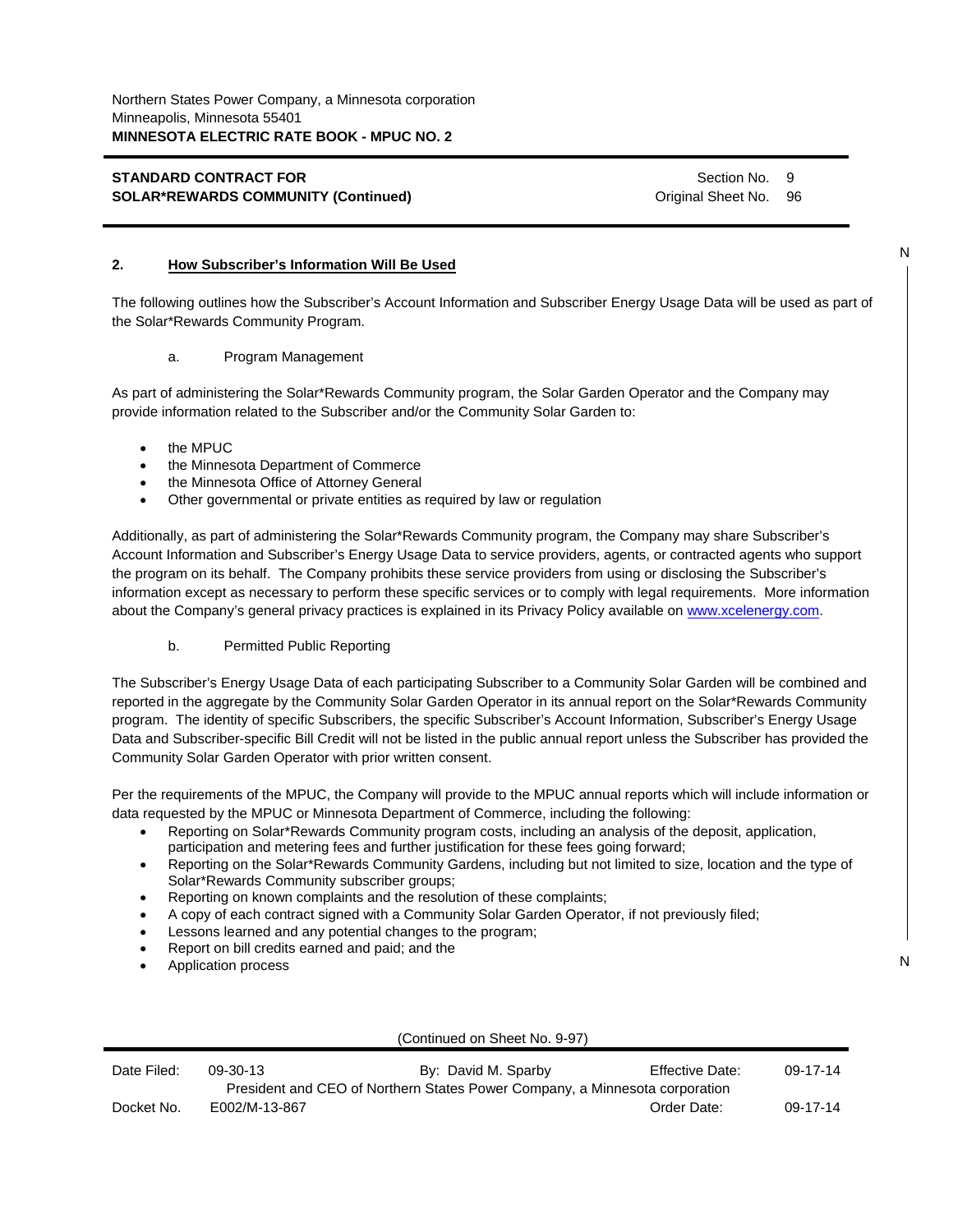Section No. 9 1st Revised Sheet No. 97

## **2. How Subscriber's Information Will Be Used (Continued)**

### c. Prohibited Reporting or Sharing

Except as otherwise provided in this document, the Company will not disclose the Subscriber's Account Information, Subscriber's Energy Usage Data or Subscriber-specific Bill Credits to a third party without first obtaining the Subscriber's written consent.

Any requests by the Community Solar Garden Operator to the Company for information about a Subscriber that is not Subscriber's Account Information or Subscriber's Energy Usage Data will require execution of a separate written consent by the Subscriber. Notwithstanding the previous statement, the Company will not provide the Community Solar Garden Operator with the Subscriber's Social Security Number unless directed to do so by the MPUC or Minnesota Department of Commerce or compelled by law or regulation.

## **3. Subscriber Data Access and Correction**

The following outlines what information is available to the Subscriber from the Company and the Community Solar Garden Operator, and methods of correcting any inaccuracies.

a. Information Available from the Company

Subscribers can contact the Company's call center to obtain information pertaining to their specific Bill Credit attributable to their participation in Solar\*Rewards Community Program. The correction of any allocation of previously-applied Bill Credits among Subscribers or payments to the Community Solar Garden Operator for Unsubscribed Energy, pertaining to a particular month due to any inaccuracy reflected in such Monthly Subscription Information with regard to a Subscriber's Subscription in the PV System and the beneficial share of photovoltaic energy produced by the PV System, or the share of Unsubscribed Energy, shall be the full responsibility of the Community Solar Garden Operator, unless such inaccuracies are caused by the Company .

Subscribers may also obtain from the Company the following information related to the Solar\*Rewards Community Program without obtaining written consent from the Community Solar Garden Operator:

- Community Solar Garden Address
- Operator name
- Nameplate capacity
- Production data related to the PV system
- Bill Credit Rate and total amount of Bill Credits applied to the PV System
- Any other information pertaining to the Subscriber's Subscription

Other information regarding the Community Solar Garden Operator known to the Company will not be disclosed unless the Subscriber obtains prior explicit informed consent from the Community Solar Garden Operator or unless directed to do so by the MPUC or Minnesota Department of Commerce or compelled by law or regulation.

|             |               | (Continued on Sheet No. 9-98)                                     |                        |                |
|-------------|---------------|-------------------------------------------------------------------|------------------------|----------------|
| Date Filed: | 07-21-16      | By: Christopher B. Clark                                          | <b>Effective Date:</b> | $08 - 11 - 16$ |
|             |               | President, Northern States Power Company, a Minnesota corporation |                        |                |
| Docket No.  | E002/M-13-867 |                                                                   | Order Date:            | $06 - 21 - 16$ |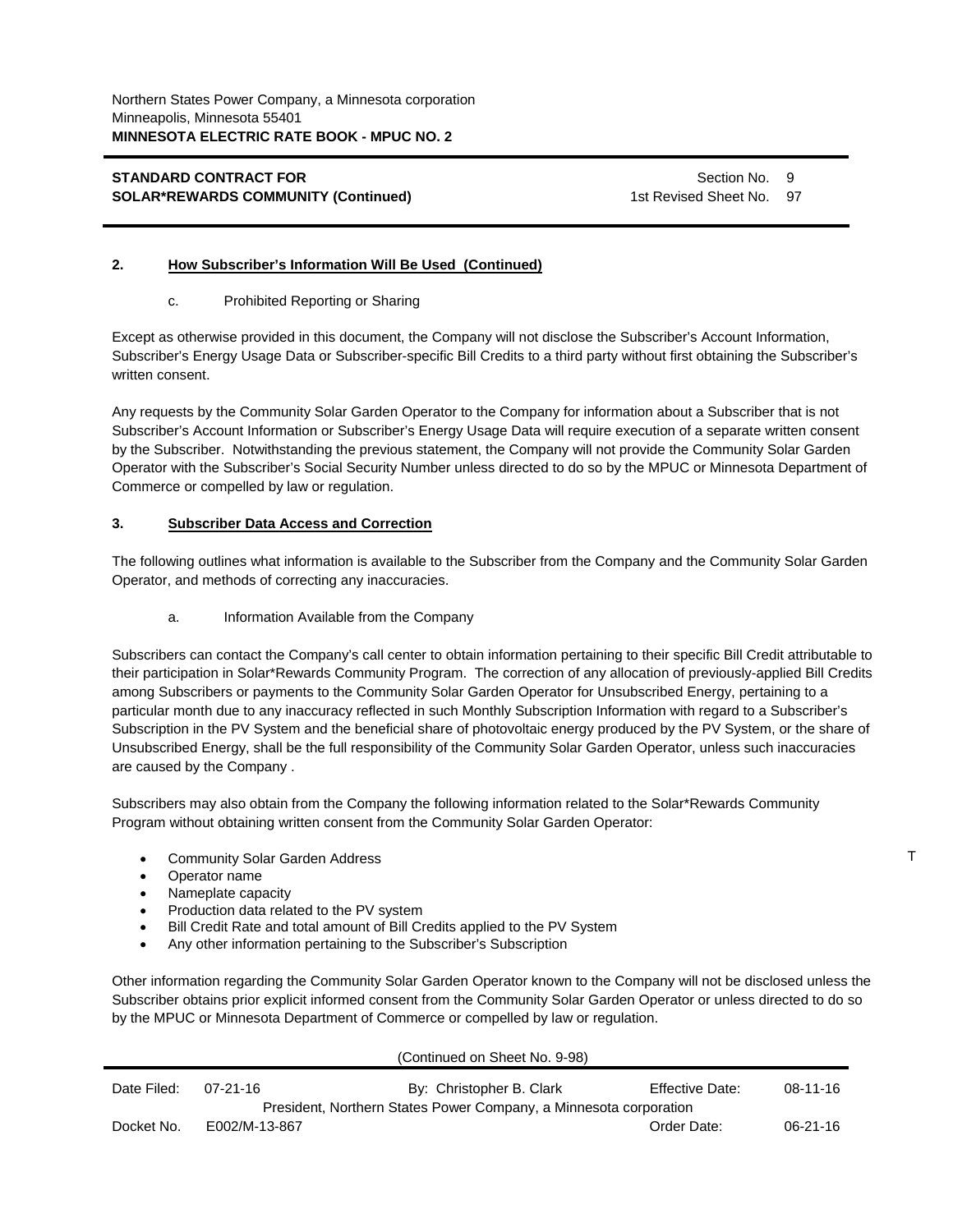Section No. 9 Original Sheet No. 98

|              | b.                 | Information Available from the Community Solar Garden Operator                                                                                                                                     |   |
|--------------|--------------------|----------------------------------------------------------------------------------------------------------------------------------------------------------------------------------------------------|---|
| information: |                    | Subscribers and prospective subscribers can contact the Community Solar Garden Operator to obtain the following                                                                                    |   |
|              |                    | Future costs and benefits of the Subscription, including:                                                                                                                                          |   |
|              | i.                 | All nonrecurring (i.e., one-time) charges;                                                                                                                                                         |   |
|              |                    | ii. All recurring charges;                                                                                                                                                                         |   |
|              |                    | Terms and conditions of service;<br>Ш.                                                                                                                                                             |   |
|              |                    | iv. Whether any charges may increase during the course of service, and if so, how much advance<br>notice is provided to the Subscriber;                                                            |   |
|              |                    | Whether the Subscriber may be required to sign a term contract;<br>v.                                                                                                                              |   |
|              |                    | vi. Terms and conditions for early termination;                                                                                                                                                    |   |
|              |                    | vii. Any penalties that the Community Solar Garden may charge to the Subscriber;                                                                                                                   |   |
|              |                    | viii. The process for unsubscribing and any associated costs;                                                                                                                                      |   |
|              |                    | ix. An explanation of the Subscriber data the Community Solar Garden Operator will share with                                                                                                      |   |
|              |                    | Northern States Power Company and that Northern States Power Company will share with the                                                                                                           |   |
|              |                    | Community Solar Garden Operator;                                                                                                                                                                   |   |
|              |                    | The data privacy policies of Northern States Power Company and of the Community Solar<br>х.                                                                                                        |   |
|              |                    | Garden Operator;                                                                                                                                                                                   |   |
|              |                    | xi. The method of providing notice to Subscribers when the Community Solar Garden is out of                                                                                                        |   |
|              |                    | service, including notice of estimated length and loss of production;                                                                                                                              |   |
|              |                    | xii. Assurance that all installations, upgrades and repairs will be under direct supervision of a                                                                                                  |   |
|              |                    | NABCEP-certified solar professional and that maintenance will be performed according to                                                                                                            |   |
|              |                    | industry standards, including the recommendations of the manufacturers of solar panels and                                                                                                         |   |
|              |                    | other operational components;                                                                                                                                                                      |   |
|              |                    | xiii. Allocation of unsubscribed production; and<br>xiv. A statement that the Community Solar Garden Operator is solely responsible for resolving any                                              |   |
|              |                    | disputes with Northern States Power Company or the Subscriber about the accuracy of the                                                                                                            |   |
|              |                    | Community Solar Garden production and that Northern States Power Company is solely                                                                                                                 |   |
|              |                    | responsible for resolving any disputes with the Subscriber about the applicable rate used to                                                                                                       |   |
|              |                    | determine the amount of the Bill Credit.                                                                                                                                                           |   |
|              |                    | Copy of the contract with Northern States Power Company for the Solar*Rewards Community Program                                                                                                    |   |
|              |                    | Copy of the solar panel warranty                                                                                                                                                                   |   |
| ٠            |                    | Description of the compensation to be paid for any underperformance                                                                                                                                |   |
|              | Proof of insurance |                                                                                                                                                                                                    |   |
|              |                    | Proof of a long-term maintenance plan                                                                                                                                                              |   |
|              |                    | Current production projections and a description of the methodology used to develop production projections                                                                                         |   |
|              |                    | Community Solar Garden Operator contact information for questions and complaints<br>Demonstration to the Subscriber by the Community Solar Garden Operator that it has sufficient funds to operate |   |
|              |                    | and maintain the Solar*Rewards Community Program                                                                                                                                                   | N |
|              |                    |                                                                                                                                                                                                    |   |
|              |                    | (Continued on Sheet No. 9-99)                                                                                                                                                                      |   |

| Date Filed: | 09-30-13      | By: David M. Sparby                                                         | Effective Date: | 09-17-14 |
|-------------|---------------|-----------------------------------------------------------------------------|-----------------|----------|
|             |               | President and CEO of Northern States Power Company, a Minnesota corporation |                 |          |
| Docket No.  | E002/M-13-867 |                                                                             | Order Date:     | 09-17-14 |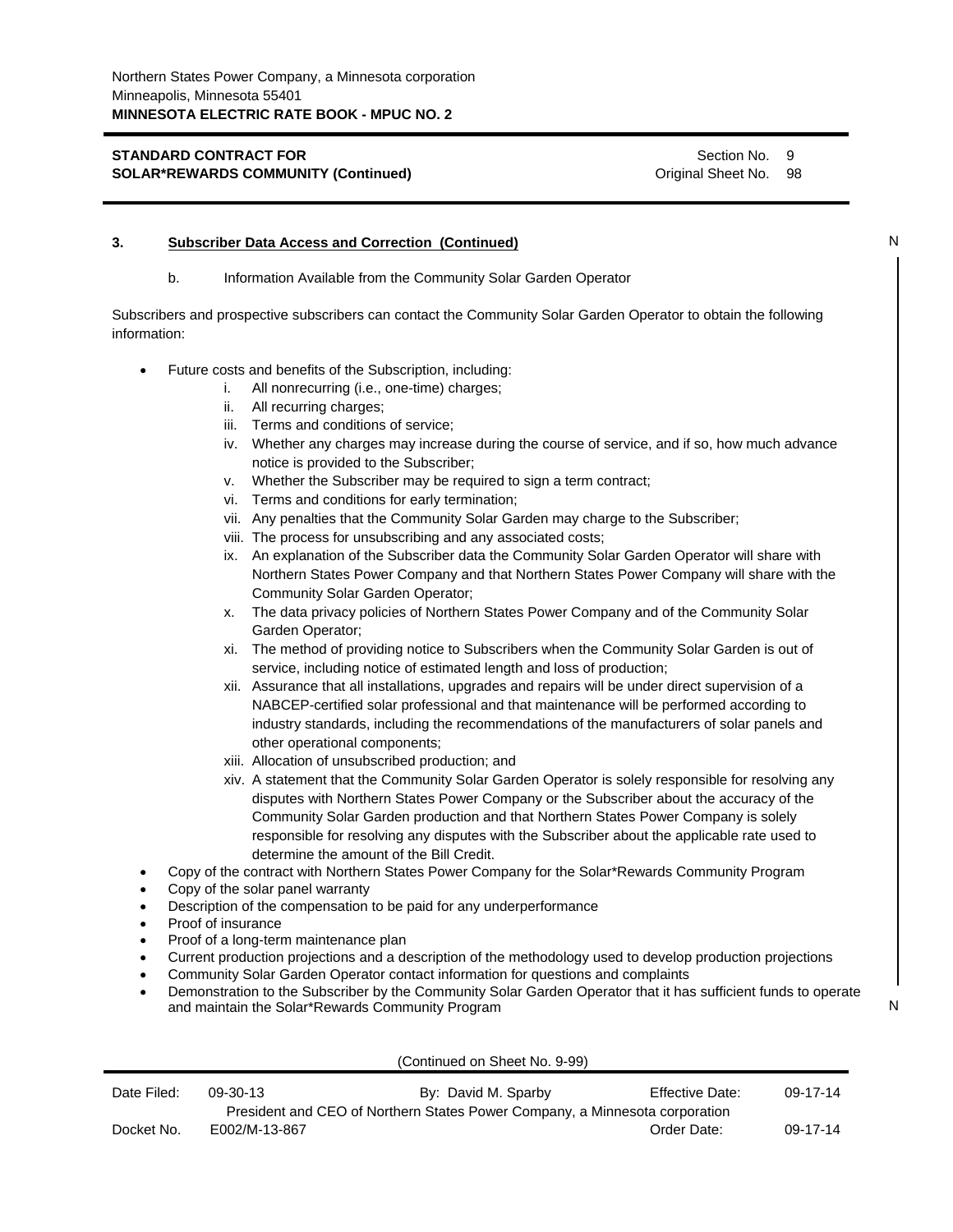Section No. 9 1st Revised Sheet No. 99

## **3. Subscriber Data Access and Correction**

b. Information Available from the Community Solar Garden Operator (Continued)

The Community Solar Garden Operator is solely responsible for the accuracy of the Subscriber's share of the Community Solar Garden production information forwarded to the Company, and should resolve with the Subscriber any dispute regarding the accuracy of such information.

Subscribers can submit comments to the Company on the accuracy and completeness of its annual report by contacting SRCMN@xcelenergy.com.

# **4. Data Retention**

The Company will retain the Subscriber's Account Information, Subscriber's Energy Usage Data and information on Bill Credits for as long as required under applicable law.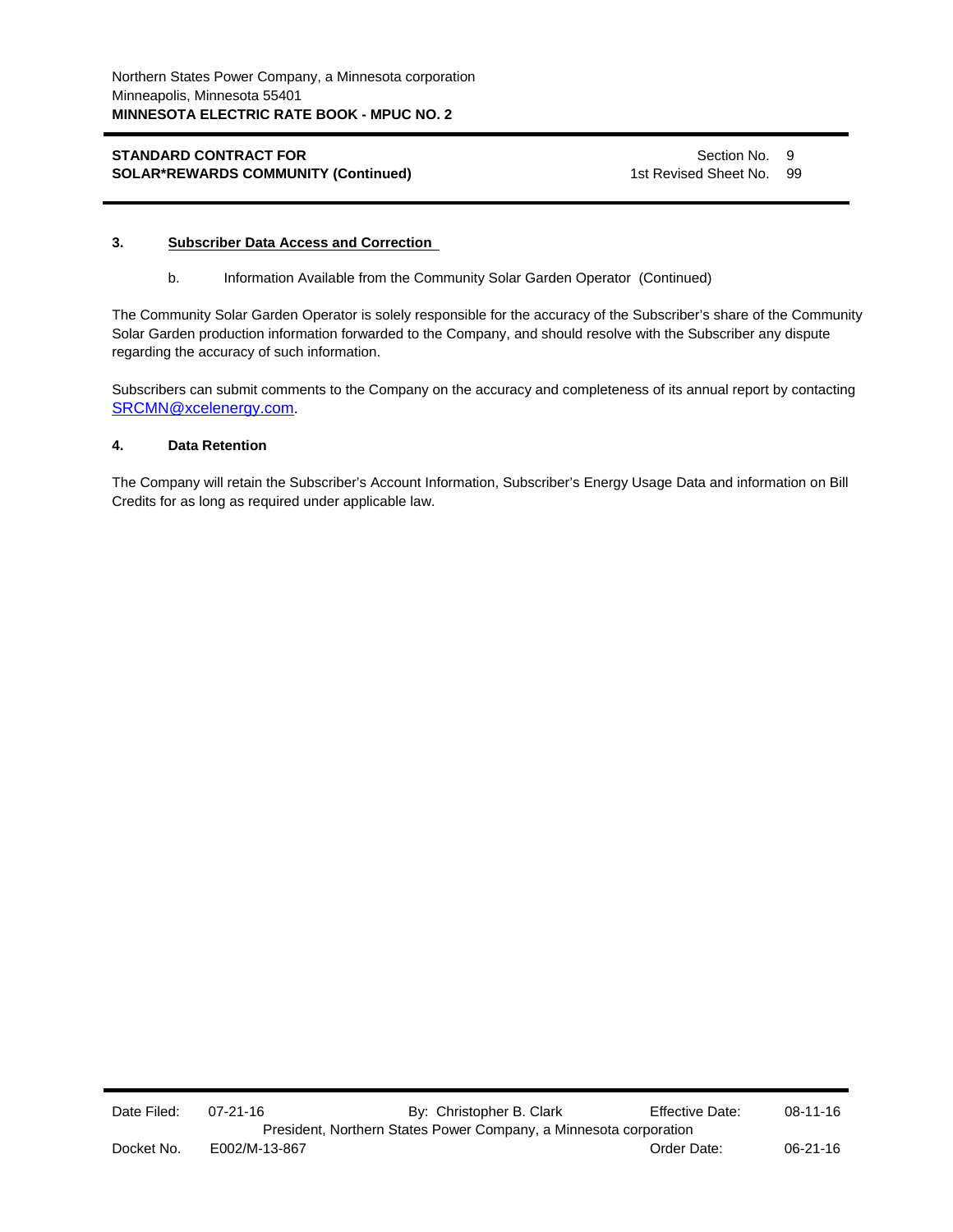#### Exhibit 5: Insurance

Provider will be required to carry insurance of the kind and in the amounts shown below for the full Term of this Agreement. Certificates for General Liability Insurance must state that the City of Saint Paul, its officials, employees, agents and representatives, and the Saint Paul Board of Water Commissioners, its officials, employees, agents and representatives are Additional Insureds. Errors and omissions coverage must be included if the Provider will be providing services for the City as a sublimit of the General Liability policy. Agent must state on the certificate if company carries errors and omissions coverage.

- 1. General or Business Liability Insurance \$1,500,000 per occurrence \$2,000,000 aggregate per project \$2,000,000 products/completed operations total limit \$1,500,000 personal injury and advertising
- 2. Errors and Omissions \$1,000,000 per occurrence \$1,000,000 aggregate
- 3. Automobile Insurance.
	- a. Commercial Vehicles. When commercial vehicles will be used in connection with a contract, these minimum coverage amounts are required:

Bodily Injury \$750,000 per person \$1,000,000 per accident

Property Damage Not less than \$50,000 per accident Coverage will include: hired, non-owned and owned auto

b. Personal Vehicles. When personal vehicles are used in connection with a contract, the City is not required to be named as Additional Insureds, but proof of insurance is required prior to commencement of activities. Provider must provide the Board and the City with Endorsements from insurance company.

Bodily Injury \$30,000 per person \$60,000 per accident

Property Damage \$20,000 per accident

- c. Rental Vehicles. When rental vehicles are used in connection with a contract, the Provider will either purchase insurance from the rental agency, or provide the City with proof of insurance as stated above.
- 4. Worker's Compensation and Employer's Liability. Worker's Compensation coverage is required per Minnesota Statutes. Employer's Liability will have a minimum of:

\$500,000 per accident \$500,000 per employee; \$500,000 per disease policy limit.

> a. Providers with 10 or fewer employees who do not have Worker's Compensation coverage are required to provide the City and the Board with a completed "Certificate of Compliance" (State